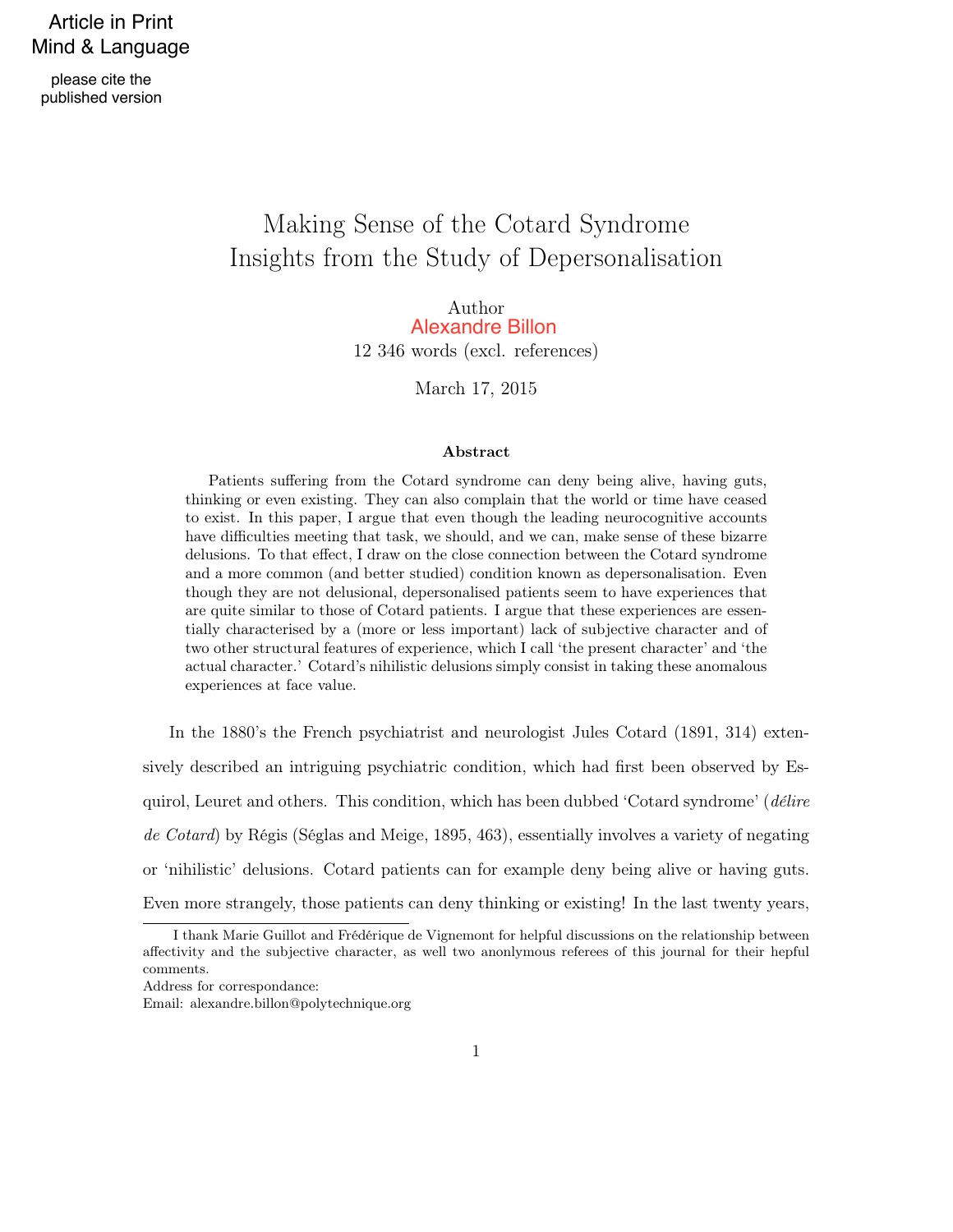psychologists and philosophers have put forward some influential neurocognitive models purporting to explain the Cotard syndrome and to make sense of the patients' delusions. However, these models focus on the comparatively less strange delusions being dead or lacking certain bodily parts, and it is not clear that they can make sense of the delusion that one does not think nor exist. Some researchers have actually insisted that such claims are simply too irrational to be made sense of. In this paper I argue that we should, and that we can, make sense of these bizarre delusions. To that effect, I draw on the close connection between the Cotard syndrome and a more common (and better studied) condition known as depersonalisation. Even though they are not delusional, depersonalised patients seem to display a phenomenology that is quite similar to that of Cotard patients. I argue that this phenomenology is essentially characterised by a (more or less important) lack of subjective character and of two other structural features of experience, which I call 'the present character' and 'the actual character.' Cotard's nihilistic delusions, I argue, simply consist in taking this altered phenomenology at face value. The resulting interpretation cannot only make sense of the delusion that one does not think and exist, it can also explain less common delusions associated with the Cotard syndrome such as the delusion that the world, or time, do not exist. It is moreover consistent with the core of the classical neurocognitive accounts of the disorder and we shall see that it can be considered as broadening of the latter rather than as a wholly antagonist theory.

In § 1 I give a brief overview of the Cotard syndrome. I then explain what we should expect from the interpretation of a delusion  $(\S 2)$ , and critically assess the classical interpretations of the Cotard syndrome  $(\S 3-4)$ . After describing depersonalisation  $(\S 5)$ , I show that we can interpret it in terms of a lack of subjective character  $(\S 6)$  and that this allows us to interpret the Cotard delusion in similar terms (§ 7).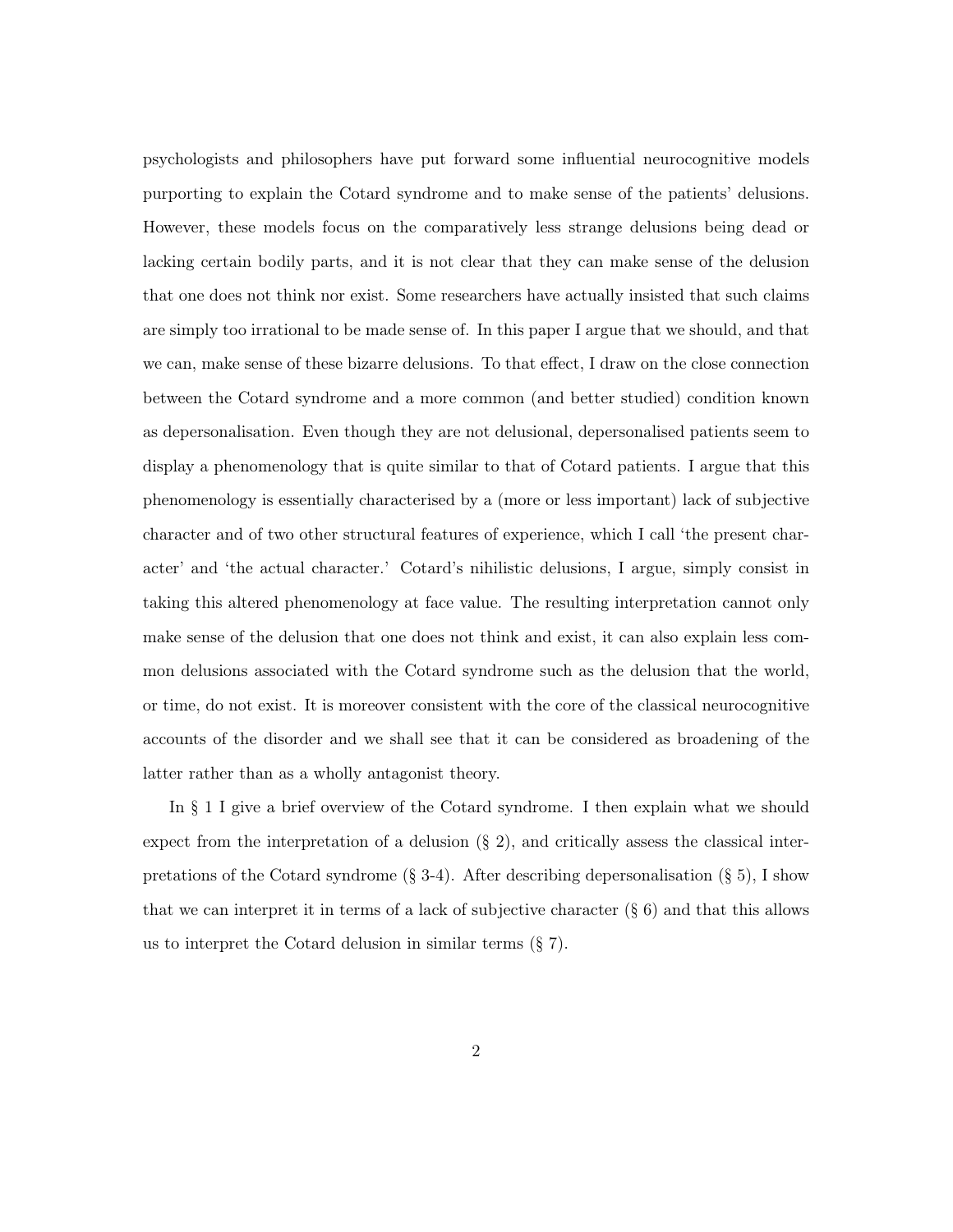# 1 The Cotard Syndrome

The Cotard syndrome is characterised by a family of nihilistic delusions. Those can be clustered as follows.

#### 1.1 Self-oriented Delusions

Most nihilistic delusions are *self-oriented*: the subject denies a certain feature to himself rather than to the world.

Desomatisation Delusions. Of those self-oriented delusions, the most frequent concern the body. Patients suffering from the Cotard syndrome typically deny having real and lively bodily organs ('I used to have a heart. I have something which beats in its place . . . I have no stomach, I never feel hungry (Enoch and Ball, 2001, 167),' 'my insides are rotting (Young and Leafhead, 1996, 146),' 'I have no blood, no veins, no genitals, I'm as empty as a shelf (Séglas and Meige, 1895, 464)'). Some also deny having certain limbs (Drake, 1988; Petracca et al., 1995). Others bluntly deny having a body. We may call those nihilistic delusions *desomatisation delusions.*

Dementalisation Delusions. Nihilistic delusions can also bear on the subject's mind. Many patients deny having memories or feelings. Some deny having any thought at all ('If I had a brain I would think, but I do not think (Ross, 2005)') or even a mind ('I don't have a mind (Berardis et al., 2010)').

Death And Nonexistence Delusions. In the severe forms, Cotard patients deny being alive and they may even, as we have already seen, negate their very existence (as some patients deny existing in an afterlife, and others don't, those two delusional claims are often not equivalent). A patient of Camuset's (Cotard et al., 1998, 162) for example explains: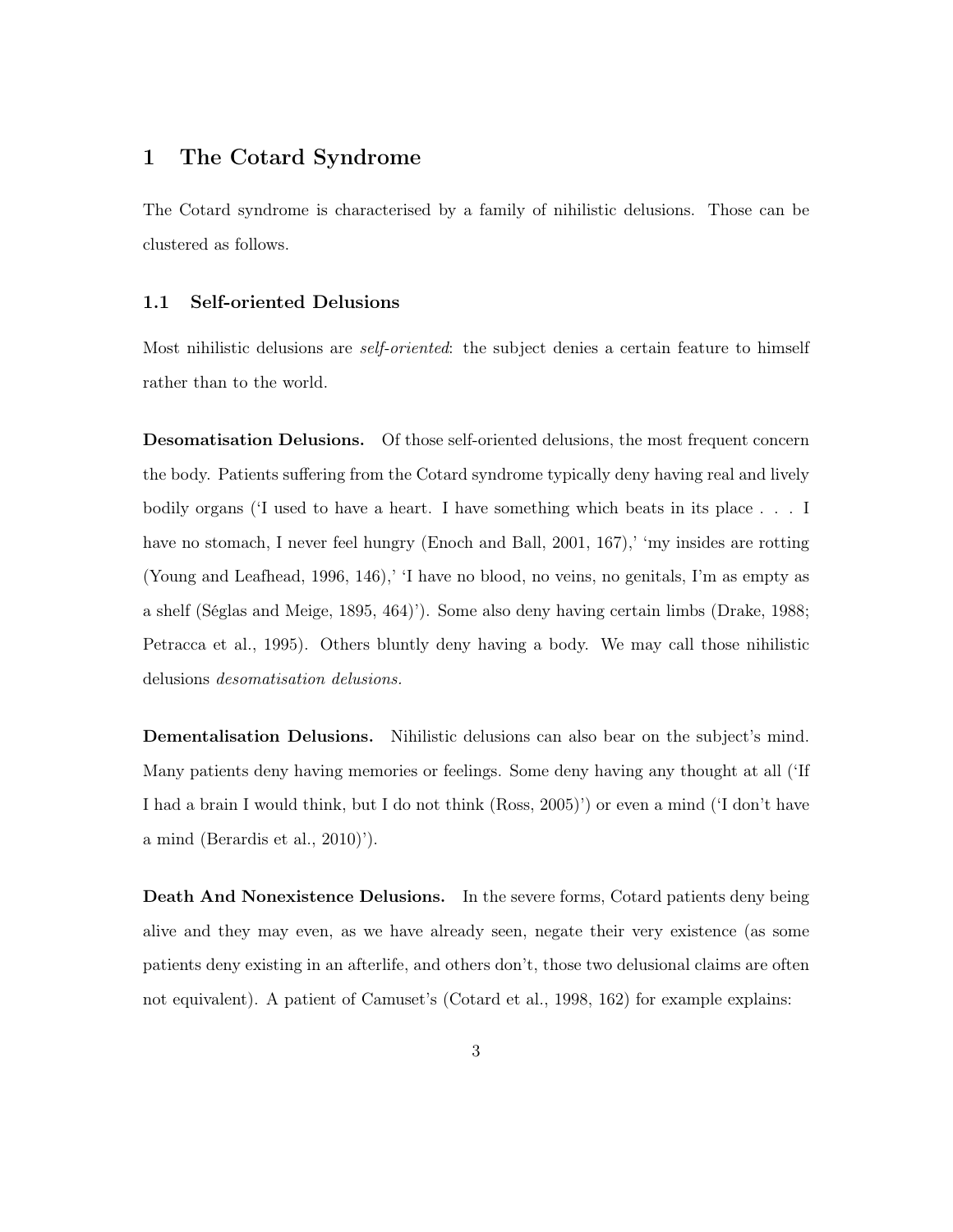You know that we have drowned. It is not me who is talking to you. You are talking to yourself in me. I am not anything anymore. I do not exist.

It should be noted that even though not all Cotard patients deny that they exist, many of them do (69% according to Berrios and Luque (1995)'s survey of one hundred cases).

## 1.2 World-oriented Delusions

Most common nihilistic delusions are self-oriented. However, patients can also deny some features to things other than themselves. Some otherwise believers deny that God exists; others deny the existence of their family, their doctors, their city, their marriage or even the whole world (cf. Cotard (1891, 314-45) and Ramirez-Bermudez et al. (2010)).

## 1.3 Time-oriented Delusions

Finally, delusions about the existence of time or of some of its essential properties (for example, the property that it 'passes') are not uncommon (see, among many others, the case reports of Wimmer (1919, 18), Leafhead (1997, 53) and Janet (1928, 54)).

### 1.4 Other Symptoms

The Cotard syndrome is usually associated with elaborations and rationalisations of the above delusions: a patient who believes that he is dead will become convinced that he is losing all his hair as he sees some falling, etc. I will neglect such 'secondary delusions' here and focus on the primary delusions on which they are based exclusively.<sup>1</sup> Cotard patients also frequently suffer from delusions of guilt or damnation, which I will neglect as well.<sup>2</sup>

 $1$ On the distinction between primary and secondary delusions, see Jaspers (1962, 96).

<sup>2</sup>For statistical analyses of the delusions affecting Cotard patients, see Berrios and Luque (1995); Leafhead (1997); Swamy et al. (2007). For extensive case studies, see Cotard et al. (1998); Wimmer (1919); Leafhead (1997).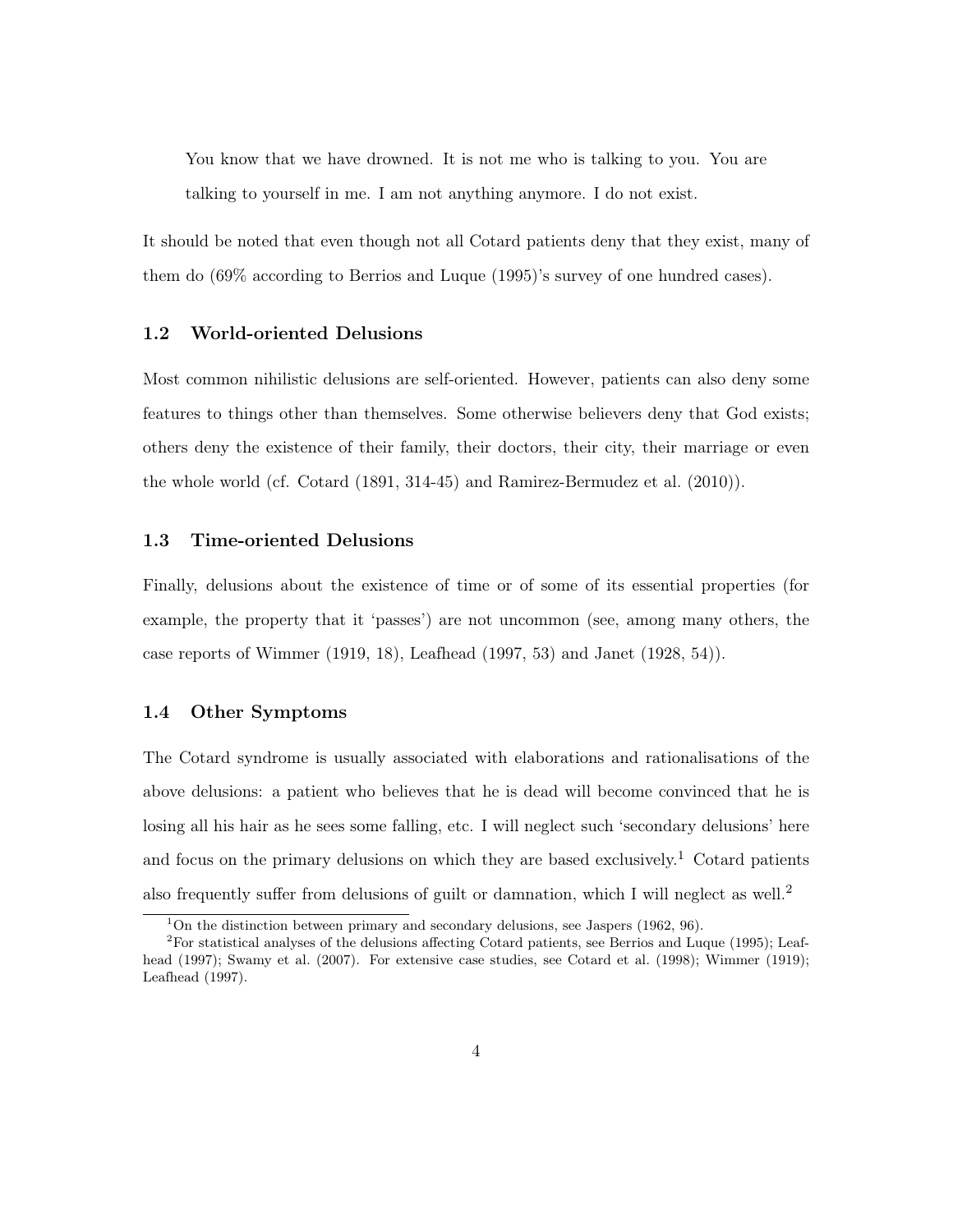## 1.5 A Senuine Syndrome?

Some clinicians have expressed reservations about the claim that the Cotard syndrome is a genuine psychiatric *syndrome* (see Leafhead (1997, II)).<sup>3</sup> Young and Leafhead (1996, 154) for example noted that there is no symptom or symptom complex present in all the patients described by Cotard and claimed that:

This gives grounds for arguing that the term 'Cotard's syndrome' should be used cautiously; at best it represents an idealised pattern which in practice is not found even in pure cases.

If they are right, which I will grant, the fact that a given explanation of the Cotard syndrome does not account for every nihilistic delusion listed above should not necessarily count as a decisive objection against this explanation. If it is not to change the subject, such an explanation should however explain *some* of the four most common delusions associated with the symptom (desomatisation, dementalisation, death and nonexistence delusions). Given the frequent co-occurrence of those delusions in patients, we should also prefer those explanations that can account simultaneously for those four kinds of delusions. Finally, I will suppose that by default, explaining more delusions is better. Before moving on, and assessing some recent interpretations of the Cotard delusion, I need to say a few things about what we should expect from such interpretations.

<sup>&</sup>lt;sup>3</sup>The debate on the nosographic status of the 'Cotard syndrome' is actually as old the introduction of the name. See for example Séglas and Meige (1895, 460-1).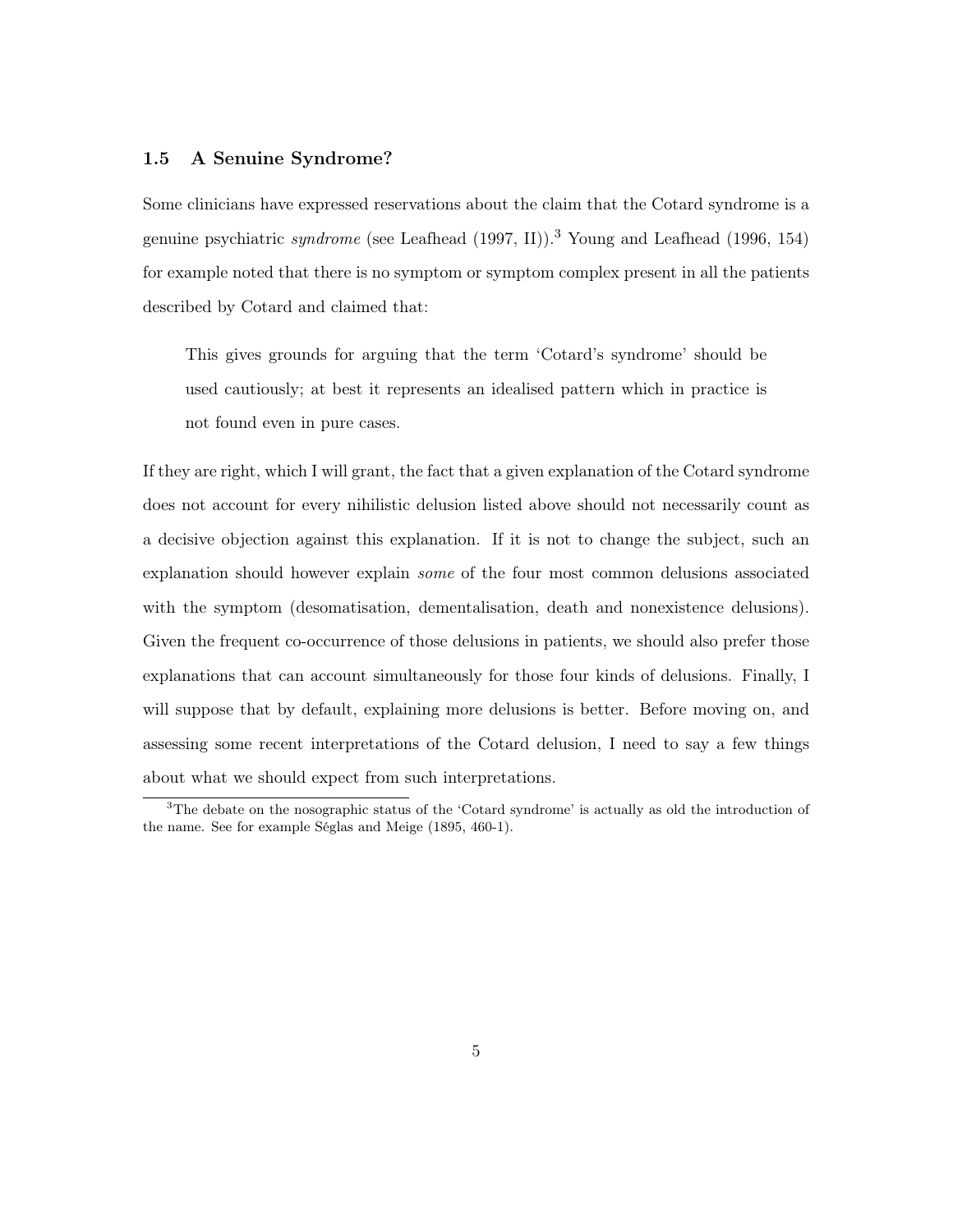# 2 Interpreting Delusions

## 2.1 Interpreting vs. Accounting For Delusions

An *interpretation*, as I use the term here, is only a small part of what we generally expect from an account, or an explanation, of a delusional condition. It is the part of the account that is concerned with the *reasons* the patients might have —or fail to have— for their delusional speech. An interpretation should show how we can make sense of the patients' strange affirmations, or else spell out why exactly it is not possible to do so. Unlike a full account, it can, however, generally remain neutral the on neurophysiological phenomena underlying the delusion.

#### 2.2 Continuous And Discontinuous Interpretations

We can call 'continuous' interpretations that do make sense of the patients' claims and contrast them with discontinuous interpretations (claiming that we just cannot make sense of the patients' reports).<sup>4</sup> Jaspers (1962) has famously argued that delusions do not admit continuous interpretations. He has been recently followed by Berrios (1991) and (arguably) by Campbell  $(2001).<sup>5</sup>$ 

The difference between continuous and discontinuous interpretations hinges on the patients' rationality. For the sake of brevity, I will simply admit that continuous interpretations must affirm, and discontinuous interpretations deny, that patients are *minimally rational* in the following sense: they have a normal procedural rationality (i.e. a normal capacity to reason according to the laws of logic and probability theory) and a normal

<sup>&</sup>lt;sup>4</sup>My use of the term 'continuous' owes much to Bortolotti (2009)'s 'continuity thesis'. I will assume that continuous interpretations should construe delusions expressing genuine beliefs.

 $5J$ aspers (1962, 96)'s claim bears on primary delusions, not on the secondary delusions that are grounded on the latter. Campbell (2001) is only concerned with 'monothematic delusions' (delusions with a highly determinate topic, as opposed, for example, to persecutory delusions).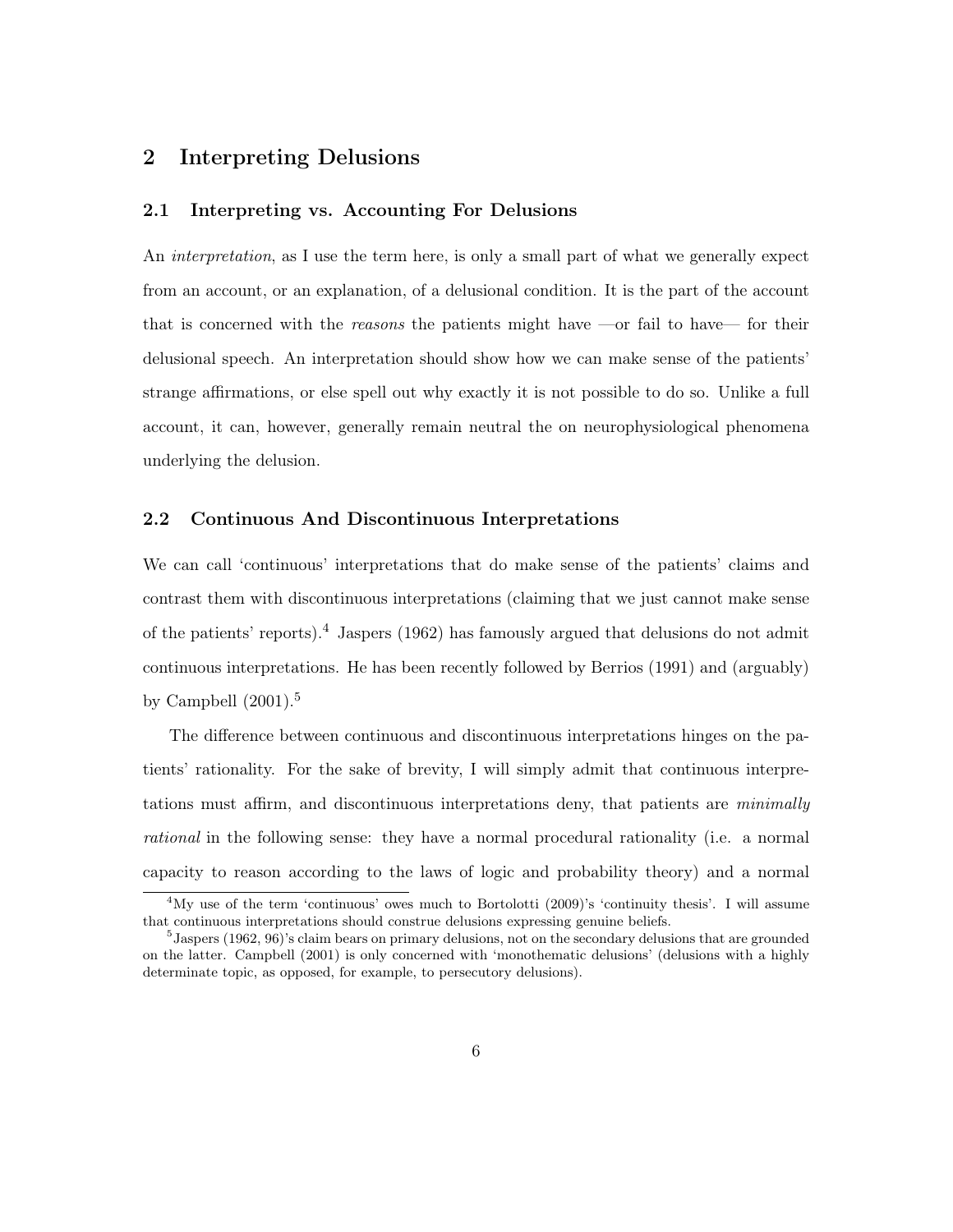understanding of the conventional meaning(s) of the words one uses.<sup>6</sup> Importantly, one can be minimally rational and yet suffer from cognitive biases such as the tendency to jump to the conclusion (i.e. to make judgments based on insufficient evidence).<sup>7</sup>

## 2.3 One-factor vs. Two-factors (Continuous) Interpretations

Recent continuous interpretations of delusions typically claim that patients' delusional beliefs are justified by abnormal *experiences*. 8,9 We can distinguish two ways for an experience to justify a belief. If, on the ground that I have a stomach pain, I believe that there is something wrong with my stomach, it seems that my belief is *directly justified* by my pain experience and that it results from simply taking the pain experience at face value. If on the other hand I believe, on the same experiential ground, that I have a stomach ulcere or that I forgot to take my pain-killers this morning, the belief will result from a rationalisation of the experience, and it will only be *indirectly justified* by it. There are accordingly two ways to construe the relationship between abnormal experiences and delusions:

Endorsement. The delusion that P can result merely from taking at face value ('endorsing') a certain experience. In such a case the experience must directly justify the belief that P, and we can call this experience a *P-experience.*

Rationalisation. Alternatively it can result from rationalising an experience. In such a

 ${}^{6}$ For more on the rationality constraints on continuous interpretations, see Bermudez (2001); Gerrans (2003); Bortolotti (2010).

<sup>7</sup>Minimal rationality plausibly involves recognizing obvious a priori truths as true. Cognitive biases affect epistemic rationality, that is, the capacity to maintain an optimal relationship between beliefs and evidence, not minimal rationality.

<sup>8</sup>Our notion of experience has two strands: by 'experience' we mean both a source of justification and a mental state individuated by its phenomenality. As these two strands might sometimes diverge (we might want to talk of the experiential justification of a phenomenally unconscious robot), I should emphasise that by 'experience' I mean to focus on the first, epistemic strand here rather than on the second (phenomenological) one.

<sup>9</sup>Continuous interpretations could also appeal, in a Freudian fashion, to the abnormal influence of drives or desires. Even though such interpretations have recently enjoyed a modest revival in psychopathology (see e.g. Billon (2011)), I will neglect them here.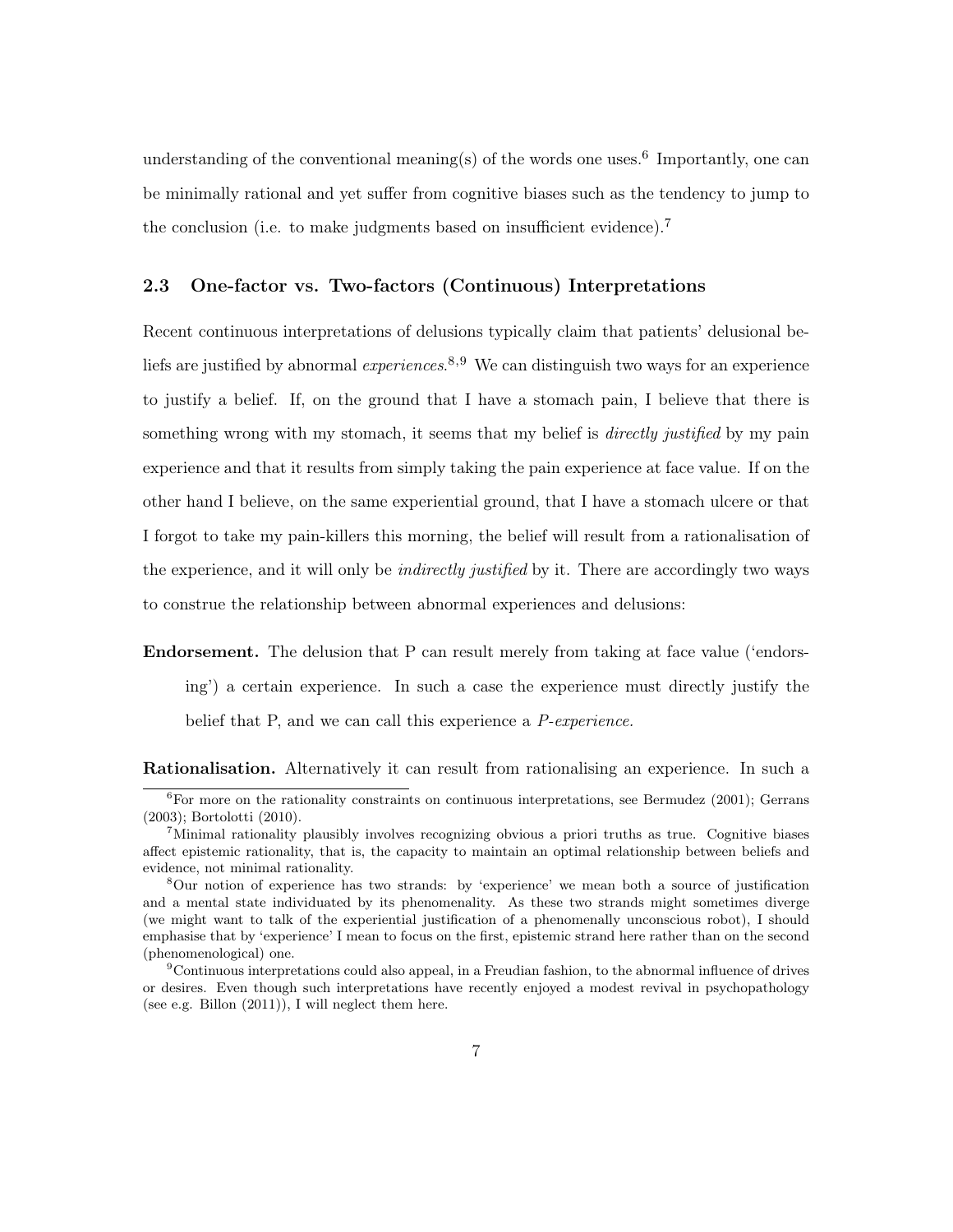case, the hypothesis that P must be the best explanation, from the point of view of the (minimally rational) patient, of the occurrence of this experience, and the experience will abductively justify the belief that P. We can call this experience a *proto-P-experience.*<sup>10</sup>

In both cases, the interpretation appeals to an abnormal experience, but it can appeal to a cognitive bias as well. We speak of *one-factor* interpretation in the first case, and of *two-factors* interpretation in the second case (Davies et al., 2001). While one-factor interpretations consider that the patient's endorsement or rationalization of his strange experience is relatively normal and does not need to be explained, two-factor interpretations believe that it should be explained by a cognitive biais, for example by a tendency to jump to the conclusion.

Even though I have introduced this terminology for the purpose of classifying *interpretations* we can of course apply it to the embedding *accounts* and talk of endorsement, rationalisation, one-factor, etc. accounts.

# 3 The Classical Neurocognitive Accounts And The Associated Interpretation

The Cotard syndrome has attracted a lot of scientific curiosity, giving rise to a great number of interpretations. The main target of this article will be a very few influential interpretations put forward in the last twenty years or so. In order to assess them, I will however

<sup>&</sup>lt;sup>10</sup>Rationalisation interpretations are often called 'explanationist' (Pacherie et al., 2006). It is also usually assumed that the P-experiences of endorsement account will have the propositional content P (unlike the proto-P-experience of rationalisation accounts). I do not want to rule out, however, that some beliefs result from taking at face value an experience with no determinate propositional content: maybe some moods have no such content and one can form beliefs by taking them at face value? Maybe some delusions result from taking such abnormal moods at face value? I accordingly prefer to construe the difference between endorsement and rationalization in terms of justification (direct or indirect) rather than content (P or something else).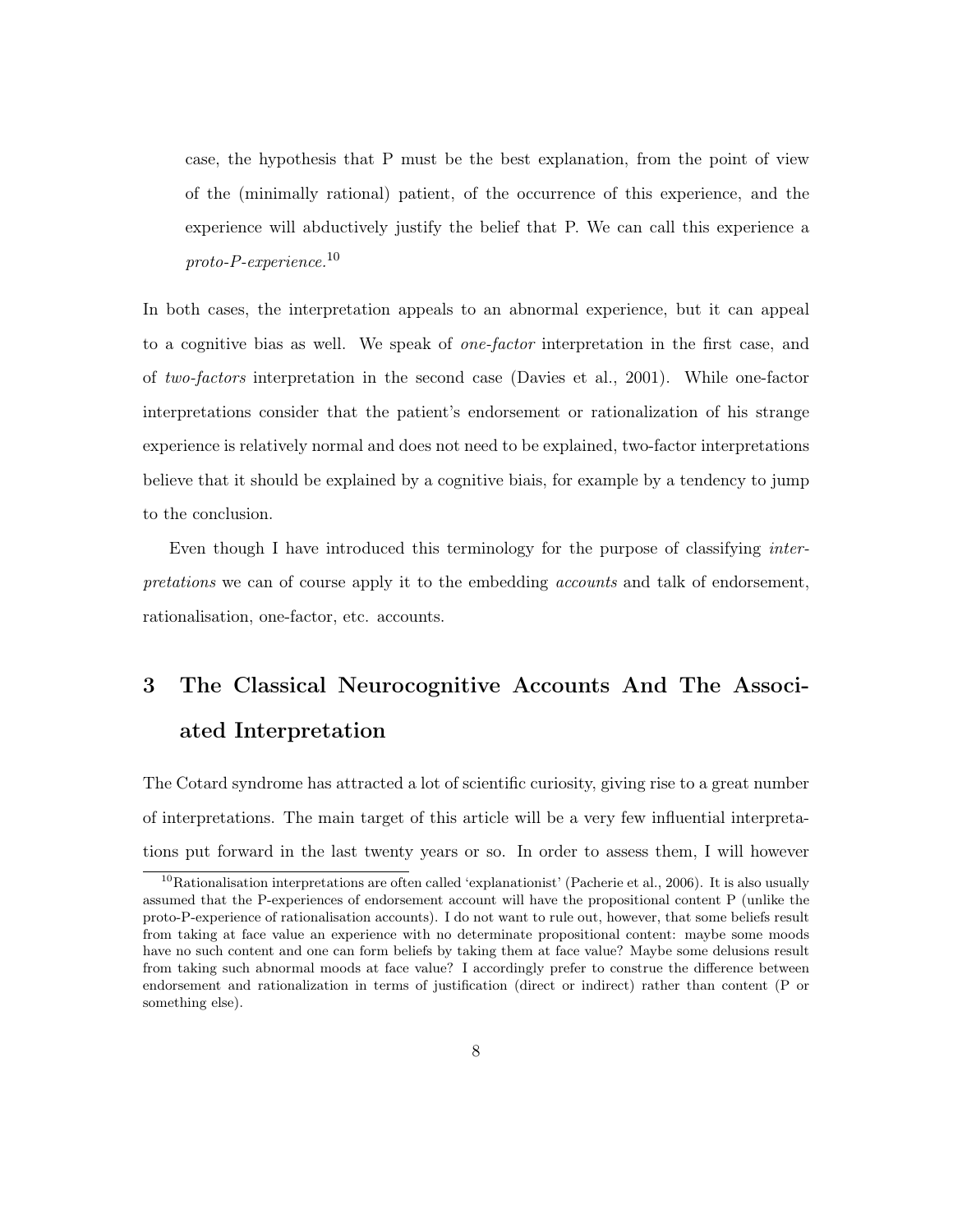allow myself a few historical digressions. Even if the literature on the Cotard syndrome has recently mushroomed, this disorder was probably never more studied than in the period that goes from the seminal works of Esquirol in the first half of the 19th century to last works of Janet, a century later. Clinicians of those times not only left us a priceless database of patients' self-reports, they also proved very clever and imaginative at interpreting the Cotard delusion and related disorders. Those interpretations sometimes strikingly resemble the contemporary ones and the criticisms that were addressed to the former often generalise to the latter.

Here is how I will proceed. I will first give a brief summary of the leading contemporary accounts of the Cotard syndrome—call these the classical accounts. I will then quickly present the 'classical interpretations' associated with those classical accounts, which I will assess in the next section.

#### 3.1 The Classical Neurocognitive Accounts

In a series of articles that have largely framed the contemporary discussion, Young et al. (1994); Young and Leafhead (1996) introduced a simple neurocognitive account of the patient's delusion of being dead. Their model is based on previous works on visual face processing among patients suffering from the Capgras delusion (patients suffering from the this delusion claim that some close relatives have been replaced by impostors). These works have suggested that face recognition is a complex phenomenon involving both a form of 'semantic recognition', impaired in prosopagnosia, and a form of 'affective recognition' which would be disrupted in the Capgras delusion (Young et al., 1993). This disruption would modify the experiences Cotard patients undergo when they see their close relatives. It would, more specifically, deprive those experiences from certain affective features that they used to have. The patients would then rationalise their unusual experience by supposing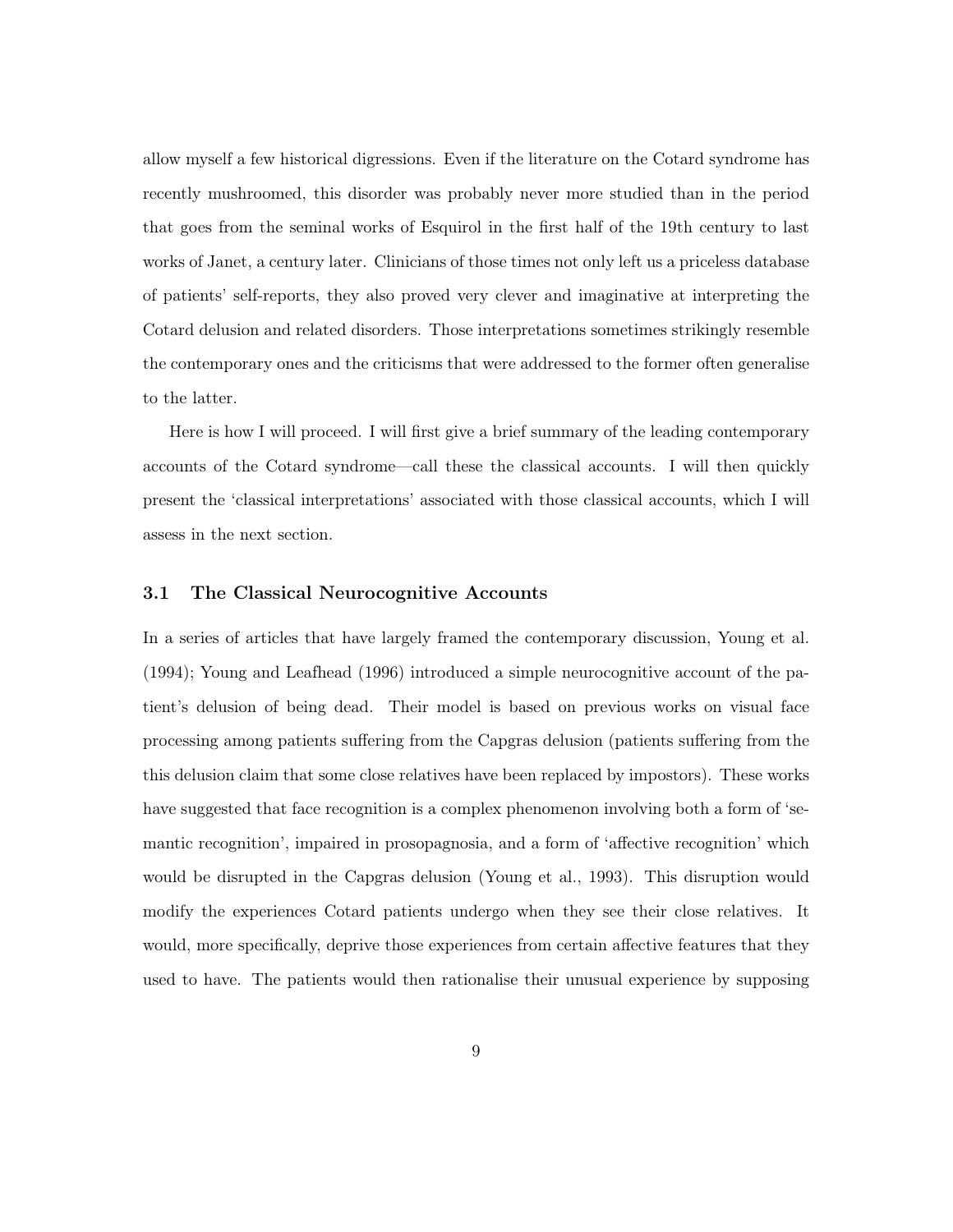that impostors have replaced the close relatives in question. Based on the fact that Cotard patients display face processing impairments that are similar to those of the Capgras patients, and that some patients can suffer successively from the Capgras and the Cotard delusion, Young and Leafhead (1996) hypothesised that Cotard patients have the same distorted experience as the Capgras patients. The difference between both delusions would stem from different attributional styles: while Capgras patients display an externalising bias (they tend to attribute negative events to external causes) the Cotard patients would suffer from an internalising bias (they tend to attribute negative events to internal causes). As a consequence, Capgras patients would explain their anomalous experiences by the disappearance of their relatives, whereas Cotard patients would explain it by hypothesising that they are dead. (Notice that this is a two-factors rationalisation account.)

This model, it should be stressed, was only designed to explain the delusion that one is dead. It is indeed not totally clear that it could account for other delusions associated with the Cotard syndrome. There are moreover reasons to suspect the experiential modification involved in the Cotard syndrome exceeds the affective aspects of face recognition. Given the prevalence of severe depression among Cotard patients, and given the flattening of affects induced by depression, Ramachandran and Blakeslee (1998) and Gerrans (2003) (see also Gerrans (2000)) have argued that the Cotard syndrome might involve a flattening of the affective phenomena associated not only with face recognition but also with perceptual processing more broadly (Ramachandran and Blakeslee, 1998) and even with cognitive processing as well (Gerrans, 2003). Such a wide attenuation of affects would deprive perceptions and thoughts from their 'emotional colouring.' It would consequently lead to an experience of disembodiment, which would provide a simple explanation of the bodily delusions. At the neurophysiological level, this affective flattening would correspond to a broad cortico-limbic disconnection severing all or most sensory pathways to the amygdala.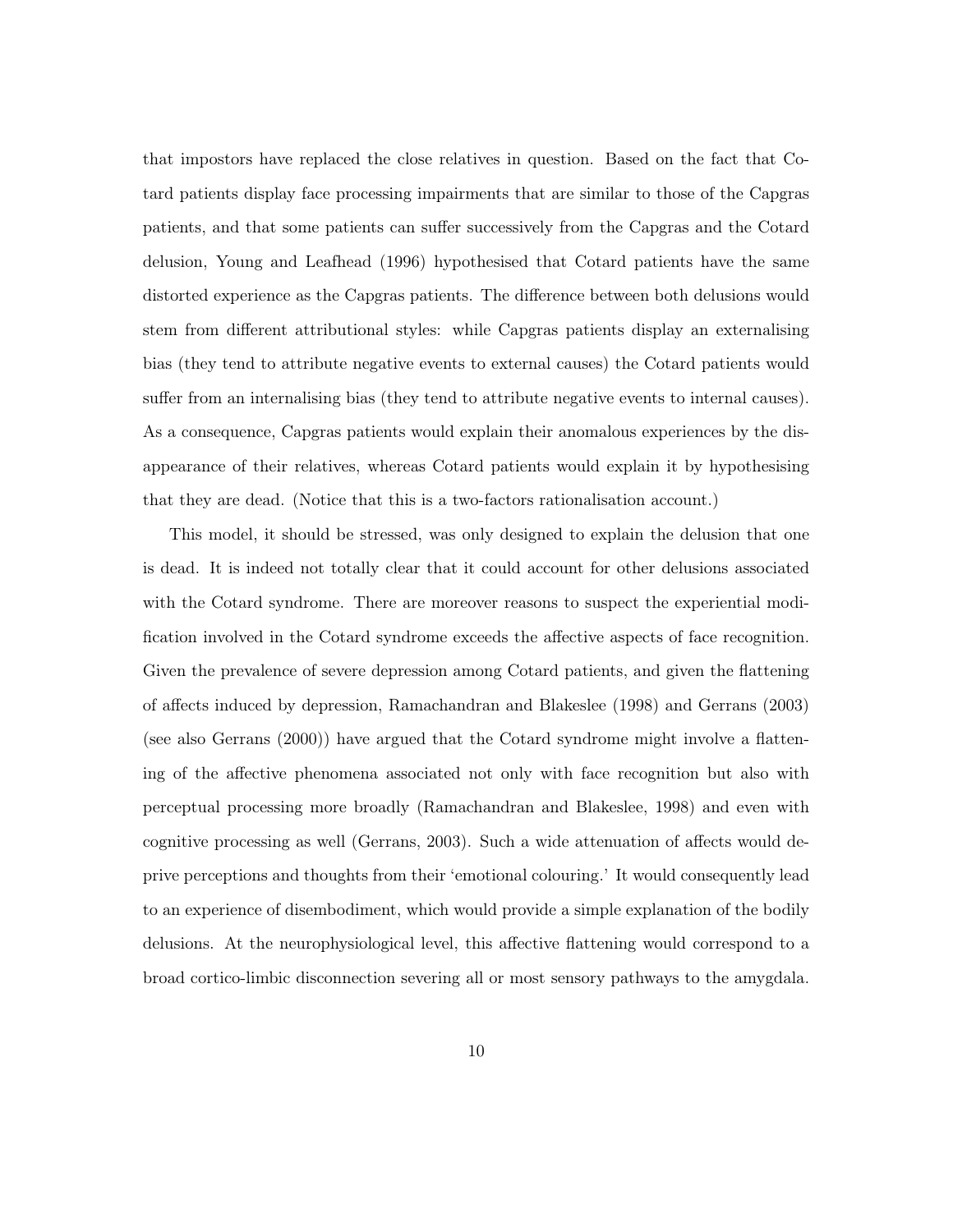Ramachandran and Blakeslee (1998) and Gerrans (2003) have thus put forward some refinements of Young and Leafhead (1996)'s seminal account, in which the Cotard syndrome appears more like an exaggeration of the Capgras delusion than like a variation of it. As they provide new ways to account for the difference between the Capgras and the Cotard delusion, those refinements of Young and Leafhead's seminal account might also dispense us to suppose that the rationality of Cotard patients is abnormal. They might accordingly support a one-factor account of the Cotard syndrome (Gerrans, 2003).

These classical accounts face two kinds of objections. At the neurophysiological level, it is not clear that structural neuroimaging findings confirm the hypothesis that the neural correlate of the Cotard syndrome is a form of cortco-limbic disconnection (see Swamy et al.  $(2007)$ 's survey of 35 cases).<sup>11</sup> At the interpretative level, it might be wondered whether those accounts can really make sense, as they purport to, of the most common nihilistic delusions.

#### 3.2 The Associated Interpretations

The classical neurocognitive *accounts* of Young and Leafhead (1996); Ramachandran and Blakeslee (1998); Gerrans (2003) are supposed to provide, among other things, a continuous *interpretation* of at least some of the delusions associated with Cotard syndrome. According to these interpretations,

- A disruption of some affective processes
- causes a P-experience or a proto-P experiences

<sup>11</sup>It could be replied that the Cotard syndrome result either from a cortico-limbic disconnection *or* from other configurations involving an equivalent flattening of the affects associated with sensory and cognitive information. Sierra and David (2011, 163) argue that this is what happens in depersonalisation: '[A] frontally driven suppression of activity in the amygdala and possibly other structures of the emotional system might lead, via the insula, to a state equivalent to a functional cortico-limbic disconnection that would impair the process by which perceptions and cognitions become coloured emotionally.'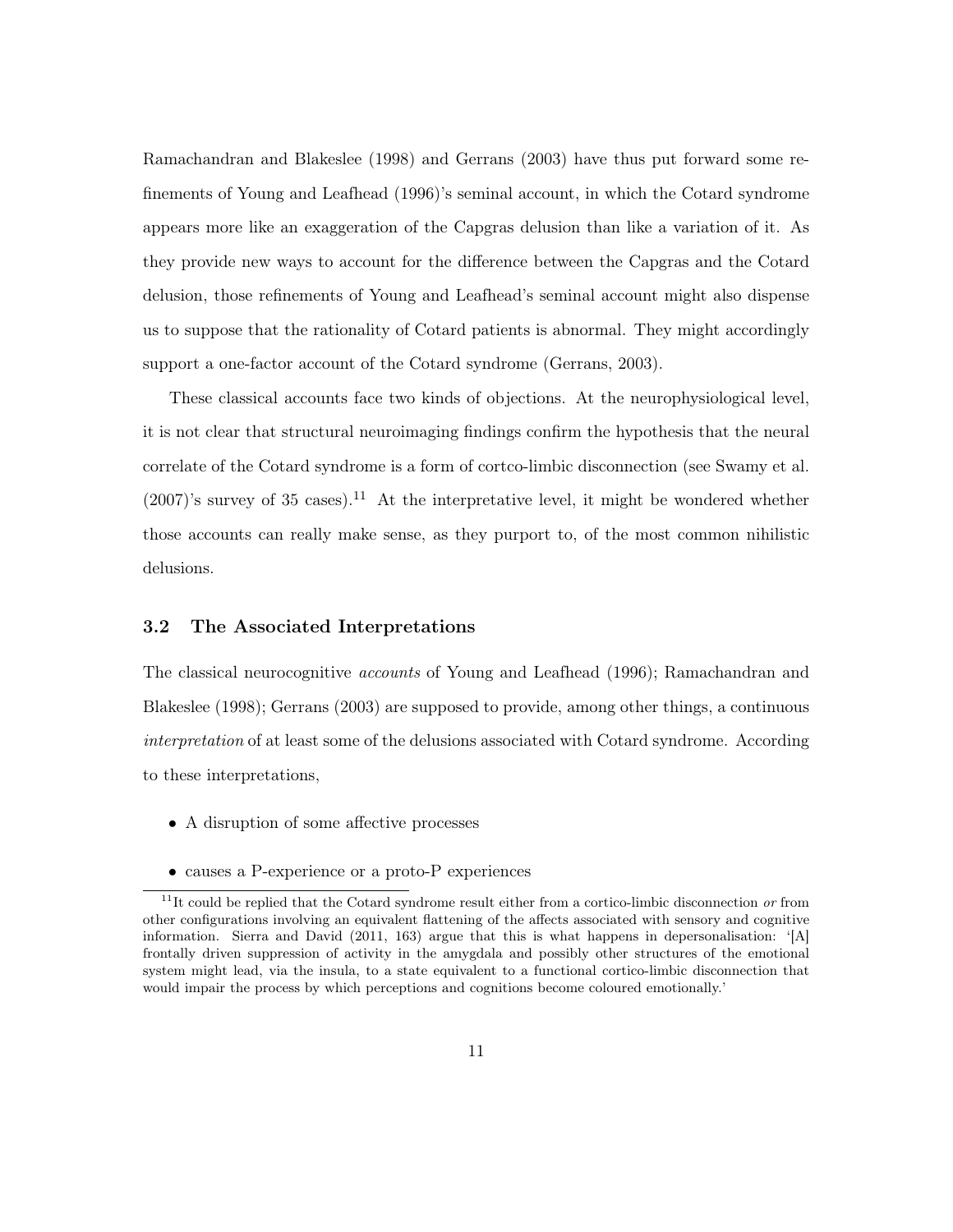• which causes, through endorsement or rationalisation, and maybe because of some cognitive biases as well, the delusion that P.

Thus, on Young and Leafhead (1996)'s account, an impairment of the affective component of visual face processing causes a proto-death experience which the patient would rationalise by the delusion that he or she is dead, when he or she has as an internalising bias. On Ramachandran and Blakeslee (1998); Gerrans (2003)'s account, wider affectivity impairments would cause disembodiment or proto-disembodiment experiences explaining disembodiment delusions.

Those interpretations heavily depend, it should be noted, on the notion of affectivity. It is not always trivial to discern what is meant exactly by 'affect' and 'affectivity' but I surmise that it consists in:

- (A1) emotions in the broad sense in which this include moods,
- (A2) other mental features, if there are any, that are of the same kind as emotions,
- (A3) and neurophysiological mechanisms underlying (A1) and (A2), neurophysiological mechanisms that involve in particular the so-called limbic system, and whose functioning can normally be witnessed by responses of the autonomic system.

Unless something is said about which mental features, apart from emotions, are of the same kind as emotions  $(A2)$  —which is never done, to my knowledge, by proponents of the classical account— an experience that results from a disruption of affectivity is thus presumably an experience that lacks certain emotional features that it should normally have—call this a *de-emotionalised experience*.<sup>12</sup> A visual experience of a close relative that results from a disruption of the affective phenomena associated with face processing should

 $12$ Gerrans (2003, 50) clearly accepts this: 'the Cotard subject has a lack of affective response to all perceptual inputs, not just the perception of familiar faces. Consequently, nothing that occurs to her evokes the normal emotional response. '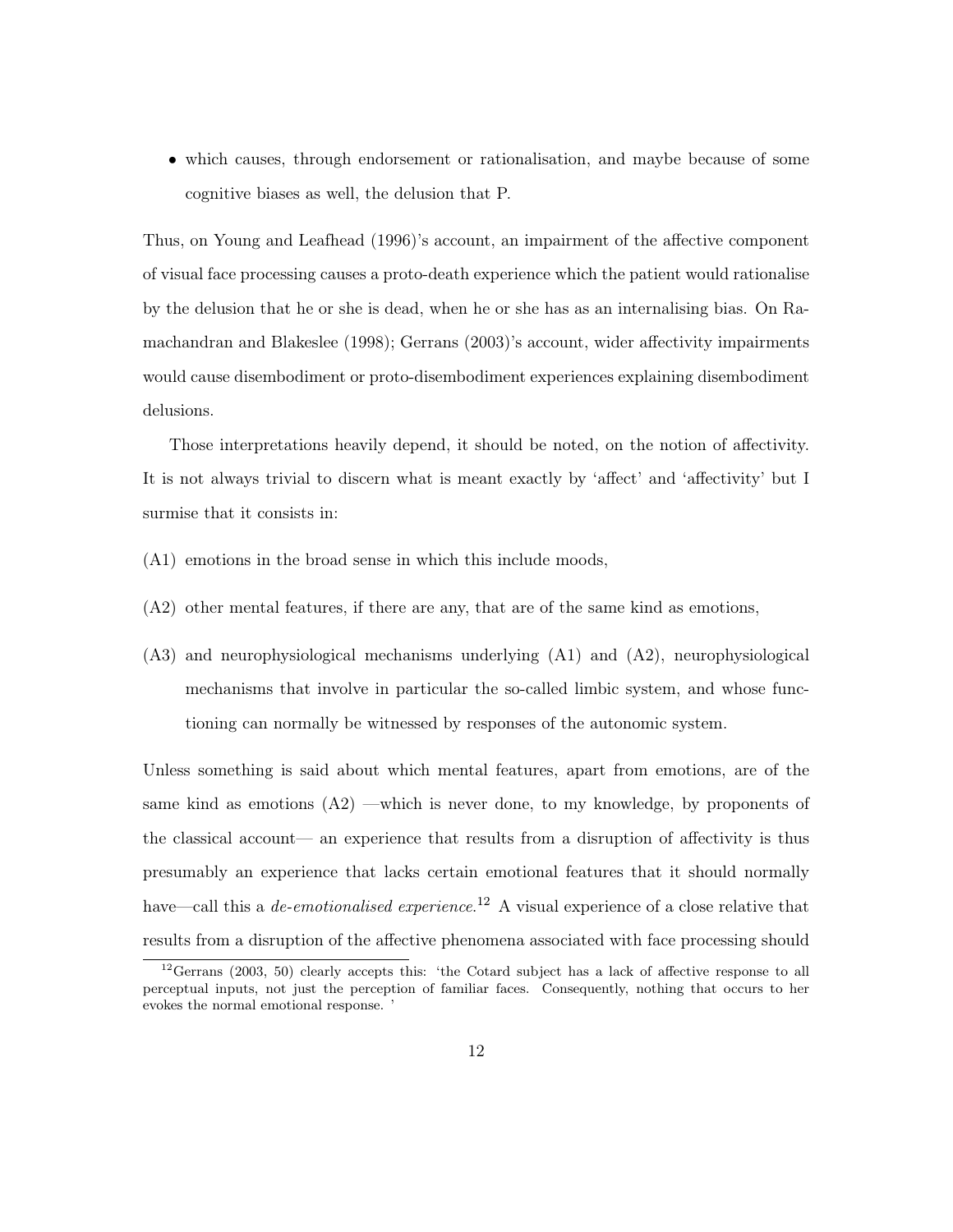for example be a visual experience that lacks a certain emotional glow characteristic of our encounters with those we love.

## 3.3 Assessing The Associated Interpretation

Now if the classical accounts are to explain a given delusion, say the delusion that P, they must claim that the de-emotionalisation of some experiences makes them P-experiences or proto-P experiences. In order to interpret the delusion that one is desomatised (partially or totally disembodied) partisans of the classical accounts have to claim that:

(PE-desomatisation) The de-emotionalisation of some experiences makes them either desomatisation experiences or proto-desomatisation experiences.

PE-desomatisation is not totally obvious. 'Somatic feelings' theories might support the claim that the de-emotionalisation of an experience should make it a desomatisation experience (that is, an experience whose endorsement results in the belief that one lacks certain bodily parts) but these theories are not totally uncontroversial. The idea that 'somatic feelings' theories of emotions are commonsensical might support the claim that the deemotionalisation of an experience should make it a proto-desomatisation experience (that is, an experience whose explanation, by a minimally rational subject, results in the belief that he lacks certain bodily parts). Somatic theories of emotions do not however seem quite commonsensical. I will not, in any case, quarrel with PE-desomatisation, and I will admit that the classical accounts can provide a continuous interpretation of desomatisation delusions. A bigger worry comes from the delusions of dementalisation, death and nonexistence. These last two delusions, it should be repeated, are different: depending on one's view on afterlife, death might not entail nonexistence. Moreover, when their nihilistic delusions reach their climax, some patients deny having any trait whatsoever and make it clear that they do not exist, not even dead, in some afterlife. As Cotard (1891, 345) put it, 'Among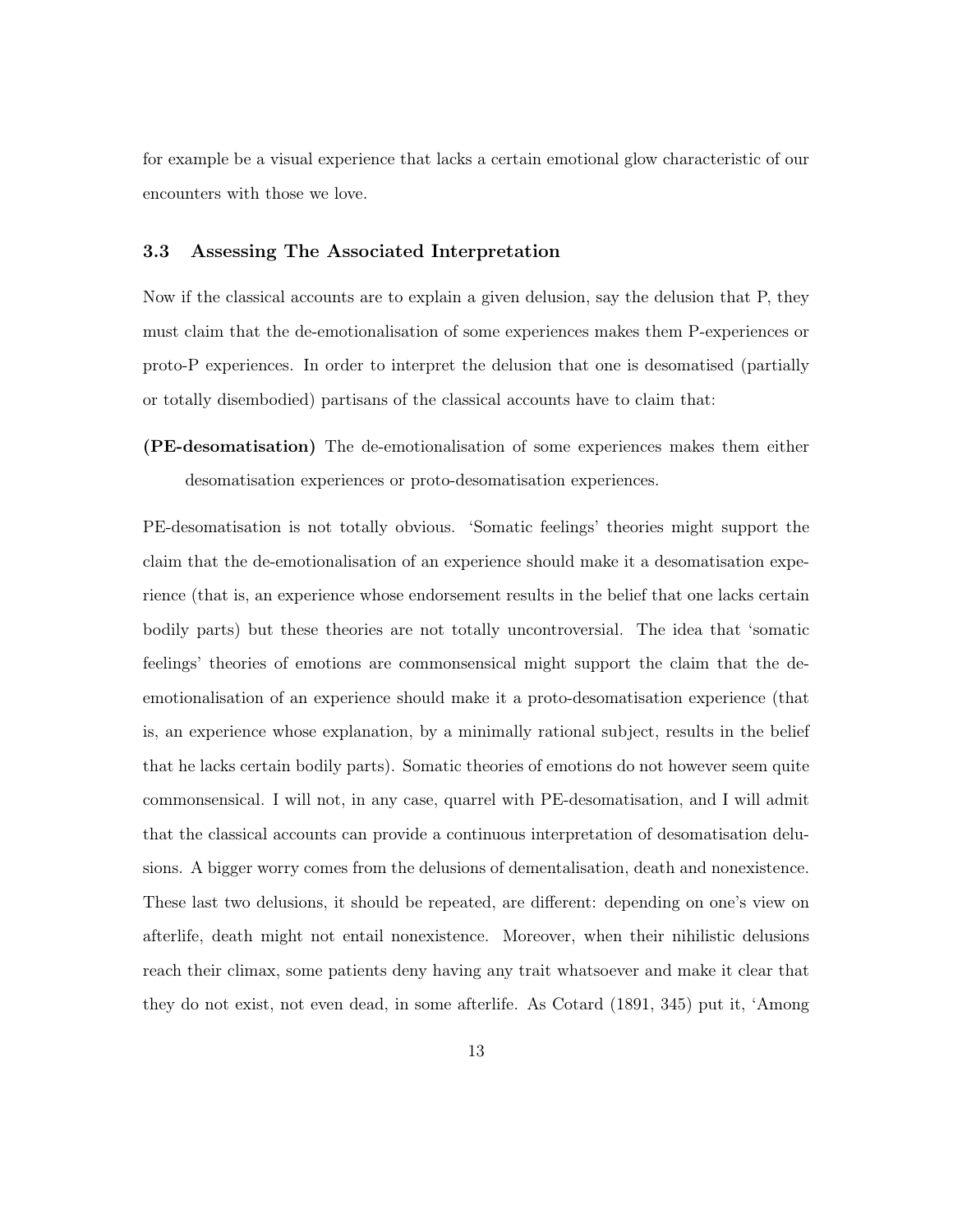some patients the negation is universal, nothings exists and they are not anything anymore' (cf. also Camuset's patient quoted earlier who says that he *isn't anything* anymore). In order to interpret the delusion that one is dead, the classical accounts have to make the following claim about the phenomenology of emotions:

(PE-death) The de-emotionalisation some of the subject's experience makes them death experiences or a proto-death experiences.

In order to interpret the delusion that one is nonexistent or dementalised they would have to endorse the similar claims PE-nonexistence and PE-dementalisation.

I find PE-death, PE-nonexistence and PE-dementalisation very hard to believe. The mere absence of emotional features would not arguably provide a subject's global experience with contents such as 'I am dead' or 'I do not exist'. It would not, more broadly directly justify beliefs with such contents. Neither would it directly justify the belief that one does not think. After all, emotions are just one kind of thoughts, along with perceptions, beliefs, desires, memories, etc. and as far as we know, the latter can occur without the former. Accordingly, it seems that the de-emotionalization of an experience will not make it a death, non existence or dementalisation experience.

It is also hard to believe that the absence of emotional features could turn the subject's experience into a proto-death, proto-nonexistence or proto-dementalisation experience either. A proto-death experience is an experience whose best explanation, from the subject's point of view, is that he is dead. It is however hard to see how a subject, however biased, could abductively infer that he is dead from the fact that his experience is de-emotionalised. It is hard to see what kinds of beliefs could justify an inference such as 'I have no emotions so I must be dead'. The case of dementalisation and nonexistence delusions is even more problematic. Indeed, it seems that a minimally rational subject should always acknowledge the truth of 'I exist' and 'I think, ' and thus straightforwardly reject inferences such as 'I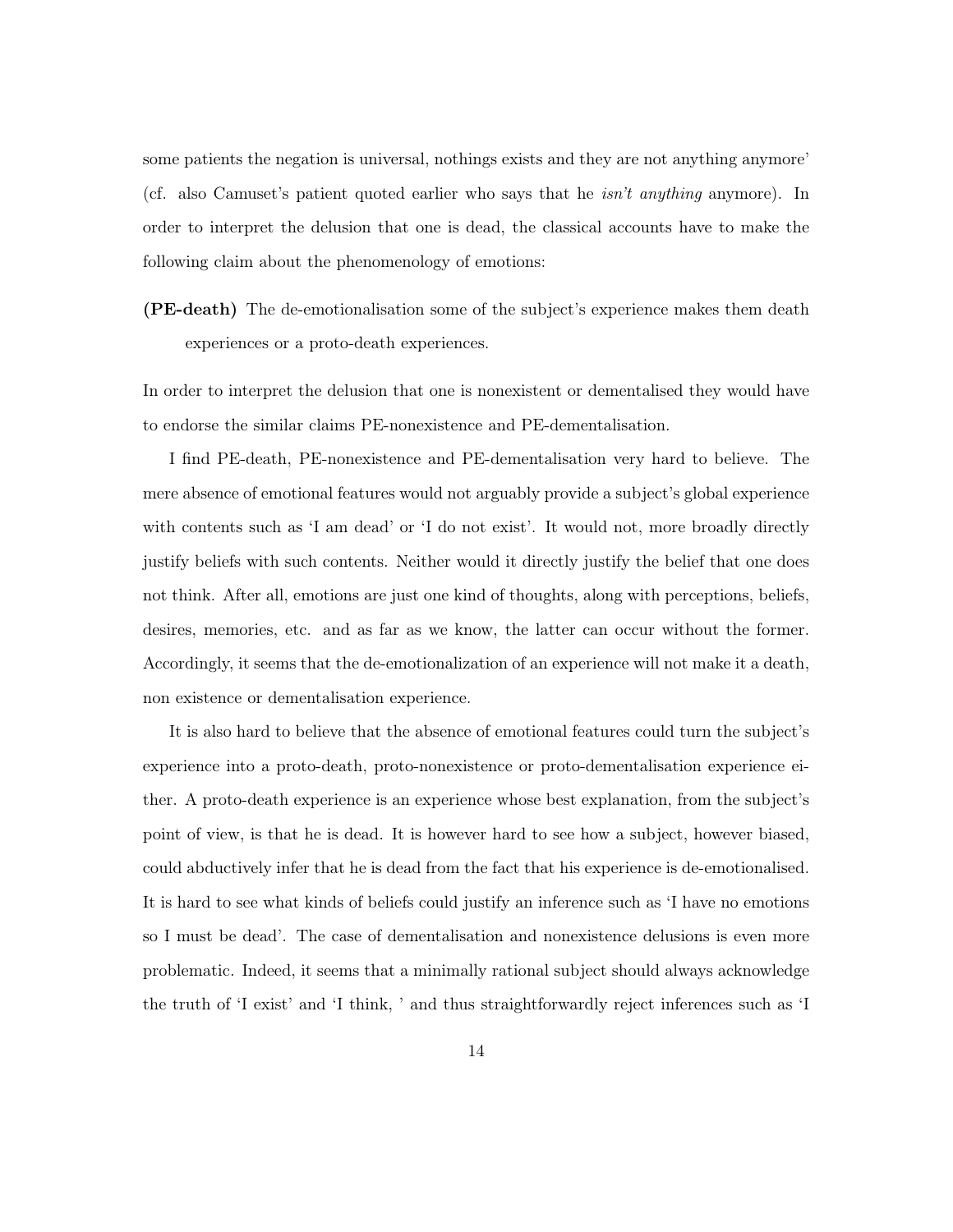have no emotions so I probably do not exist / think.' This means that de-emotionalised experiences cannot be proto-nonexistence or proto-dementalisation experiences either.

## 3.4 The 'Façon De Parler' Reply

At that point it could be replied that our rapid criticism of PE-death, PE-dementalisation and PE-nonexistence rests on a certain misunderstanding, if not of the nature of death, nonexistence and dementalisation, at least of what the patients mean when they complain about them. The patients, it might be argued, actually mean things that the classical accounts can readily explain. For example, it might be argued that:

- Emotional/Bodily-dementalisation (EBD) Quite generally, when they say that they do not think, the patients only mean that they have no 'embodied thoughts' or emotions.
- Emotional/Bodily-nonexistence (EBN) Quite generally, when they say that they do not exist, the patients only mean that they have no 'bodily existence.'

Gerrans (2003, 48, 50) for example suggests something like EBN when he says that Cotard patients deny 'bodily existence' or 'material existence.' Such a 'façon de parler' reply seems however unwarranted. Many patients indeed say things that are in tension both with EBD and EBN. Against EBD, dementalisation delusions do not only target mental states that are saliently emotional or embodied. Some patients explicitly say, for example, that they have no memories, imaginings, or even visual states (Janet, 1928, 40, 63-4). Many actually complain that they have no brain or no mind at all. Against EBN, some patients who deny existing make it explicit that they do not think and that they have no more mental features than bodily ones. Against EBN and EBD, some patients, including some of the original patients described by Jules Cotard, have no bodily delusions. Some can moreover deny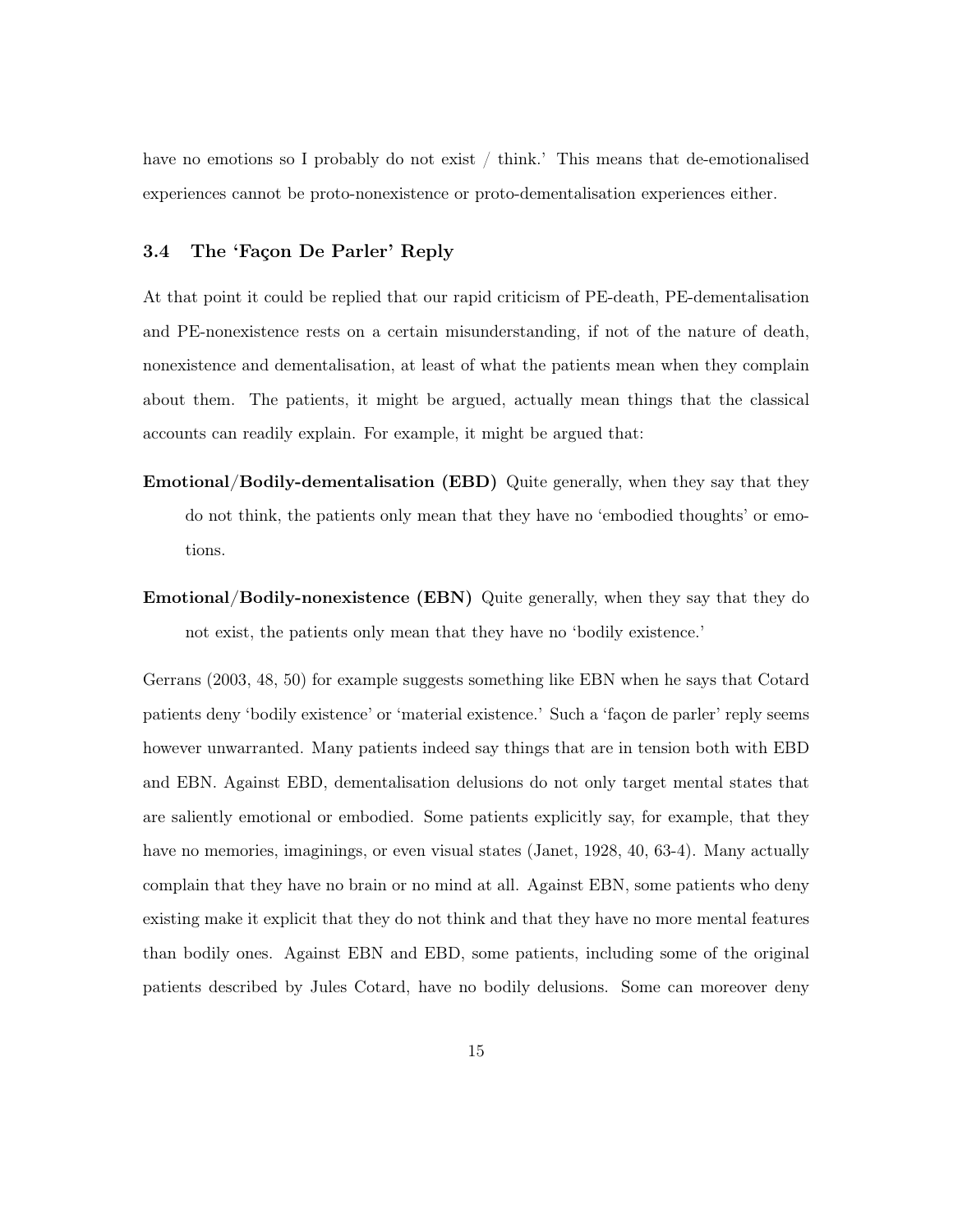existing or thinking without denying that their body remains there, intact, or precisely say that they have only a 'material existence.'<sup>13</sup> A patient of Janet's, Lætitia, for example explains that she is dead and that she has disappeared even though her body is there, functioning:

When I reflect on my situation I cannot understand it at all. Either I am alive or I am not alive, but I cannot be dead as my heart beats, but I am not alive as *my person has disappeared* . . . I feel like not being someone and nevertheless I talk, am I stupid? *I am a body without a soul* . . . It's more complicated than the Holy Trinity (Janet (1928, 43), emphasis mine).

Another patient of Janet (1903a, 321)'s, Pot... (sic) likewise says:

I have lost all awareness of my own being. It seems to me that I only have a material existence, that my soul has gone away from my body.

So even if they might explain desomatisation delusions, the classical accounts will face great difficulties when it comes to interpreting dementalisation, death and nonexistence delusions. It should be emphasised that this is not just a minor worry. These last delusions are among the most commonly associated with the Cotard syndrome and unless it provides an interpretation for them, it is fair to say that an account of the disorder should be deemed unsatisfying.

#### 3.5 Patching The Classical Neurocognitive Accounts

If we want to save the classical accounts, which all invoke an affective disorder, it seems that we will have to bridge the gap between affectivity on the one hand and our sense of having thoughts and existing on the other hand. For that, it seems that we will have to

<sup>&</sup>lt;sup>13</sup>Séglas and Meige (1895, 465), already insisted that 'when the denier [the Cotard patient] says that he does not exist . . . this is not in the materialist sense of the term.'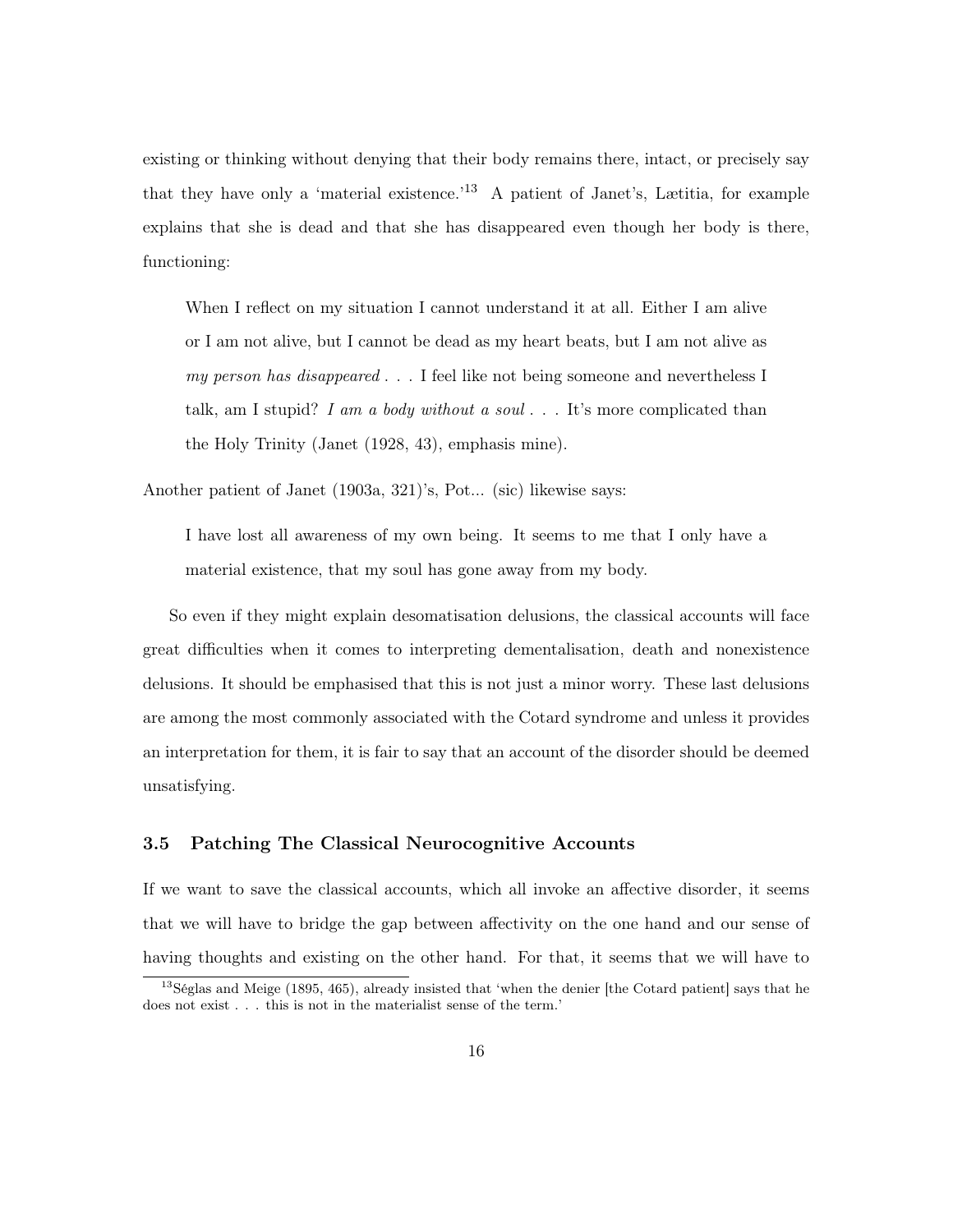argue either that these senses are emotional after all, or that affectivity outstrips emotions. In the last ten years some researchers have indeed tried to patch the classical neurocognitive with phenomenological considerations connecting affectivity deficits to nonexistence or proto-nonexistence and dementalisation or proto-dementalisation experiences. Most notably, Matthew Ratcliffe has put forward a new, promising, way to construe the patient's anomalous experiences. It is not possible to do justice here to the richness of Ratcliffe's approach, whose scope exceeds the interpretation of Cotard's syndrome. For the present purposes, a rough summary of his interpretation of the syndrome will however suffice. While acknowledging, like most tenants of the classical neurocognitive accounts, that the affective problems of Cotard patients involve a flattening of certain somatic feelings, Ratcliffe argues that the latter should not be construed as emotions but rather as 'existential feelings'. As I understand Ratcliffe, the latter are structural features of experience<sup>14</sup>, which lack a determinate propositional content and are responsible for our '*sense of relatedness to the world,*' of '*being in the world*' (Ratcliffe, 2009). In the Cotard delusion, the altered somatic feelings would thus lead to an altered sense of being in the world:

When patients complain of unreality, they are not complaining that specific objects in the world, which may include their own bodies, do not look real. Rather, the possibility of anything appearing as 'real' is absent from experience. Patients no longer feel that they are *there*, part of the world, connected to things. What motivates claims such as 'I am dead' is not an anomalous perceptual content but a changed way of finding oneself in the world, involving the erosion of a practical meaningfulness that we ordinarily take for granted as a backdrop to our experiences and thoughts. (Ratcliffe, 2010, 582)

<sup>14</sup>By a *structural feature of experience* I mean a phenomenal feature of experience that is normally uniquitous (i.e. that all the experiences of healthy adults normally have). Being uniquitous such features are often hard to pin down.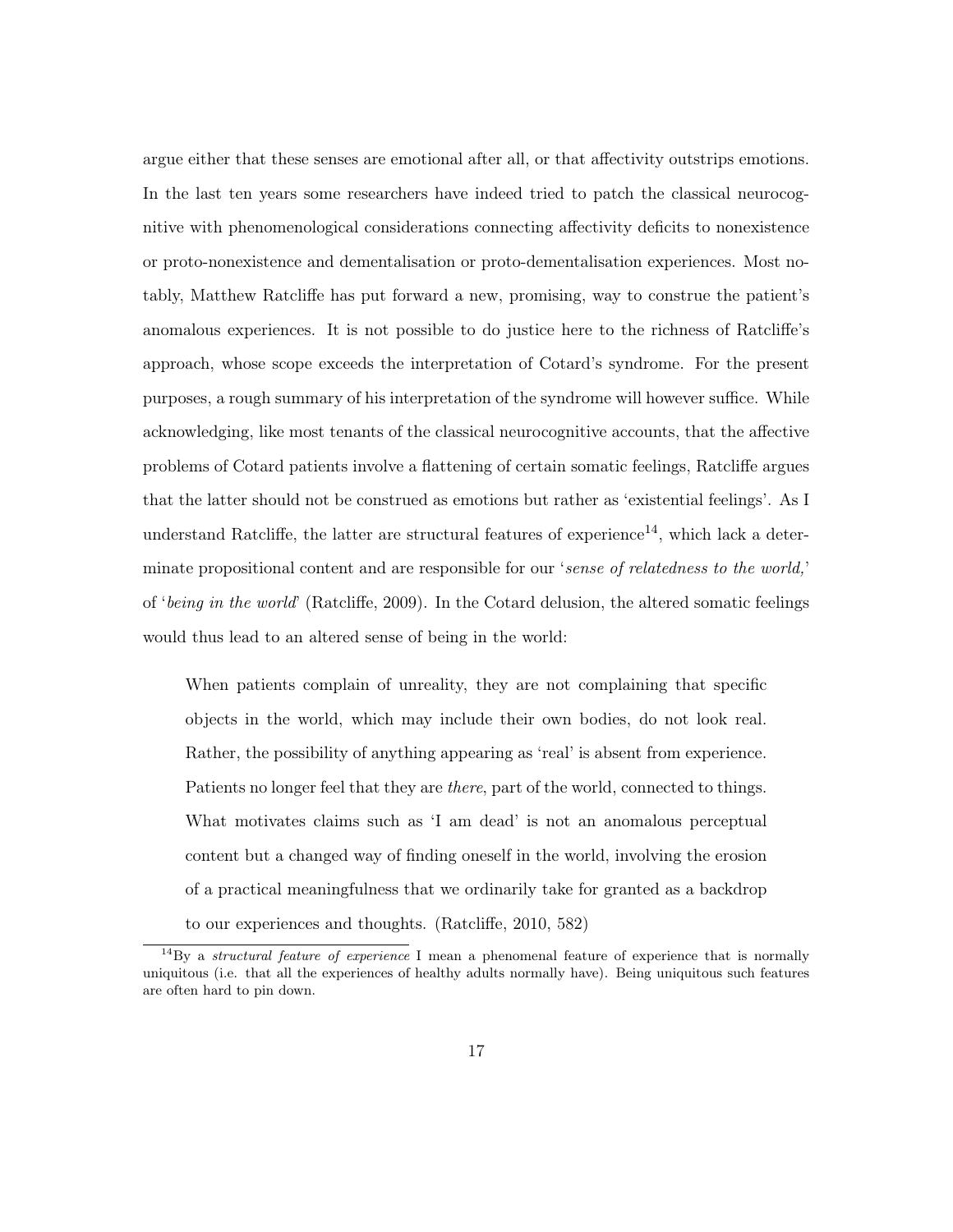More precisely, Ratcliffe (2010) suggests that Cotard patients experience something that is akin to what Heidegger construes as angst, namely a total erosion of the 'background sense of belonging to the world, which we ordinarily take for granted' leaving 'what Heidegger refers to as the "nothing", an experienced loss of the familiar, everyday world, "the complete negation of the totality of beings' (Ratcliffe, 2010, 588).' Such an experience, and the way it is interpreted by the patients, would explain their delusions.<sup>15</sup>

The idea that the patient's phenomenology does not hinge on the mere absence of certain emotions but rather on the erosion of certain structural features of experience will, I believe, help interpreting death, dementalisation and nonexistence delusions. I doubt however that Ratcliffe's account can by itself provide the sought interpretation. The problem is that the structural feature of experience Ratcliffe appeals to (his 'existential feeling') is defined in terms of the sense of 'existing-in-the-world,' or 'relatedness-to-the-world,' that it is supposed to ground. However, existence-in-the-world or relatedness-to-the-world is quite different from existence *tout court* and it is hard to see how a lack of the former could amount to or even explain a lack of the latter. To make this point, we can appeal to Descartes' evil genius scenario. If I learned that the world is actually unreal —an evil genius has been deceiving me into thinking otherwise until now— and that I do not accordingly exist-in-the-world, that would not give me any evidence for the claim that I do not exist and it should not rise my credence in my nonexistence. This, moreover, is arguably a matter of minimal rationality alone.<sup>16</sup> Accordingly, the belief that one does not exist and the belief that one does not exist-in-the-world are different and the latter could not justify the former. The fact that a subject does not feel like being-in-the-world might explain why he believes that he does not exist-*in-the-world*, and maybe why he believes the world to be unreal, not why

<sup>15</sup>See also Ratcliffe (2009, 189-90)'s remarks on depersonalisation.

<sup>&</sup>lt;sup>16</sup>As Pust (2008) puts it, in a recent article on 'Cartesian propositions' such as 'I think' or 'I exist,' 'The mere fact of one's existence qua conscious creature is a necessary part of the background knowledge relative to which all epistemic probabilities are defined.'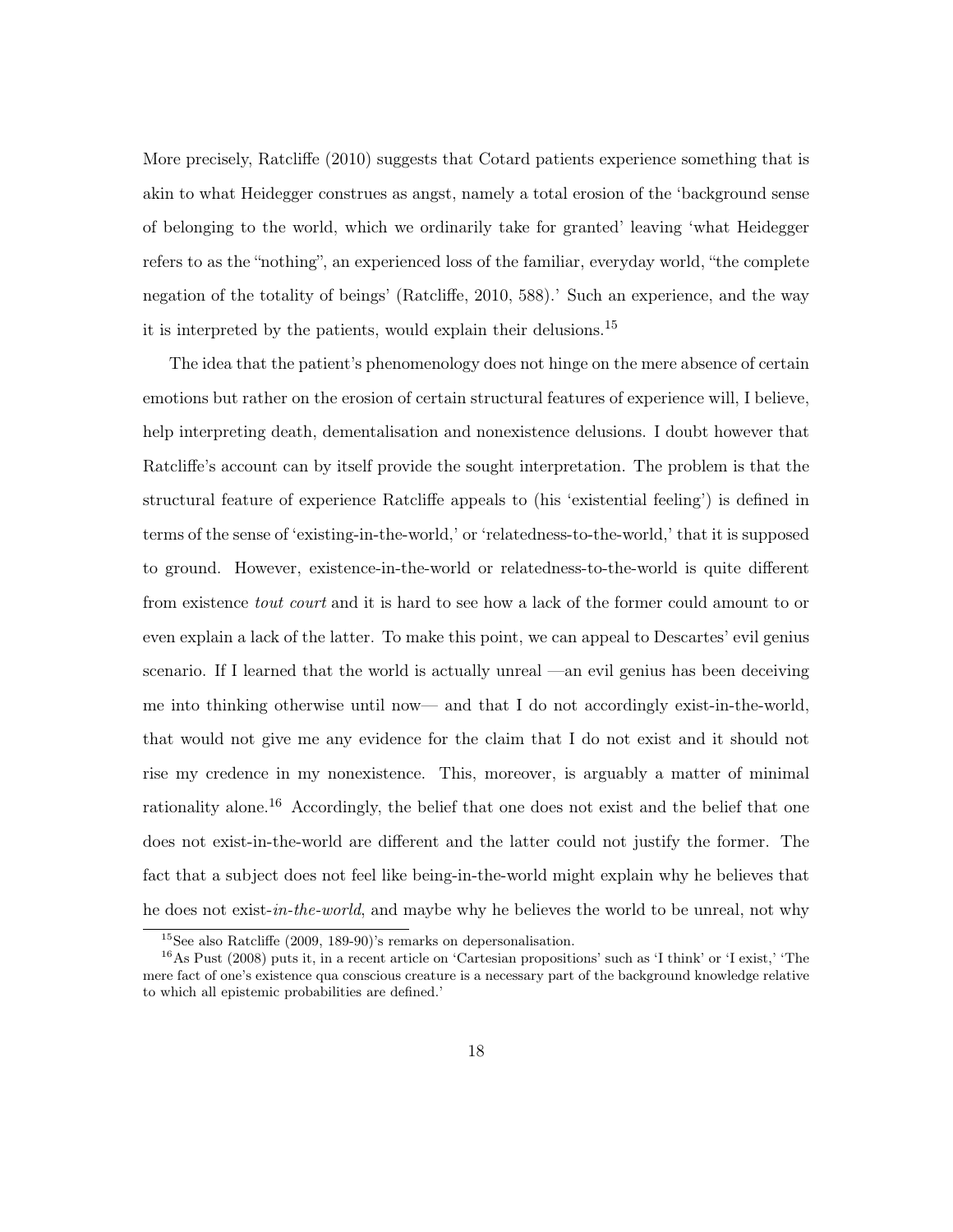he believes that *he* does not exist *tout court*. 17

Ratcliffe might take the point but answer that the patients' talk of 'existence' is a façon de parler and that they actually mean 'existence-in-the-world,' 'relatedness-to-the-world,' etc. There are however reasons to believe that this is not the case. Some patients, in particular, appear to deny their existence-in-the-world (for example by saying that the world does not exist) without claiming that they do not exist, which indicates that they do not identify both kinds of claims. This is the case for example of one of Cotard's original patients, his case 4, Mme.  $M<sup>18,19</sup>$ 

# 4 The Cogito Challenge

The difficulty to provide a satisfying continuous interpretation of nonexistence and dementalisation delusions might not come as a surprise. After all, it seems that 'I think' and 'I

In july 1874, I suddenly felt a change in the way of seeing things, everything seemed funny, strange, even though the shapes and colours were unchanged. *Five years later, I felt that the disorder started to concern myself as well, I felt myself diminishing, disappearing*: the only thing that remained of me was an empty body. Since then my personality has completely disappeared . . . not only do I fail to know what I am but I cannot become aware of what is called existence, reality (Ball (1882), my emphasis, translations from the French are mine).

<sup>19</sup>Similar remarks would apply to Garry Young (2012)'s account of the Cotard syndrome. Very roughly (and not paying their due to the richness of this notion) Young (2012) appeals to a 'misplaced being' construed as an 'altered state of normative familiarity'. Unless the concept of familiarity is specified some more, it is not obvious that the claim that I do not exist could amount to the claim that I am unfamiliar with myself or that it could even rationalise an experience of unfamiliarity with myself: it is certainly unfamiliar to feel like not existing but there are many unfamiliar things which do not involve nonexistence, and it is hard to see how my nonexistence could provide a plausible explanation of a feeling of unfamiliarity (see also 6.6).

<sup>&</sup>lt;sup>17</sup>Those criticisms actually mirror a now classical dispute in the phenomenological tradition. This dispute opposes those phenomenologists who claim the Cartesian heritage, like (to some extent) Husserl and (to a greater extent) Michel Henry, to those who have explicitly rejected it, like Merleau-Ponty and Heidegger. I am in agreement, here, with the Cartesian camp, and in particular with Henry's incisive critique of Heidegger. The latter consists, to a large extent, in rehearsing the cogito intuition (I am absolutely certain that I exist and that I think, not that I exist-in-the-world or that I have a body) and its phenomenological significance (see for example Henry (1985, II-III)).

<sup>&</sup>lt;sup>18</sup>Cases of derealisation without depersonalisation like those of Ball (1882); Krizek (1989) are also relevant here: those patients feel like they exist but not 'in-the-world.' The following patient of Ball's for example seems to have experienced pure derealisation before depersonalisation: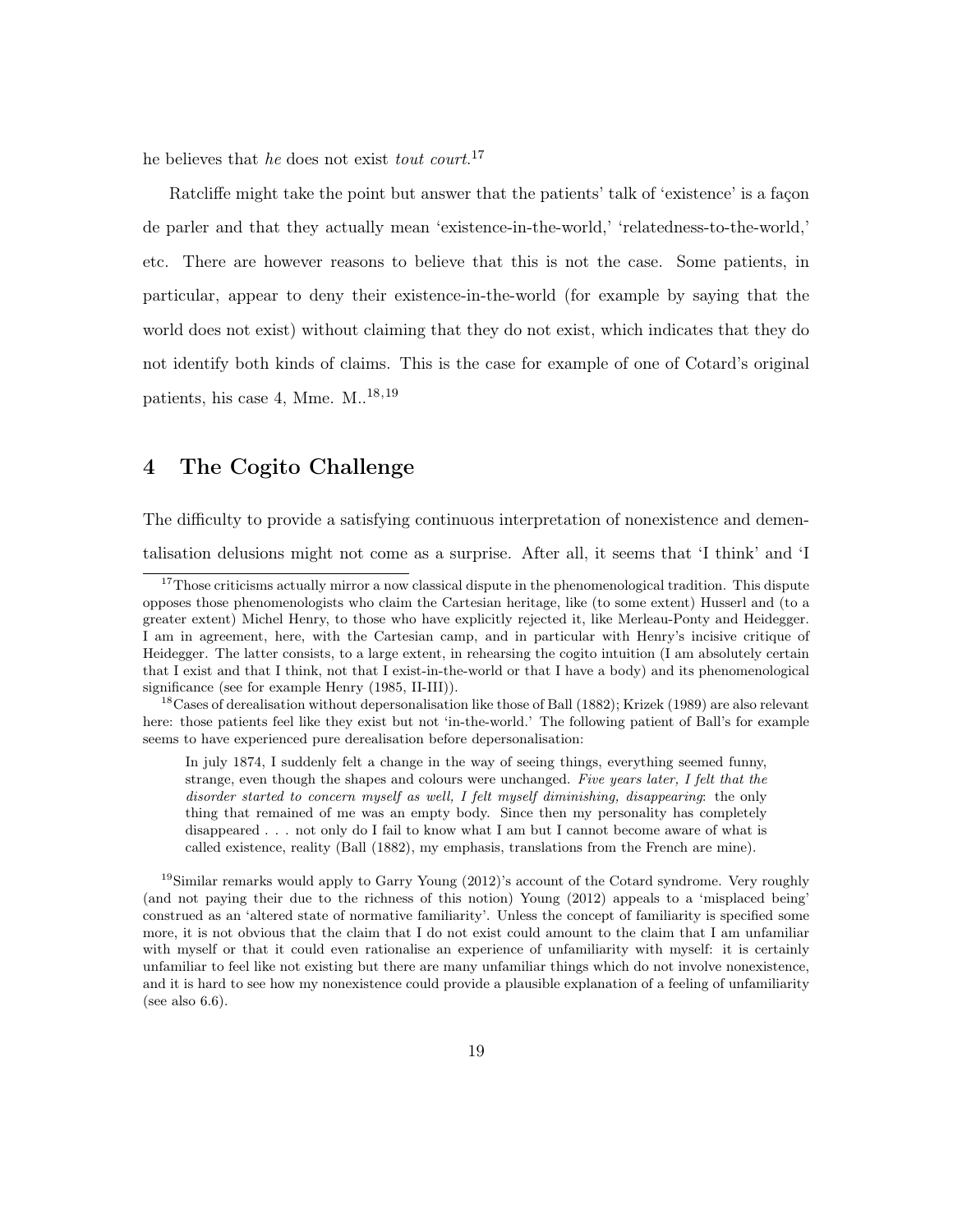exist' are absolute certainties and should be acknowledged as true by minimally rational subjects. This is, roughly, the conclusion of Descarte's *cogito*. If this is correct, then the patients are not minimally rational, their claims do not admit a continuous interpretation and it is just a waste of time to search for an anomalous experience that could make sense of their delusions.

Partisans of continuous interpretations thus face an important philosophical problem. They must show that something is wrong with the above reasoning and its conclusion. We might say that they have to meet the *cogito challenge*.

There are really two problems to solve here, for continuous interpretations must not only show that some people can, without any obvious inconsistency, assert that they do not exist. They must also show that it can experientially seem to one as if she did not exist, that is, they must show that there can be such a thing as a nonexistence or a protononexistence experience.<sup>20</sup> The first problem, call it the *consistency problem* is nicely captured by Graham (2009, 241):

It is . . . notoriously difficult to deny one's own existence or, for that matter, to assert that one is dead without being aware of the gross inconsistency of such speech acts with one's living or existing as speaker . . . How can I say something that is utterly incompatible with understanding that I am saying it?

Bermudez (2001, 479) likewise surmises that the patients' beliefs are 'pragmatically selfdefeating' and that 'it is far from clear that [they] can be consistently expressed.' Ratcliffe (2004, 30) concurs that if we take the patients' reports literally 'then there is not merely a weakening of rationality but reckless abandonment.'<sup>21</sup>

 $20$ The two commitments are logically independent, as there might be consistent situations that we could not experience and as conversely, it is not totally out of question that we might experience inconsistent situations (think, for example, about Escher's lithography *Relativity* and about what we see in it).

<sup>&</sup>lt;sup>21</sup>Ratcliffe talks about death rather than nonexistence (but if it is absurd to assert one's deat it is a fortiori absurd to assert one's nonexistence). He moreover grants, in later works, that the claim that one is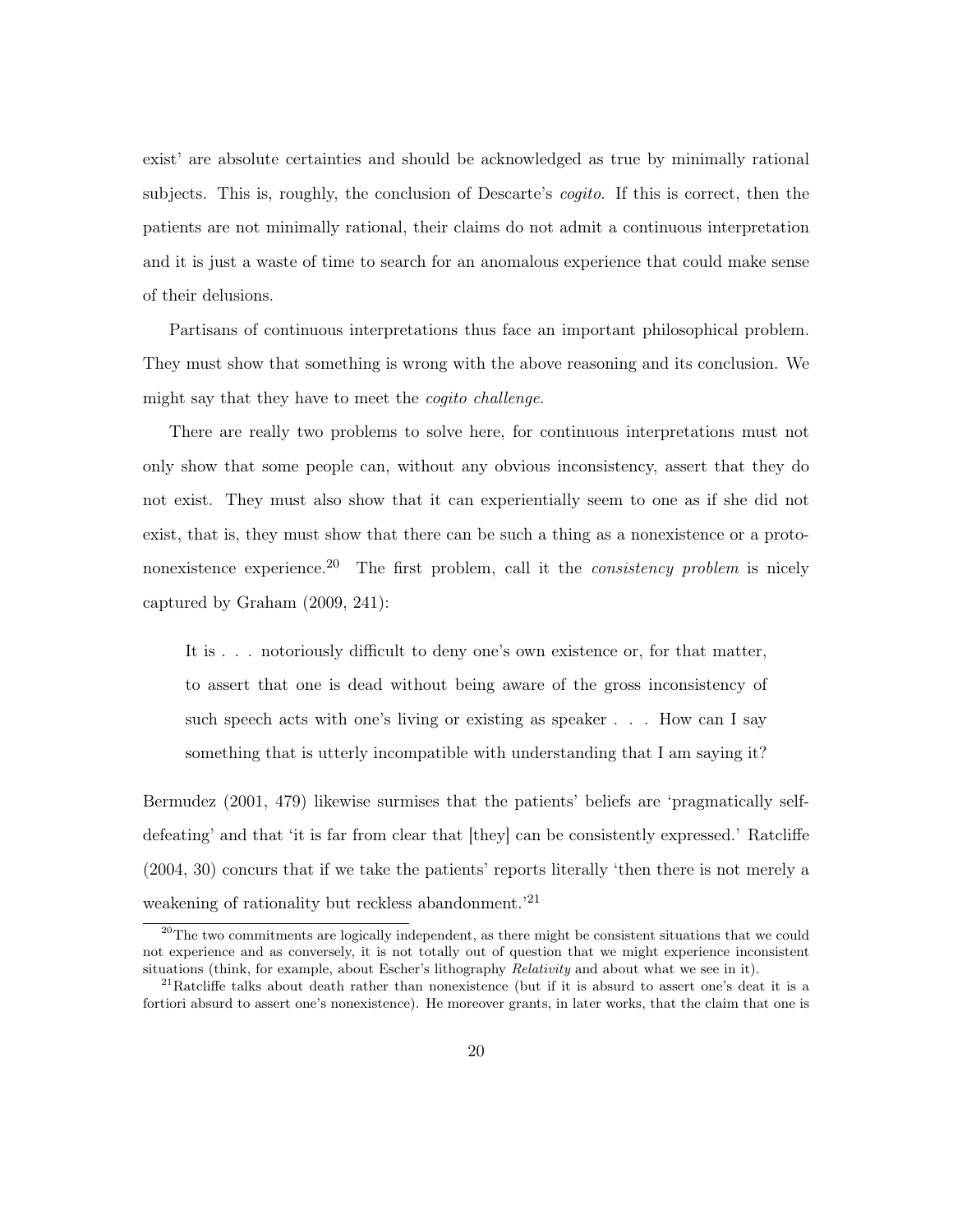The second problem, call it the *experience problem*, does not seem much easier to solve. It is quite hard to fathom how it can seem to someone as if she did not exist. Quite hard to fathom how she can undergo a non-existence or a proto-nonexistence experience.

The cogito challenge puts the partisan of continuous interpretations in a delicate situation. She should not, however, surrender too quickly. There are indeed good reasons to favour continuous interpretations. First, the patients' delusions are usually highly specific, they usually have a normal procedural rationality (a normal capacity to reason according the laws of logic and probability theory) and, despite common contentions to the contrary, we have no reason (independent from the nonexistence and the dementalisation delusions) to suspect that they are so irrational that it is impossible to make sense of what they say. I have argued for these points at length elsewhere and I will not repeat myself here (Billon, 2014b). Instead, I will focus on another reason why we should reject the temptation to claim that the delusion that one does not think or exist does not make sense, and violates the norms of minimal rationality. It is that some people who seem to have a perfectly normal rationality say that they feel as if they did not think or exist, and can even doubt that they do. Those people are the patients who suffer from severe forms of *depersonalisation*. I will describe depersonalisation in more details below. For now, the important point is that depersonalised patients are not delusional: they refuse to endorse the belief that they do not think and exist.<sup>22</sup> This already makes it harder to question their minimal rationality. Moreover, recent investigations of the cognitive functioning of patients suffering from depersonalisation did not find anything suggesting an impairment of rationality (Guralnik et al., 2000, 2007). This arguably indicates that they are not only minimally rational, but also rational tout court.

dead might not be absurd after all (Ratcliffe, 2010, 385).

 $^{22}$ The border between mere depersonalisation and the Cotard syndrome might not be always clear-cut. There are however some clear cases of pure, non-delusional depersonalisation.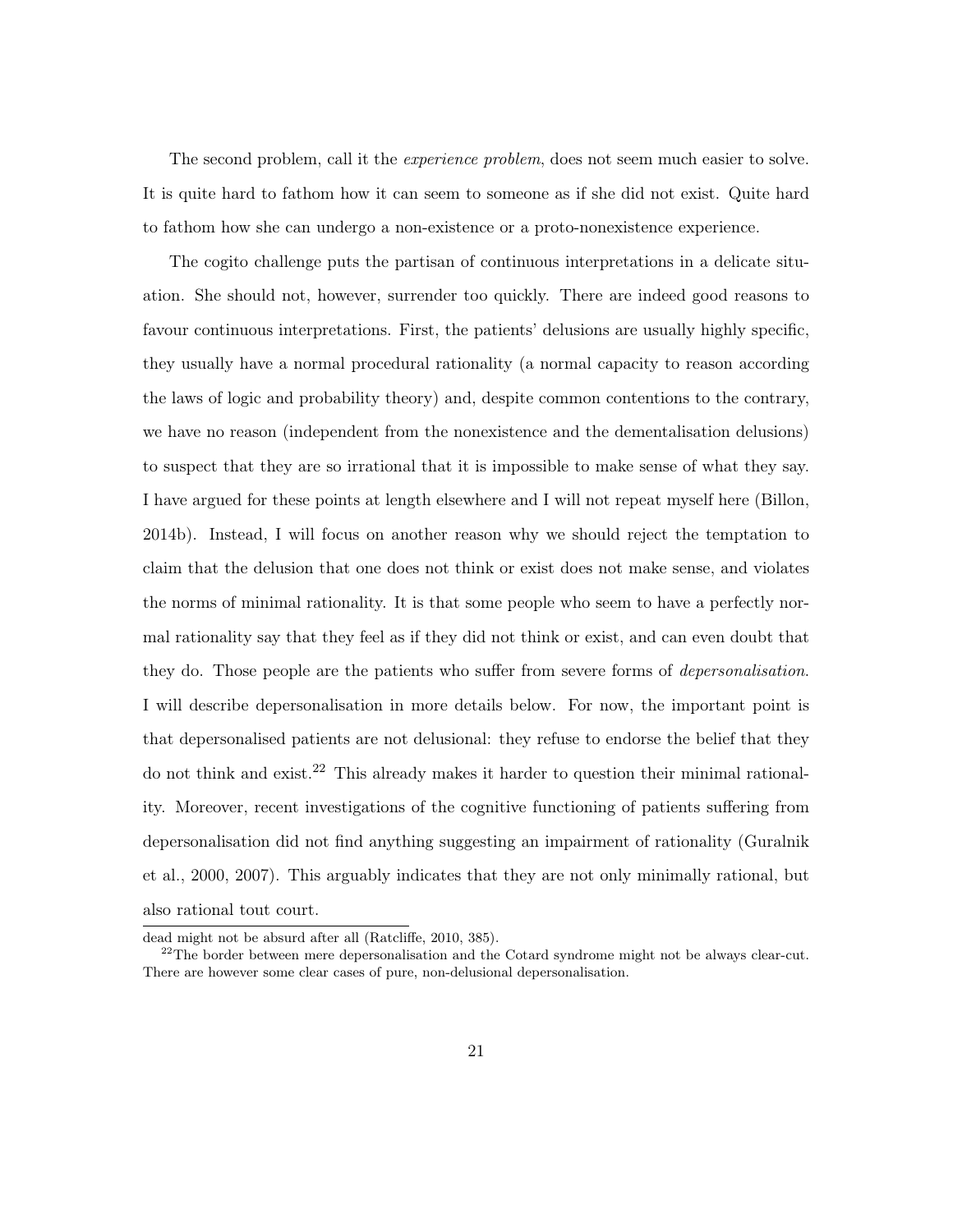Now, the fact that depersonalised patients report feelings of nonexistence and dementalisation suggests that there might be such things as nonexistence and dementalisation experiences and that the experience problem might have a solution. Finally, if some subjects who have a normal rationality can doubt that they think and exist, it is arguable that minimally rational subjects might disbelieve that they do. The consistency problem might then admit a solution as well. All this suggests that the interpretation of the Cotard syndrome would benefit from a better understanding of depersonalisation.

# 5 Depersonalisation

## 5.1 Depersonalisation's Core

Depersonalisation is a complex condition involving a broad modification of experience. Its core, however, is probably the feeling that the self or some of some of its significant parts are estranged, missing or nonexistent. Patients suffering from depersonalisation thus typically complain that it seems to them:

- Desomatisation experiences. As if they missed bodily parts ('Parts of my body feel as if they didn't belong to me' (Sierra and Berrios, 2000, 160)),
- Dementalisation experiences. As if they missed the capacity
	- to have emotions and 'feel things' ('I seem to be walking about in a world I recognise but don't feel. (Sierra, 2009, 32)'; 'Kissing my husband is like kissing a table, Mr. The same thing. . . . Not the least thrill. Nothing on earth can thrill me. . . . My heart doesn't beat. I cannot feel anything (Dugas and Moutier, 1911, 109)'; 'I can feel numb of feelings, almost empty inside. I hate the fact I can't feel things as I used to (Sierra, 2009, 27)').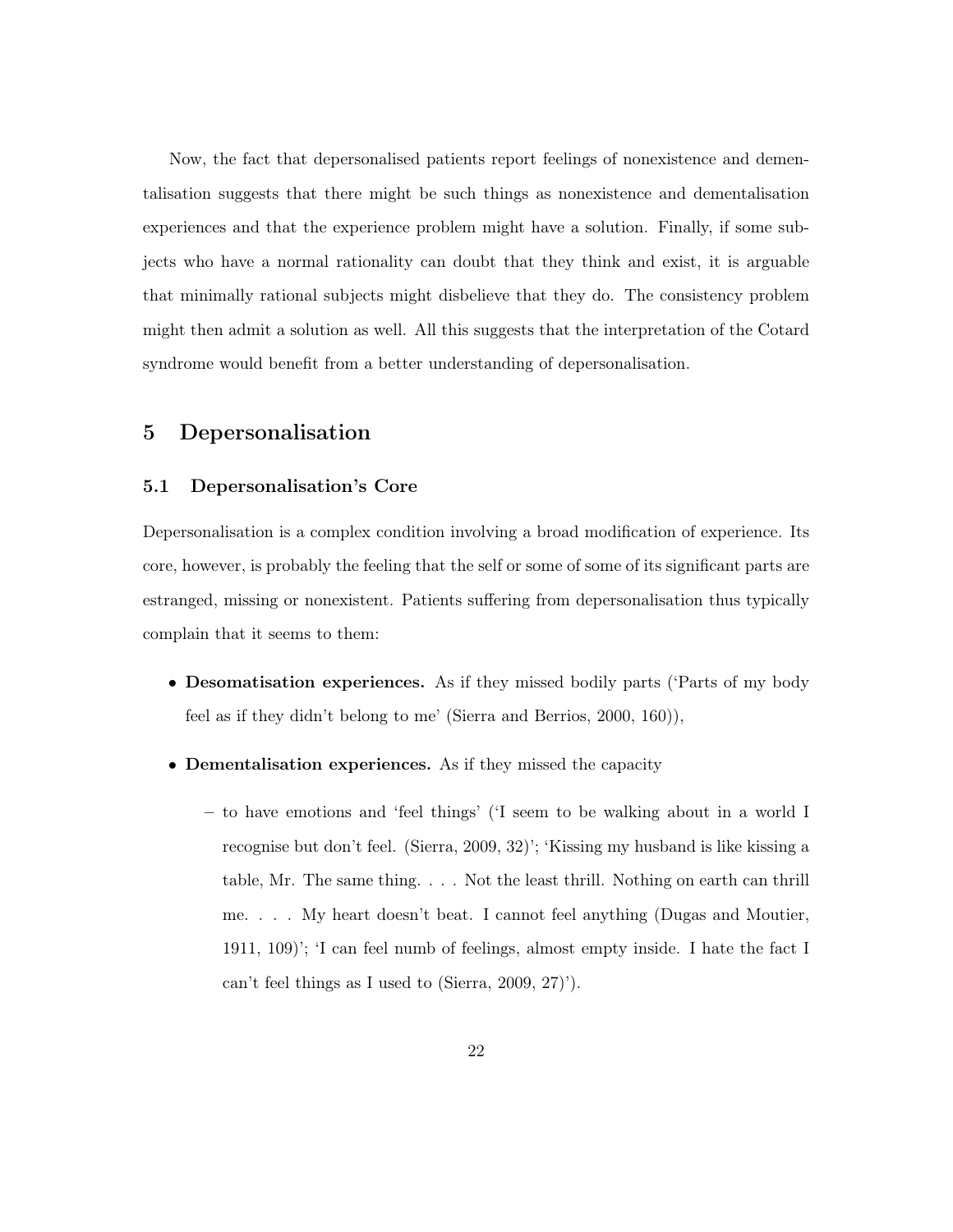- to remember and imagine things ('some complain that they have altogether lost the power of imagination (Sierra, 2009, 25-6)')
- or even to think at all ('I have the feeling of not having any thoughts at all' (Sierra and Berrios, 2000, 161) (see also Sierra, 2009, 37))
- Death and nonexistence experiences. As if they were dead ('I don't feel alive in any way whatsoever (Sierra, 2009, 8,29)'; 'a state of nothingness, no mood at all, as if I were dead (Simeon and Abugel, 2006, 30)') or nonexistent ('she feels like she just does not exist (Simeon and Abugel, 2006, 8)'; 'I have stopped being (Mayer-Gross, 2011, 106)'; 'I doubted of my own existence and at times even disbelieved in it (Krishaber, 1873)'; 'often I have to . . . enter a shop to talk, to ask for something, in order to get a new proof that I am really myself (Séglas and Meige, 1895, 131)')

It will have struck the reader that there is an almost perfect one to one correspondence between the typical self-oriented delusions of Cotard patients and the complaints of depersonalised patients: the latter just seem to be Cotard patient's delusions prefaced by a neutralising 'it is as if.'<sup>23</sup> The Cotard syndrome can thus be characterised as the *delusional form* of depersonalisation, depersonalisation being, conversely, the *'as if ' form* of the Cotard syndrome. This, and the fact that Cotard patients often display phases of (non-delusional) depersonalisation suggested very early that the explanation of depersonalisation and that of the Cotard syndrome might go hand in hand. It is very common to suppose that depersonalisation is an experiential state which is identical or at least similar to that of Cotard patients, and that it might contribute to the Cotard syndrome. Albeit they did not use the terms 'depersonalisation' or 'Cotard syndrome,' Cotard (1891), Séglas and Meige (1895, 665), and Janet (1903b, 353) already made such a claim. More recently it was endorsed by

 $^{23}$ Early authors, such as Janet (1908), often used 'depersonalisation' to denote Cotard patients as well. I follow recent conventions here by restraining 'depersonalisation' to non-delusional patients. It should also be stressed that there are borderline cases between depersonalisation and the Cotard syndrome.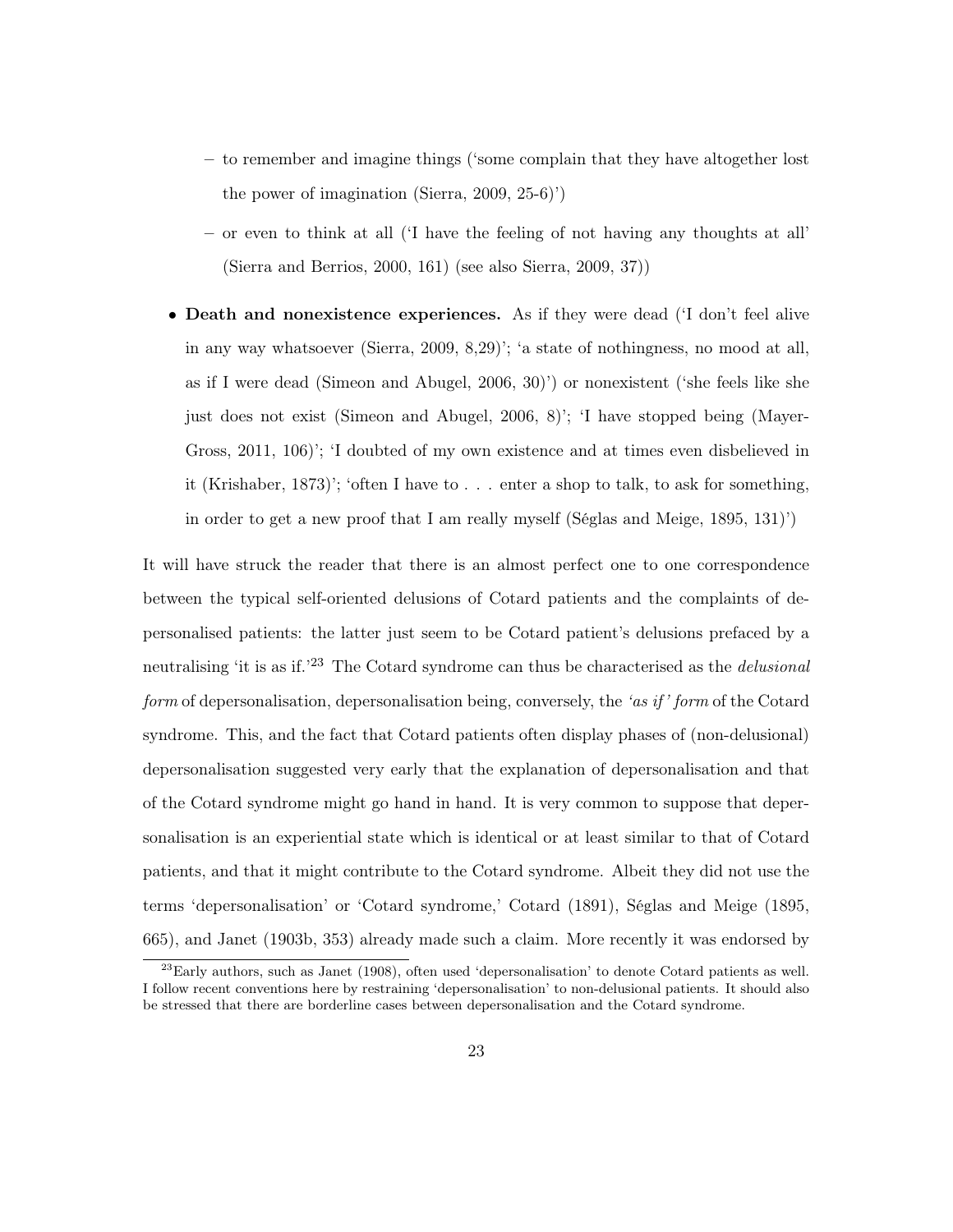Mayer-Gross  $(2011)$ , Ey  $(1960)$  and even by Young and Leafhead  $(1996)$ .<sup>24</sup>

## 5.2 Derealisation

Just like depersonalisation refers, very roughly, to the feeling that the self (or some of its significant parts) is unreal and seems to be the 'as if' version of Cotard's patients self-oriented delusions, derealisation refers to the feeling that the world (or some of its significant parts) is unreal. It seems to be the 'as if' form of Cotard's patients world-oriented delusions. Depersonalisation and derealisation are actually closely tied to each other: patients suffering from the first one usually suffer from the second. 'Depersonalisation' is often meant to include derealisation as one of its features and some have denied that the distinction is clinically significant. Both disorders are however conceptually distinct, and there is evidence, coming both from individual case reports (Ball, 1882; Mayer-Gross, 2011; Krizek, 1989) and from statistical analyses of large samples of patients (Simeon et al., 2008) that they can occur independently of each other.

#### 5.3 Detemporalisation

Finally, just like Cotard patients can be deluded about time, depersonalised patients often have distorted feelings of time. Some say that they have 'no feeling of the present' (Janet, 1903a, 301), or that they have lost any grip on the distinction between past, present and future:

I think about them all three at once, past, present and future (Lewis, 1932, 614)

She had lost the sense of time, she did not understand the sense of the terms:

 $24$ See also the references in Sierra (2009, 78). I take Young and Leafhead (1996, 158-9) to claim that that depersonalisation (and derealisation) result from a de-emotionalisation of experience ('a lack of emotional responsiveness') and that the experiential substratum of the Cotard syndrome can simply be construed in terms of de-emotionalisation. However, they sometimes seem to imply that depersonalisation (and derealisation) are *additional* abnormal feelings.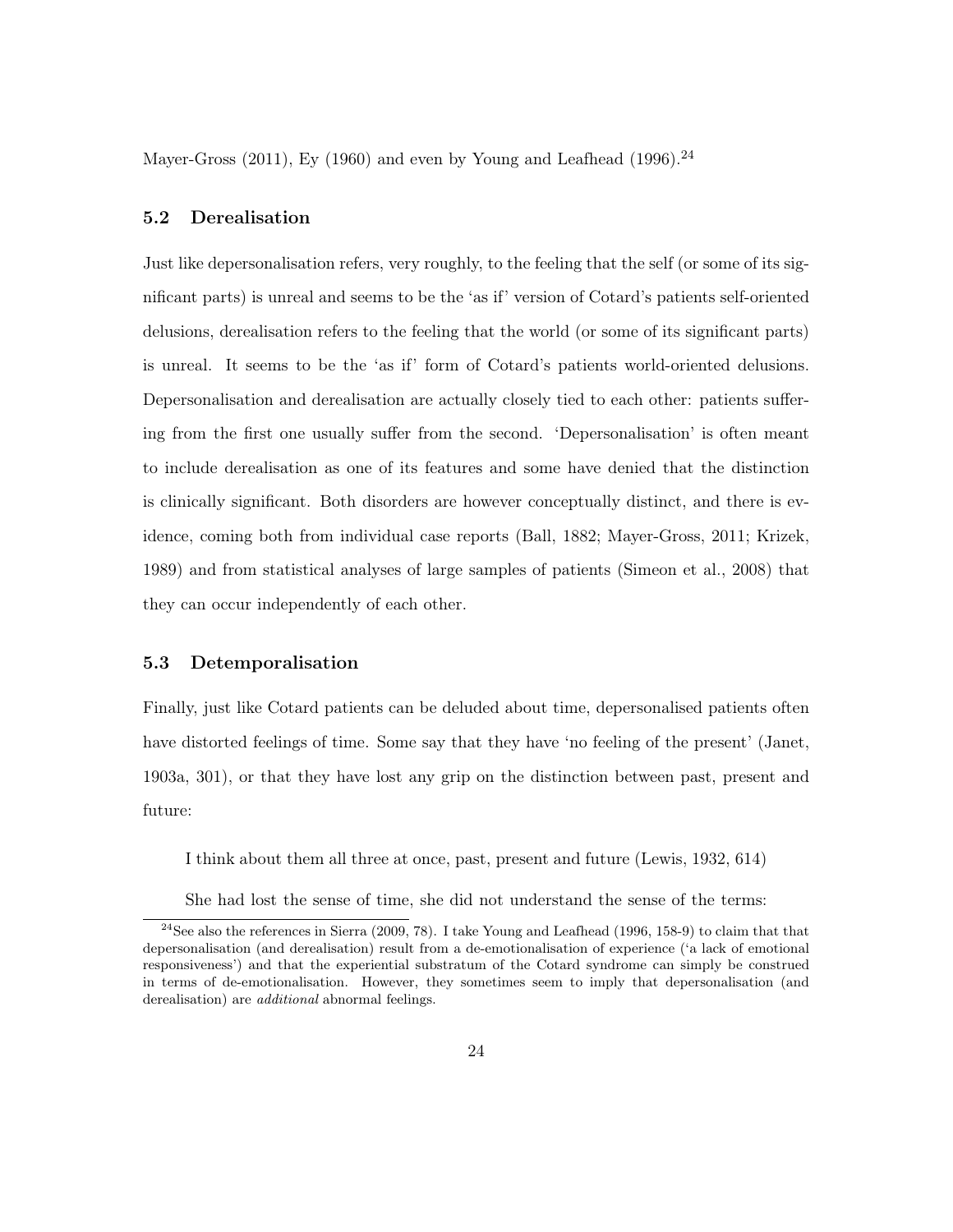yesterday, today, tomorrow: 'Yesterday, today, tomorrow seem to me like the same thing, a big void' (Janet, 1903a, 300)'

They can even claim that they feel outside of time. More frequently (in 70% of the cases according to Baker et al. (2003)'s study of 204 subjects) depersonalised patients complain that the 'just past' immediately seems very ancient:

It is strange. It seems to me that everything is [temporally] very far and at the same [temporal] distance, this is why I say '25 years ago' for very past event (Claudine, a patient of Janet (1928, 55)'s)

In order to describe such complaints we can coin the name 'detemporalisation.' Depersonalisation, then, is often associated both with derealisation and with detemporalisation.

# 6 Interpreting Depersonalisation

How should we understand the reports of depersonalised patients? Is there some kind of pattern in the experiences they report? Is there a common phenomenological core, an 'experiential nucleus,' that would explain why they feel the way they do? I believe that there is. I will argue, in particular, that what is often called the 'subjective character' of their mental states is lacking and that this can explain what I have called the core of depersonalisation, namely the feeling that the self or some of its parts are missing.

#### 6.1 The Subjective Character Of Experience

Patients suffering from severe depersonalisation typically complain that something is lacking in their experience and that, as a result, many of their mental states do not appear to be theirs to them. This missing feature can be characterised by the patients as a 'feeling of 'I" the 'experience of 'me' (Simeon and Abugel, 2006, 143),' the 'feeling of myself (Janet and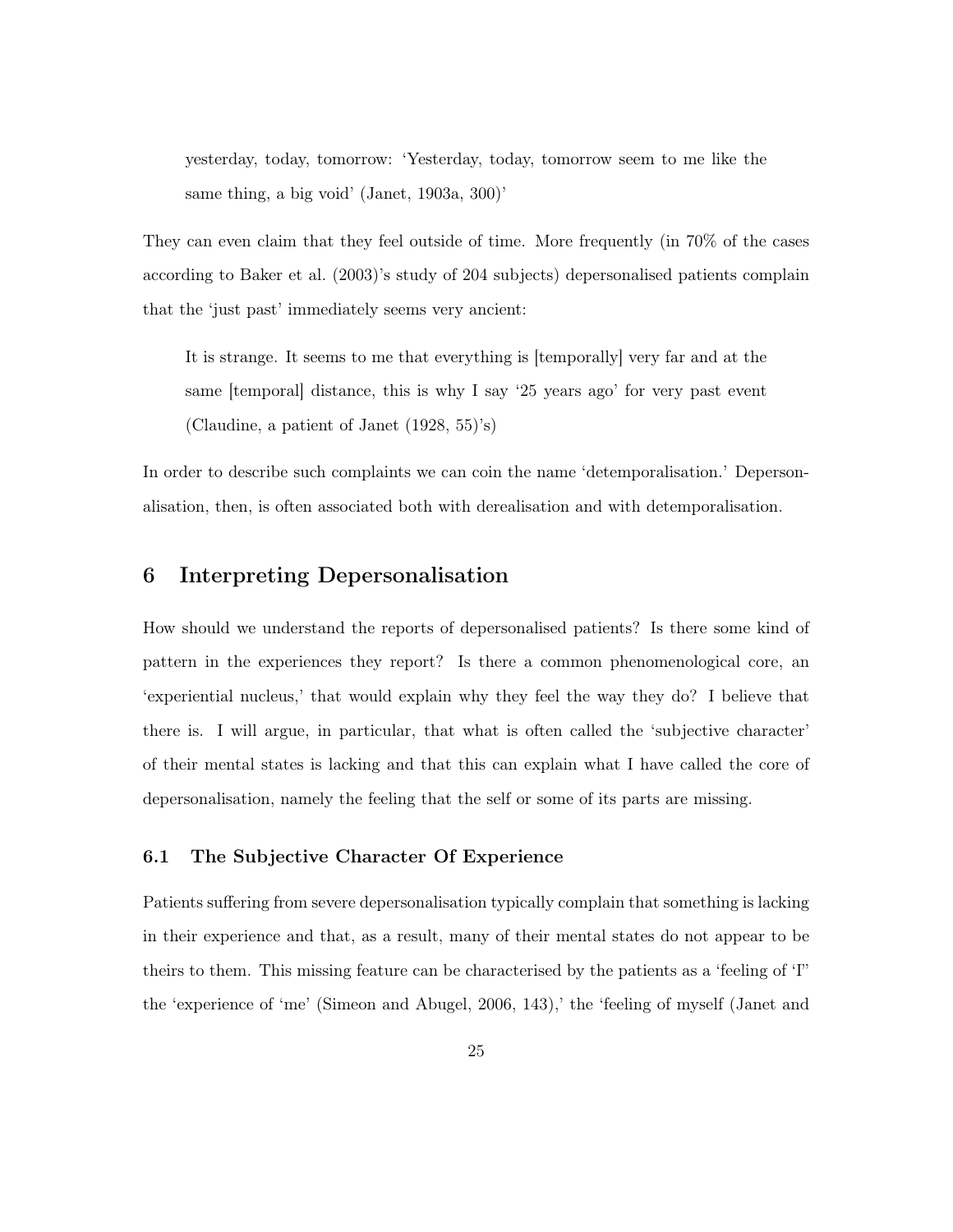Raymond, 1898, 73)' or the 'awareness of myself (Krishaber (1873, 171) and Janet (1903a, 324)).' When their condition is less severe, they can say that the feeling of 'I' is *not clearly present* (rather than absent) (Simeon and Abugel, 2006, 25) and that their mental states do not clearly seem to be theirs to them.

Such complaints strongly suggest that even if we do not usually pay attention to it, our experiences normally incorporate a certain subjective feature in virtue of which they seem to be ours to us, and that this feature is partially, or maybe sometimes totally, lacking in depersonalisation. We can make this subjective dimension more explicit by focusing on a certain experience. I am looking at a white sheet of paper in front of me (the reader is invited to substitute one of his visual experiences with mine). There is something it is like to see this sheet of paper — call it the phenomenal character associated with my perception. But it is not as if this phenomenal character was free floating, out there, so to speak. It has some kind of 'meishness,' it feels mine, and when I think about it, I immediately know that it is I who is experiencing it. Following, Levine (2001); Kriegel (2009) we might say that what it is like is to see this sheet of paper is normally what it is like *for me* to see it, and call this for-me aspect *the subjective character* or *subjectivity* of experience. Many philosophers have acknowledged the existence of such subjective character, and they have claimed that all phenomenally conscious states normally or even universally incorporate it. Such claims have for example been attributed to Aristotle, Locke, James and Brentano, and to a significant part of the phenomenological tradition (see Billon and Kriegel (2004)).

Early clinicians immediately construed depersonalisation as involving a partial or a total lack of subjective character. The term 'personnalisation (Dugas, 1898; Dugas and Moutier, 1911) ' and its cognates ("the personal mark (Ribot, 1885) ', 'the feeling of personality (Janet and Raymond, 1898)') on which 'depersonalisation' is formed were in fact coined to designate the subjective character (Dugas and Moutier, 1911, 12-13,35). This is nicely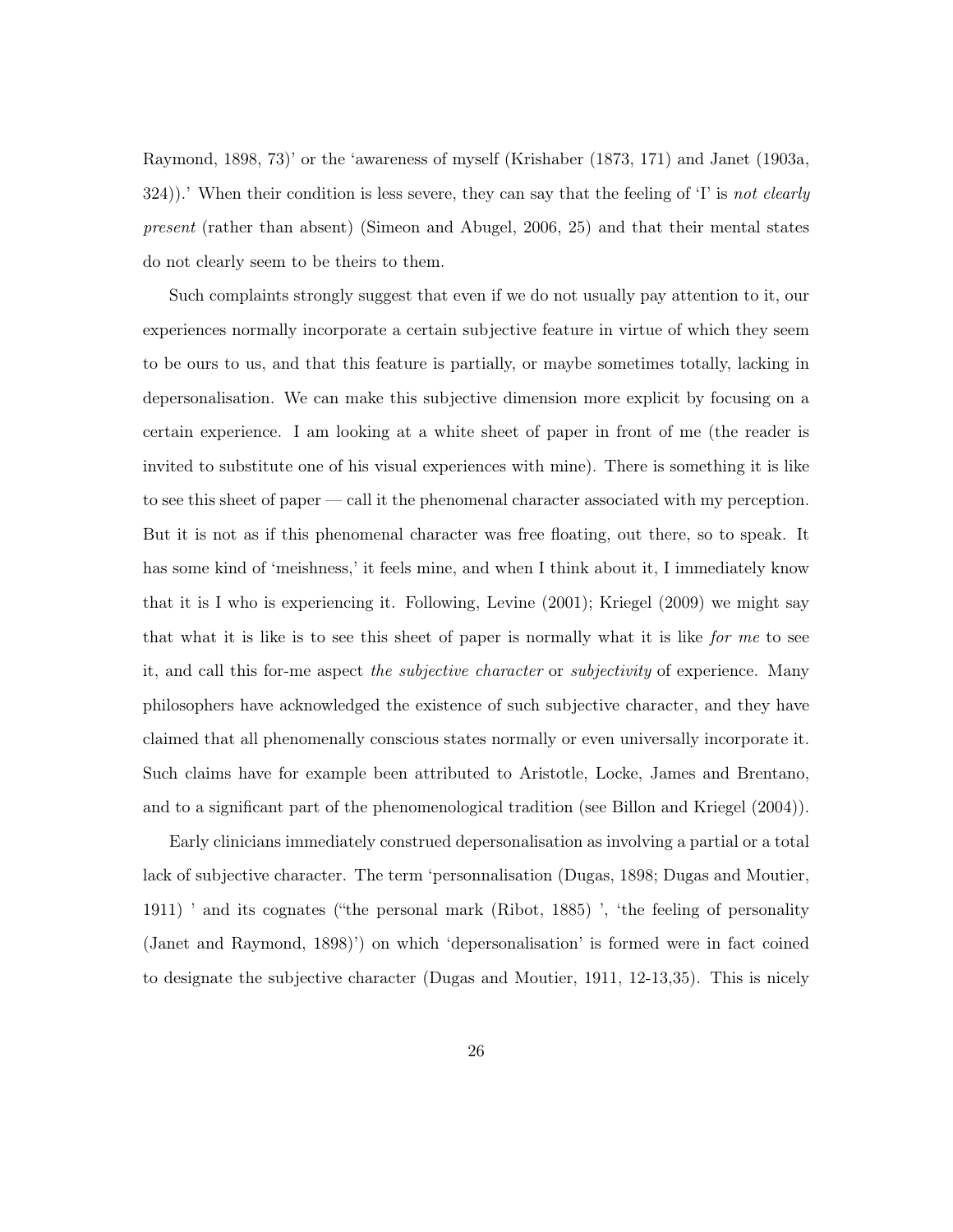witnessed by Jaspers (1962, 121):

Every psychic manifestation, whether perception, bodily sensation, memory, idea, thought or feeling carries *this particular aspect of 'being mine'* of having an 'I' quality, of 'personally belonging', of it being one's own doing. This has been termed *personalisation*. If these psychic manifestations occur with the awareness of not being mine . . . we term them phenomena of depersonalisation.

Today, most accounts and descriptions of depersonalisation seem at least to imply a partial lack of subjectivity. The DSM-IV-TR for example mentions 'feelings of being detached from one's mental processes or body.' The ICD-10 specifically requires that the ' the individual feels that his or her feelings and/or experiences are detached, distant, not his or her own etc.' It could actually be argued that a lack of subjectivity is the phenomenological common denominator of almost all accounts and descriptions of depersonalisation (and accordingly of all accounts of the Cotard syndrome that take it to involve depersonalisation-like experiences). What those accounts mostly disagree on is the explanation of this lack.<sup>25</sup> They also disagree on whether depersonalisation involves other symptoms that are irreducible to this subjectivity problem (see Sierra, 2009, 24-27). The lack of subjective character is not in dispute. It is not however usually acknowledged that such a lack of subjectivity can explain most aspects of depersonalisation, and I will argue, most delusions of Cotard patients.

#### 6.2 Desomatisation Experiences

The lack of subjectivity of patients' bodily sensations nicely explains the patients' desomatisation experiences. Indeed, if my bodily sensations didn't clearly feel mine, it could seem to me as if they were not my bodily sensations and as if the bodily part in which I feel

 $^{25}$ Is this lack caused by perceptive, interoceptive, emotional, agentive, memorial or metacognitive disorders? See Sierra (2009, Ch. I-II, X-XI), Dugas and Moutier (1911, 1-135) and Janet (1928, 35-88)) and for an overview of the answers to those question.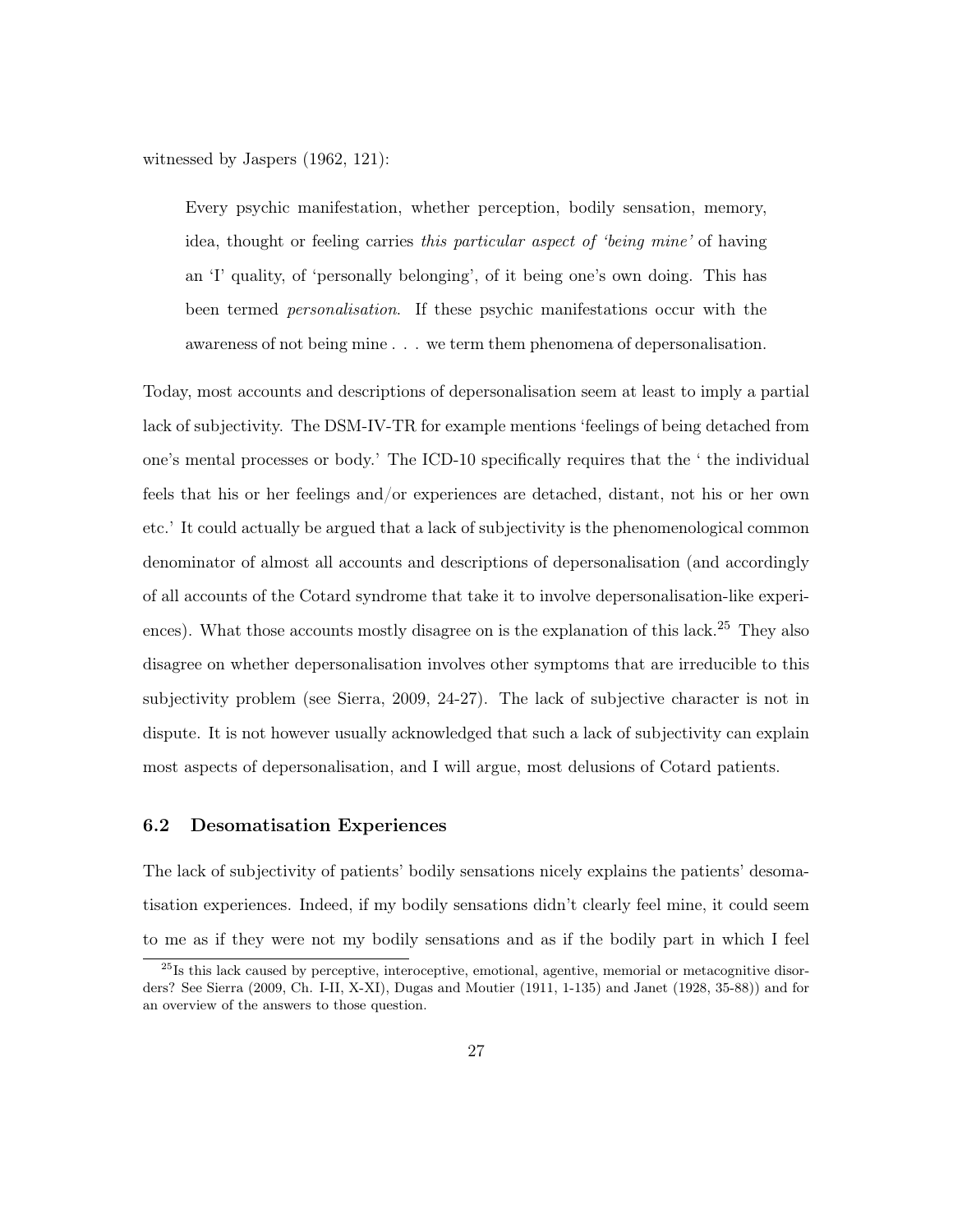them were not my bodily part.<sup>26</sup> The lack of subjectivity of patients' intentions-in-action could also explain why they do not feel in control of their body ('I would notice my hands and feet moving, but it is as if they did not belong to me and were moving automatically (Sierra, 2009, 29)'). It could thus explain all the depersonalised patients' desomatisation experiences.

## 6.3 Dementalisation Experiences

The lack of subjectivity can also explain the dementalisation experiences. When the subjectivity recedes from some of their thoughts, the patients might feel as if there are 'thoughts running through their brain [which] seem somehow foreign (Simeon and Abugel, 2006, 26)'. If the subjectivity recedes from their emotions, they might feel as if *they* had no emotions at all. When subjectivity recedes from all their mental states, the patients might feel as though they had no phenomenally conscious states at all. They might feel like mentally or phenomenally dead, and readily compare themselves to automatons (Janet, 1908, 515), machines or mechanical things (Sierra, 2009, 29), robot-like things (Simeon and Abugel, 2006, 24), zombies (Sierra, 2009, 51) or walking dead (Simeon and Abugel, 2006, 26).

### 6.4 Death And Nonexistence Experiences

What about the feeling of being dead or nonexistent? It is plausible that when they say that they feel dead, the patients often mean that they feel mentally or phenomenally dead: it seems to them that they do not themselves have any mental or phenomenal state. This is arguably indicated by the fact that they can articulate their death claims by comparing themselves to creatures deprived of phenomenality like zombies or robots.

 $^{26}$ See De Vignemont (2007, 2013) for a full account of bodily ownership based the subjective character (my term) of bodily sensations. Depersonalised patients indeed seem to further confirm De Vignemont (2013)'s case against what she calls 'the deflationary view of bodily ownership.'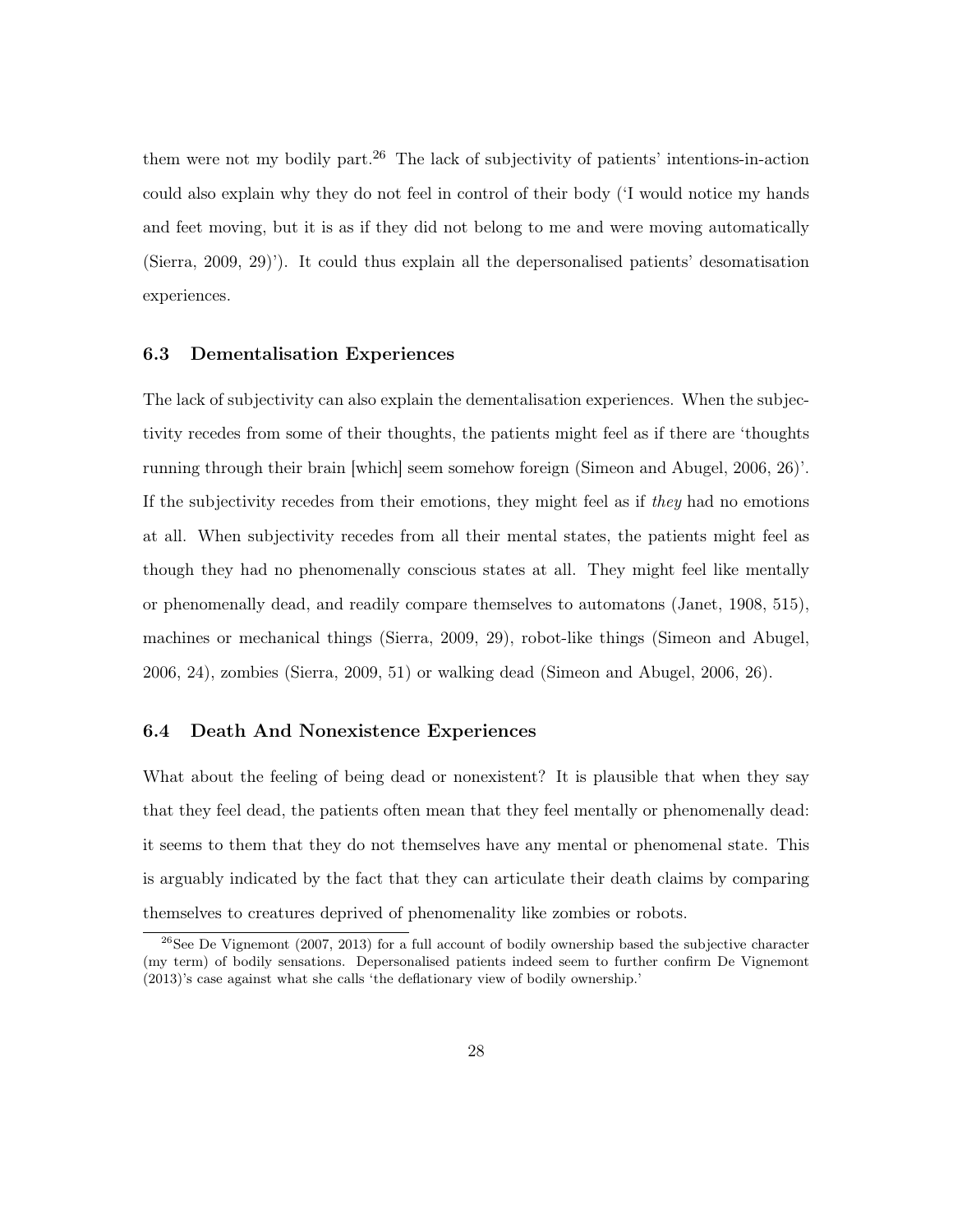This, however, will not explain nonexistence experiences. In order to explain such experiences, an interesting starting point is the fact the patients' complaints are typically first-personal. X.Y. will not for example claim 'I feel like X.Y. does not exist,' but rather <sup>'</sup>I feel like *I* do not exist'.<sup>27</sup> Some patients who deny their existence explicitly insist on this first-personal aspect:

I can't seem to find my actual self. I feel as though my deliberations are those of a public body or corporation rather than those of a person. I used to say 'we' rather than 'I'. It is as though I had transcended personality, as if 'myself' had receded to an image which I regarded objectively, and which is not identified with the whole of me (Shorvon, 1946, 784)

This suggests that X.Y.'s nonexistence feeling might be construed as the feeling that she is not an 'I' anymore rather than as the feeling that X.Y does not exist. Less loosely, we might say that she feels as if she were not something that that can legitimately be referred to using the 'I'-concept or (the 'I'-concept being reflexive) that she feels as if she is were not entitled to use the 'I'-concept.

This hypothesis is reasonably supported by many patients' reports. We have seen that some explicitly say that they lack a ' feeling of '*I*',' 'the experience of '*me*' or 'the awareness of myself'. Others convey the same idea differently saying that they appear to themselves in the third-person:

[It is like] seeing life as if it were played like a film in a movie. But in that case where am I? Who is watching the film? (Simeon and Abugel, 2006, 15)

I find myself regarding existence as though from beyond the tomb, from another world; . . . I am as it were, outside my own body and individuality; I am

 $27$ Although the first complaint might occur when patients suffer from derealization as well, and feel like *everything* is unreal (see below).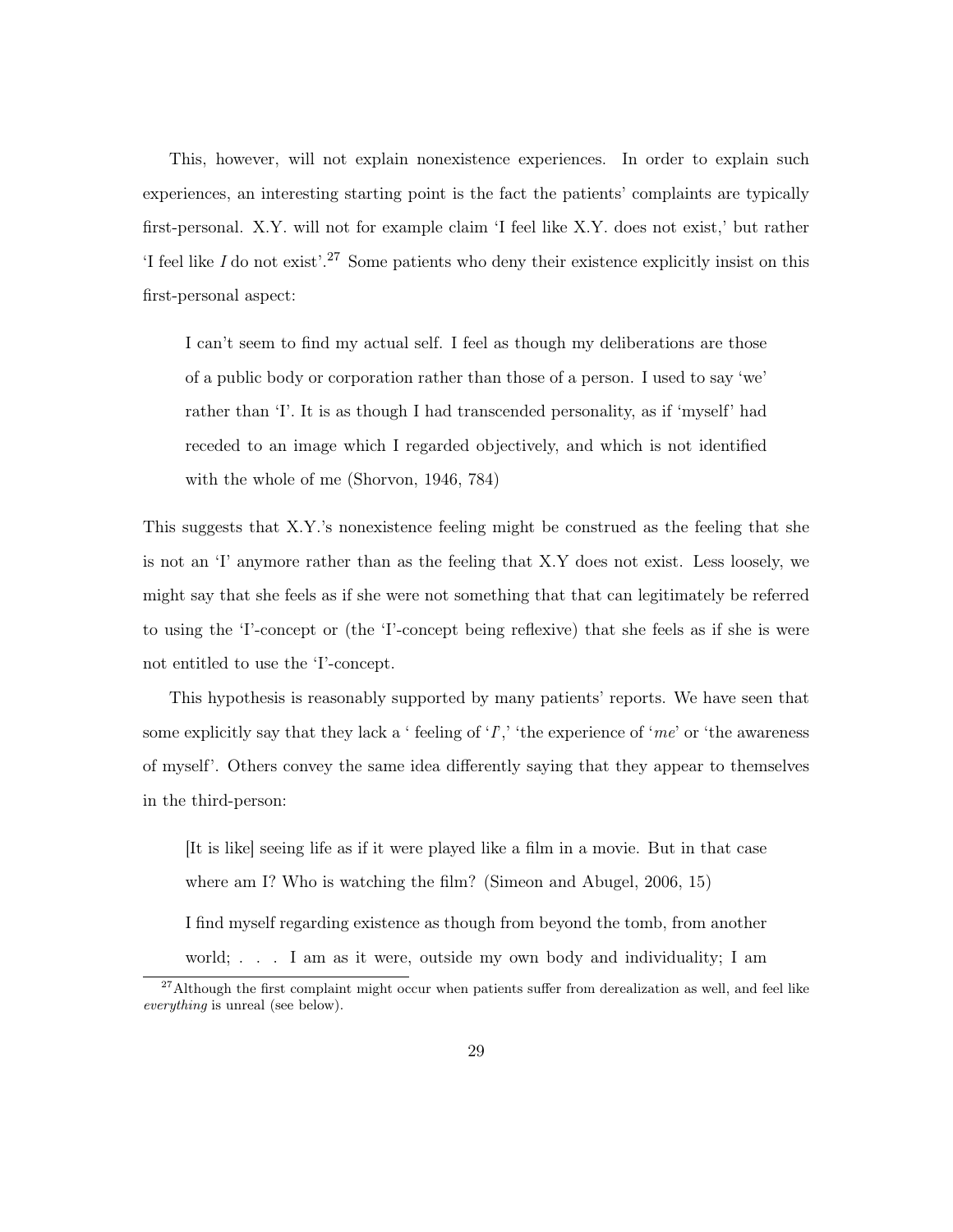depersonalised<sup>28</sup> (Simeon and Abugel, 2006, 133).

I felt that my brain was somewhere else and from there was just watching me... I was completely unable to tell whether I was still present or whether I was the part that was gone. In short, there were two different beings, the one watching the other (Roberts, 1960, 481).

This suggests that they feel more entitled to refer to themselves in the third-person than in the first-person. Likewise, some say that unlike 'I's, they feel multiple. This is the case of the patient of Shorvon's quoted above, who used to 'feel as thought [his] deliberations are those of a public body or corporation rather than those of a person' and 'used to say 'we' rather than 'I". Other patients similarly claim to be 'double' or 'two selves' (Krishaber, 1873, 47,125). Some even seem to imply that they have lost their 'I'-concept ('I lose the idea of myself (Janet, 1903a, 323),' 'I have lost the notion of my own existence (Krishaber, 1873, 151)'). Finally, and even though this is not very common (it is much more common among Cotard patients) some depersonalised patients can, like the patient of Shorvon's quoted above spontaneously avoid the first-person singular when they talk about themselves (see for example the self-reports in Mayer-Gross (2011, 127) and Janet (1903a, 323)).

This supports the claim that reports such as 'I feel like I do not exist' often express the feeling that the thing(s) talking is not an 'I' anymore, entitled to use the first-person. Often express, in other words, the patient's feeling that 'I' is not felicitously assertable. Now it is arguable that if someone underwent a sweeping withdrawal of the subjective character of his experiences, he would cease to properly *feel himself* and that his awareness of himself would be severely impaired. According to the present interpretation, it is precisely this kind of impairment of self-awareness, caused by a deficit in subjectivity, that the feeling of

<sup>&</sup>lt;sup>28</sup>This last quote is actually from Amiel's journal, on which Dugas (arguably) drew to coin the name 'depersonalisation'.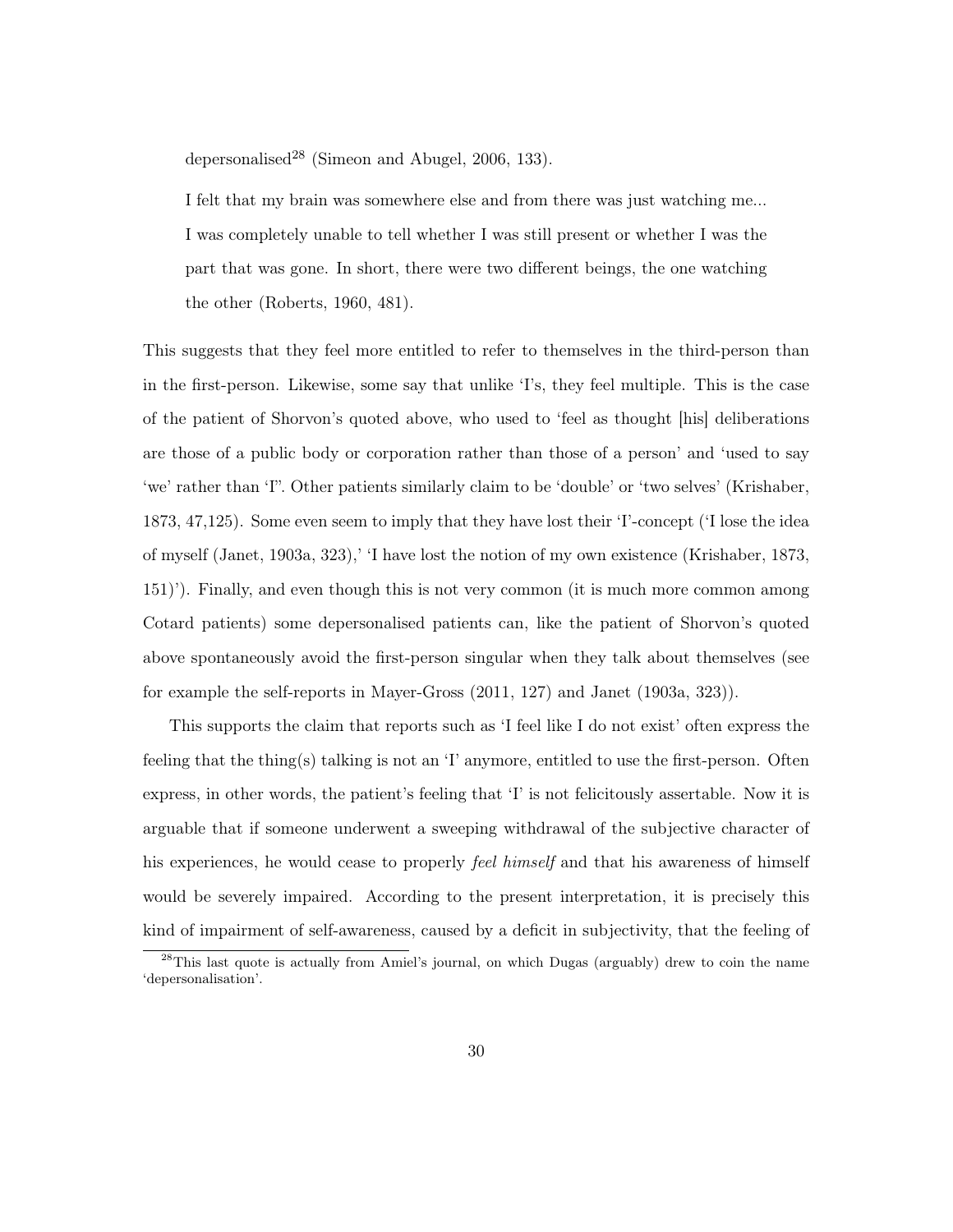nonexistence reflects.<sup>29</sup>

# 6.5 Derealisation, Detemporalisation And The Present And Actual Character

We have seen that many depersonalised patients do not only complain that their body, their thoughts or their very self seem alien or unreal; they can express the same kind of complaint about their surroundings as well and about the world in general. They can also suffer, that is, from derealisation. It was very early suggested that an impairment of subjectivity could readily explain why the patients say that they feel like the world is ghostly or unreal. Dugas and Moutier (1911, 27, 35) for example argued that an alienation from your perceptual states would *ipso facto* alienate you from the world to which these perceptual states normally connect you. I am not totally convinced by this explanation. We have seen, moreover, that that derealisation and depersonalisation can occur independently of each other, a dissociation this explanation cannot easily account for. There is however another interpretation of derealisation, which is consistent with its being linked to depersonalisation, but which leaves open whether both conditions might occur independently.

Just like I do not experience my phenomenal states as free floating, out there, but always as being mine, just like that, I normally experience them as being present (as occurring now) and actual (as occurring in the actual world rather than a merely possible or imaginary world). And just like I immediately know that this experience is mine, I immediately know that it is present and actual. We might then say that phenomenally conscious states normally have a *present and an actual character* as well as a *subjective character*. Now, it is common wisdom that the present comes with a certain 'weight of reality.' We tend to

<sup>&</sup>lt;sup>29</sup>I study the connection between the lack of subjective character and the mentioned impairment of 'selfawareness', as well as its implications for the nature of self-awareness, in much details elsewhere (Billon, 2014a).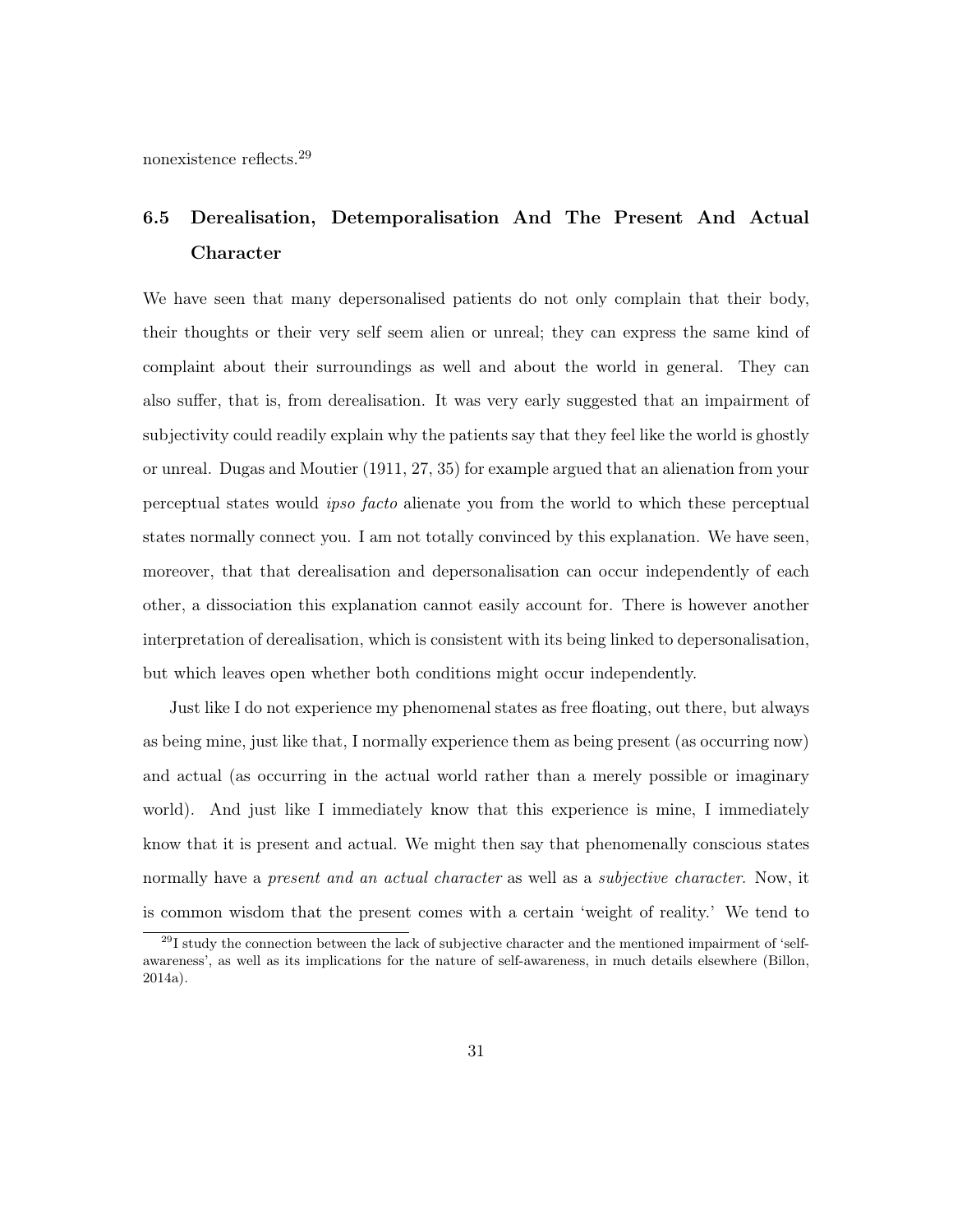judge as somehow 'less real' what is future or even past than what is present. We attribute an even bigger weight of reality to actuality. Unlike some philosophers (e.g. Lewis, 1986), common sense judges non-actual objects to be unreal. I hypothesise that in the same way that the subjective character of the depersonalised patients' experience is impaired, the present character and the actual character of their experiences might be impaired, giving rise to derealisation experiences.<sup>30</sup> A sweeping withdrawal of the actual character of their experience could for example deprive the subjects of the impression that the world in which this experience occurs is actual and (hence) real. A sweeping withdrawal of the present character of their experience could similarly prevent them from feeling the moment at which this experience occurs as present. This last form of alteration, it should be noted, could not only explain some aspect of the patients' derealisation experience. It could also explain what we have called their detemporalisation experience.

#### 6.6 Interpreting Depersonalisation

Depersonalisation can vary a lot in intensity and extension. While in the mildest forms the patient will for only complain, for example, that a certain type of mental states do not clearly seem to be his, in the most severe cases, the patient will complain that it seems to him that he has no thought at all, that he does not exist and even, maybe, that the world and time do not exist either. According to the present account, depersonalisation's core experience (as opposed to the associated derealisation and detemporalisation experiences) stems from a lack of subjective character. In order to explain the different degrees of severity of the disorder, we can suppose that the lack of subjective character can vary both in extension and in intensity.<sup>31</sup> The milder forms of depersonalisation would be explained

<sup>30</sup>Lewis (1932) similarly explains derealisation by an impairment of the sense of the present. Janet (1903a, 301) explains the latter by the former.

 $31$ The claim that the subjective character can vary in extension and in intensity might not be consistent with all accounts of the subjective character, and it was questioned, on that ground, by Dugas and Moutier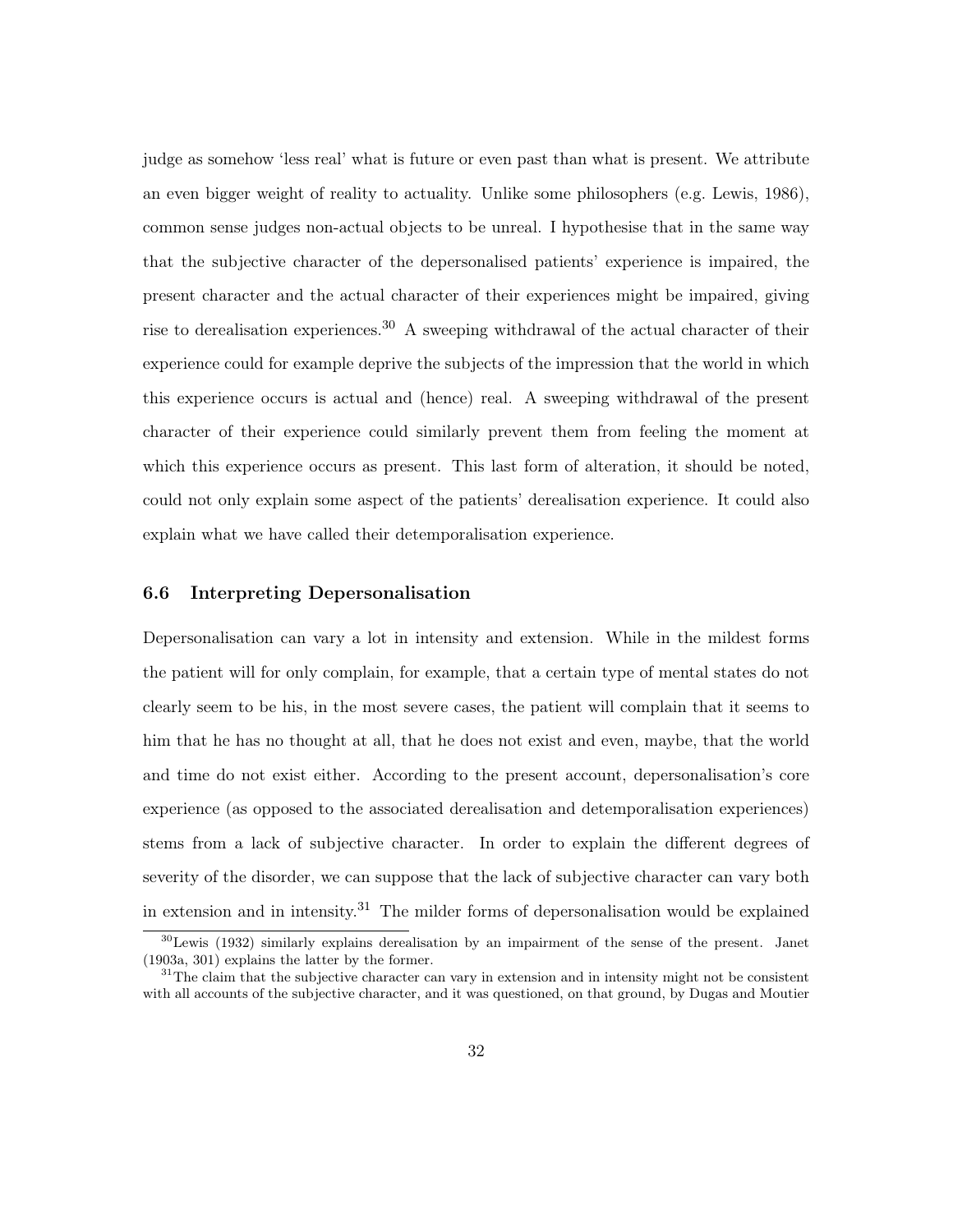by a slight attenuation of the normal subjective character, or by one that is restrained to relatively small subset of the patient's mental states, say to some of his bodily sensations. The most severe forms of depersonalisation would, on the other hand, be accounted by a substantial diminution or even a complete deletion of the subjective character, and by one that is not be restricted to a specific kind of mental states, but extends to a significant portion of the thoughts of which the patient is aware. When the lack of subjectivity reaches such a climax, the patient would cease to properly *feel himself*. He would not be aware of himself as an 'I' anymore and he would start to feel unreal. As for the feeling that world or time are unreal, they would result from a lack of the actual and the present character of experience, a lack which could be, like that of the subjective character, either partial—a local attenuation—or total—a global loss.

Interestingly, the subjective, the present and the actual character are all *structural features* of experience thanks to which we locate those very experiences: we locate those experiences among subjects thanks to the subjective character, among times thanks to the present character and among possible worlds thanks to the actual character. We might say that they are all *self-locating features of experience*.

What is it like to lack these features and to be depersonalised? It seems rather hard to get a vivid sense of the answer to this question and our explanation might leave some readers yearning for more. The structural nature of the subjective, the actual and the present character can however both help us figure out why it is so difficult to vividly imagine being depersonalised, and get a better understanding of the phenomenology of the disorder. Being structural, these features are normally ubiquitous. This means in non pathological cases, we never lack them and—given the difficulties to imagine very exotic phenomenal states— that it will be very hard to vividly imagine what it is like to lack (1911, 13). I articulate it in more details elsewhere (Billon, 2014b).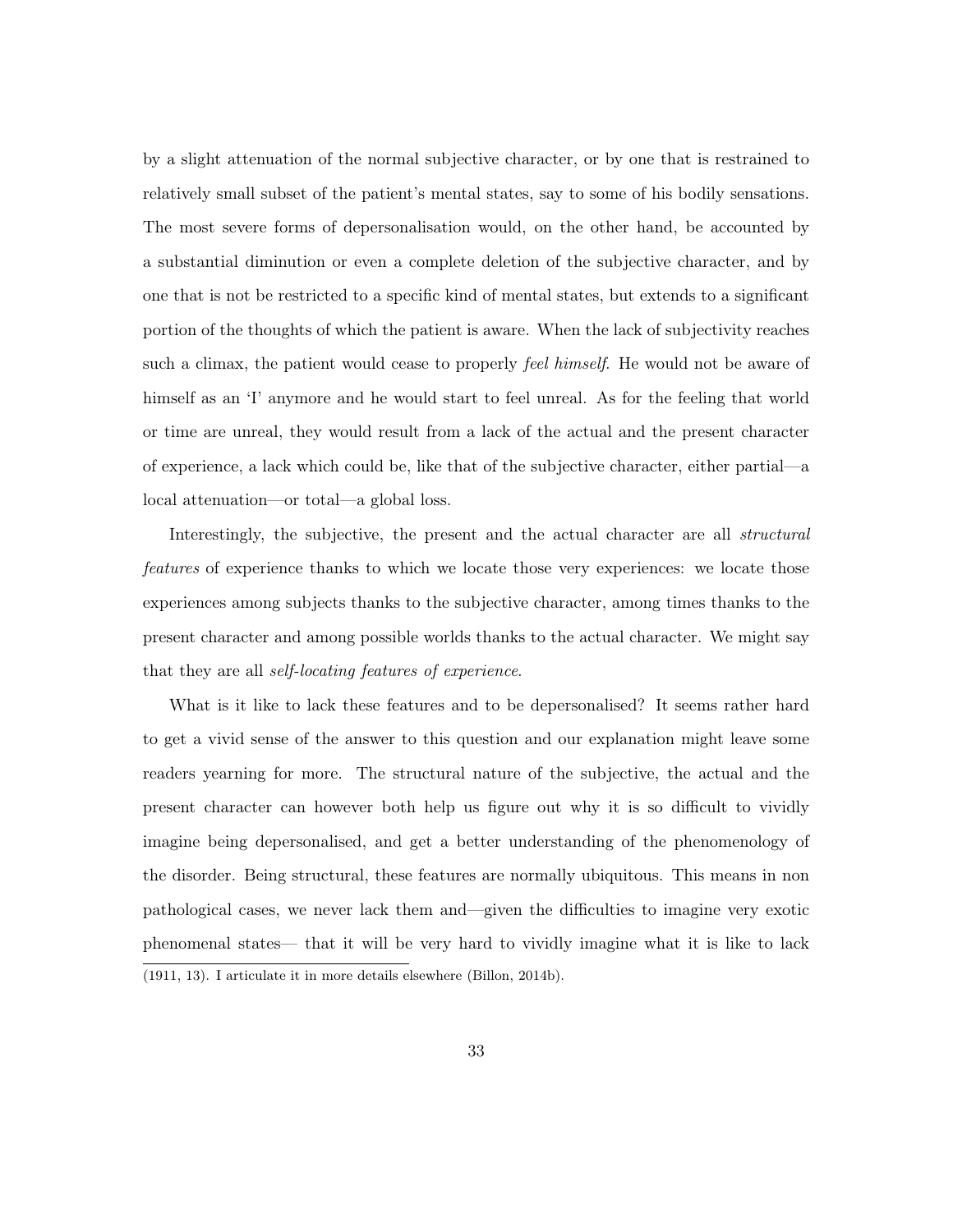them. As already noted by Dugas and Moutier (1911, 40), their ubiquity also implies that we normally lack the contrast cases needed to spot the regular presence of these features, and that it is normally superfluous to mention them when we describe our experiences. It should accordingly be extremely hard to articulate the nature of what is missing when these features fade away and to convey the impression that results from this withdrawal except by saying that one's experience do not, or not clearly, feel one's, present or real.Finally, the ubiquity of these features entails that we should always tacitly expect their presence and that their lack, be it partial or total, should give rise to a radical feeling of unfamiliarity. This feeling should be radical not only because these features are ubiquitous—and thus extremely familiar— but also because what is lacking is a feature that is hard to notice and that we would not—and could not vividly—imagine lacking even in the weirdest scenarios. One might accordingly say that there is both a negative or "something missing" aspect and a positive, or "something extra" aspect to the phenomenology of depersonalization (the subjective, present or actual character). The negative aspect, on which the patients heavily insist, is the lack of a certain structural—and hence familiar— phenomenal feature. The positive aspect on the other hand, is an impression of unfamiliarity that results from the patients' boggled reaction to what they feel missing.<sup>32</sup>

# 7 Interpreting The Cotard Syndrome

We are now in a position to come back to the Cotard syndrome and to provide it with a continuous interpretation. According to this interpretation,

 $32I$  thus agree with authors such as Garry Young and, to a lesser extent Matthew Ratcliffe, who insist on the centrality of a certain feeling of unfamiliarity in the phenomenology of depersonalization (and of Cotard's syndrome). However, I take this feeling to result from a deeper phenomenon, namely a lack of subjective (and sometimes present and actual) character, that is neither equivalent nor reducible to a broad lack of 'familiarity of being' (Young, 2012, 133) or to a lack of the feeling of being in the world (Ratcliffe, 2009).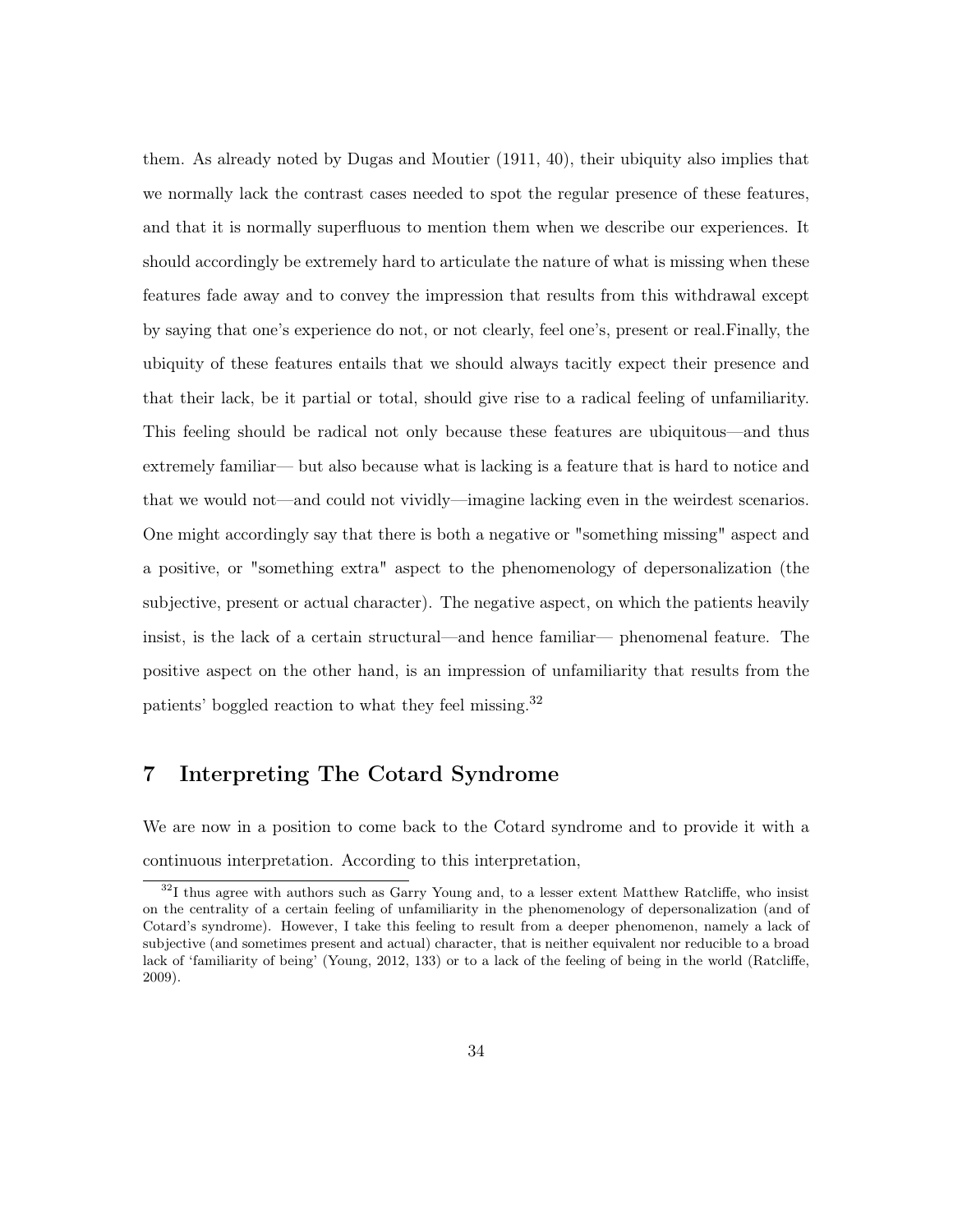- 1. The delusions of Cotard patients result from experiences that are similar to those of depersonalised patients, which are essentially characterised by a lack of subjective character (desomatisation, dementalisation and nonexistence experiences), but also, sometimes, by a lack of present and actual character (derealisation and detemporalisation experiences).
	- (a) Desomatisation delusions would result from desomatisation experiences that are similar to the desomatisation experiences of depersonalised patients.
	- (b) Dementalisation delusions would result from experiences that are similar to the dementalisation experiences of depersonalised patients, etc.
	- (c) Nonexistence delusions would be explained by a more intense and global—maybe sometimes total—lack of subjective character, which would make the subject feel as if he is not an 'I' (nonexistence experience).
	- (d) Derealisation and detemporalisation delusions would be explained, similarly, by global lack of actual and present character (derealisation and detemporalisation experience).
- 2. The subject would take these experiences at face-value (he would endorse them), believing that he lacks bodily parts, thoughts, that he is not an 'I', etc.,
- 3. Given the similarity between the experience of depersonalised patients and that of Cotard patients, what differentiates Cotard and depersonalised patients, and explains why the latter (but not the former) believe that P, is plausibly some kind of rationality deficit (more precisely, a cognitive bias). Both kinds of patients would have the very same P-experiences but because of a rationality deficit, Cotard patients would endorse this P-experience. One might however maintain that although they are *similar*, the experience of Cotard and depersonalized patients are not in fact *identical*.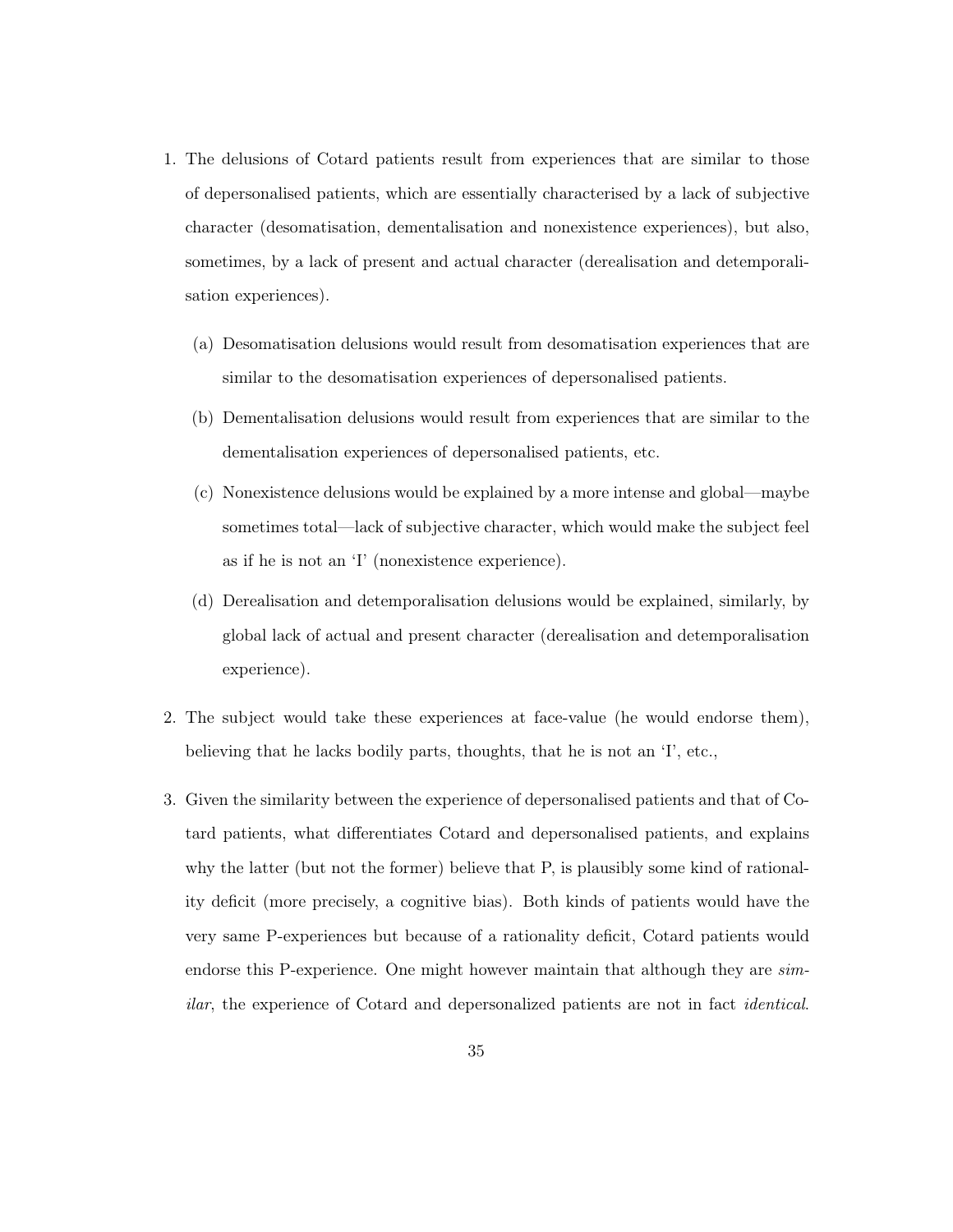The P-experience of delusional patients might for example result from a more intense and more widespread withdrawal of the subjective character and accordingly be more 'authoritative.' If this is granted, it can be argued that Cotard and depersonalized patients are equally rational and that they only differ in the severity of their experiential alterations. Even though the first explanation strikes me as more plausible and less ad hoc, this second explanation should not, I believe be ruled until the cognitive functioning of Cotard patients has been more extensively studied.

4. Different forms of the Cotard syndrome could be explained by differences in the extension and the intensity of the lack the subjective, present or actual character of experience.

This is a continuous interpretation in terms of endorsement (2). It tends to favour a twofactor interpretation, but it leaves the option of a one-factor account open (3). Unlike its contenders, it explains virtually all the nihilistic delusions involved in the Cotard syndrome, including the dementalisation, nonexistence and detemporalisation delusions. Even though the neural correlates of the subjective character is not yet known with certainty —not to speak about those of the actual and the present character— it is fair to say that this interpretation has received some degree of neurophysiological confirmation. In the only PET-scan study of a Cotard patient so far, Charland-Verville et al. (2013) have recently shown that the condition is associated with an hypometabolism in the regions which seem to be responsible for the feeling of oneself, in particular in key parts of the so-called 'defaultmode networks' which is active when the subject is in a resting state (Buckner et al., 2008; Northoff and Panksepp, 2008). Charland-Verville et al. (2013) conclude that their data suggest Cotard's delusion involves ' a profound disturbance in brain regions responsible for 'core consciousness' and our abiding sense of self.'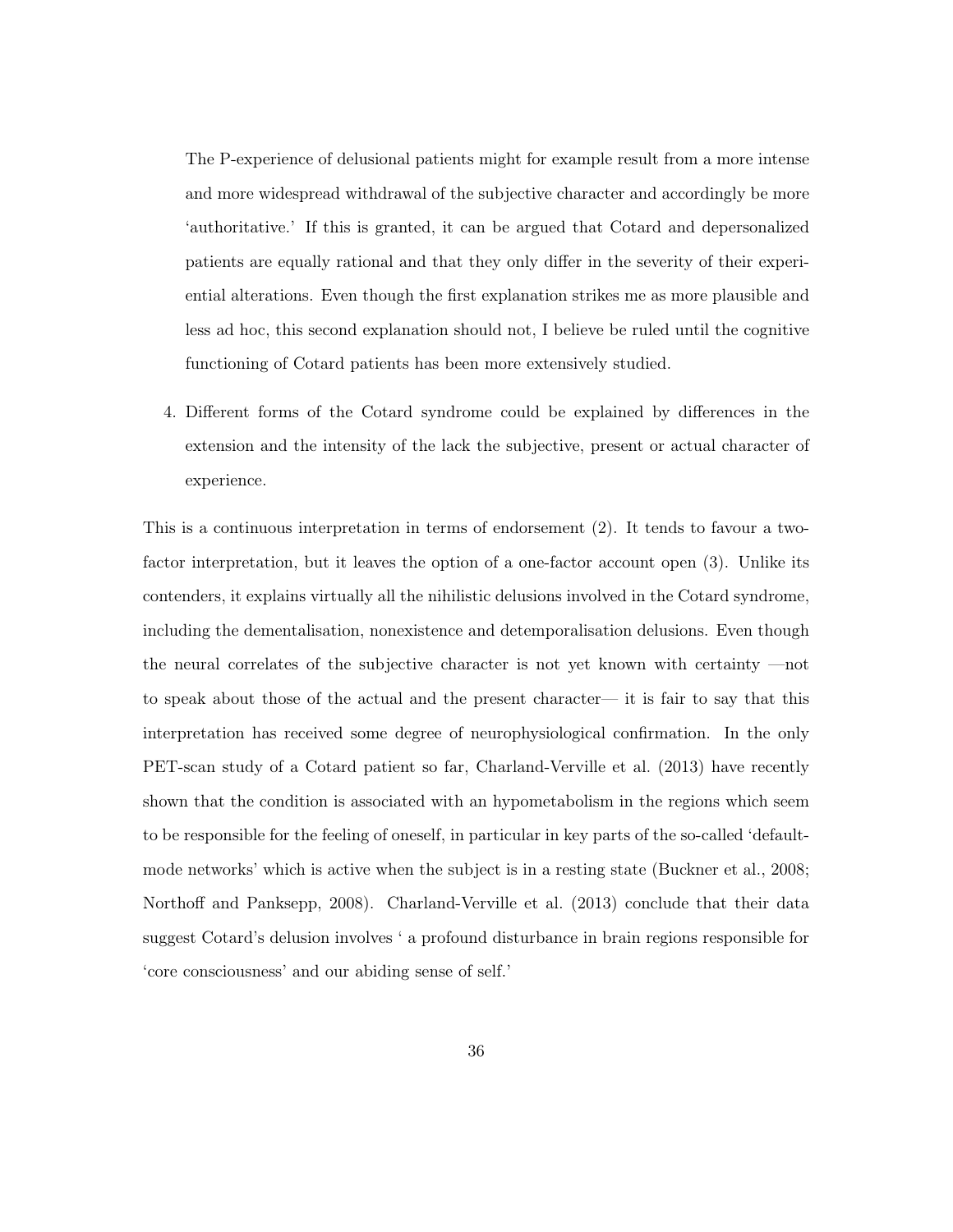We have seen that this interpretation already answers the experience problem (1c). We now have to show that it can solve the consistency problem and to situate it more precisely with respect to the classical neurocognitive accounts.

## 7.1 Solving The Consistency Problem

Remember that according to some philosophers, one cannot consistently deny, like Cotard patients do, that one thinks and exists, and Cotard patients are not accordingly minimally rational. The argument for this claim is however rarely made very explicit. It might be replied that it is just a rehearsal of Descartes' cogito argument, but the latter admits many different interpretations. On some of them the certainty that we think and exist is not only a matter of minimal rationality but also of experience, and a subject might deny that he thinks or exists without violating the norms of minimal rationality (see my Billon (2014b)). In order to solve the consistency problem, I will put forward what I take to be the three most influential arguments for the (maximal) irrationality of believing that one does not think or exist and I will show that these arguments can easily be answered, at least if it is granted that the patients believe that they are not 'I's, and that this stems from an experiential deficit (lack of subjectivity).

#### The Non-Being Argument.

For 'I do not exist' to be true, there must be something, namely I, that does not exist. There must accordingly exist something that does not exist, which is absurd.

That there is a problem with this objection is already apparent in the fact that it overgeneralises: and argument of this kind would prove that 'Pegasus does not exist' is absurd. This objection is actually an instance of a perennial philosophical problem that has been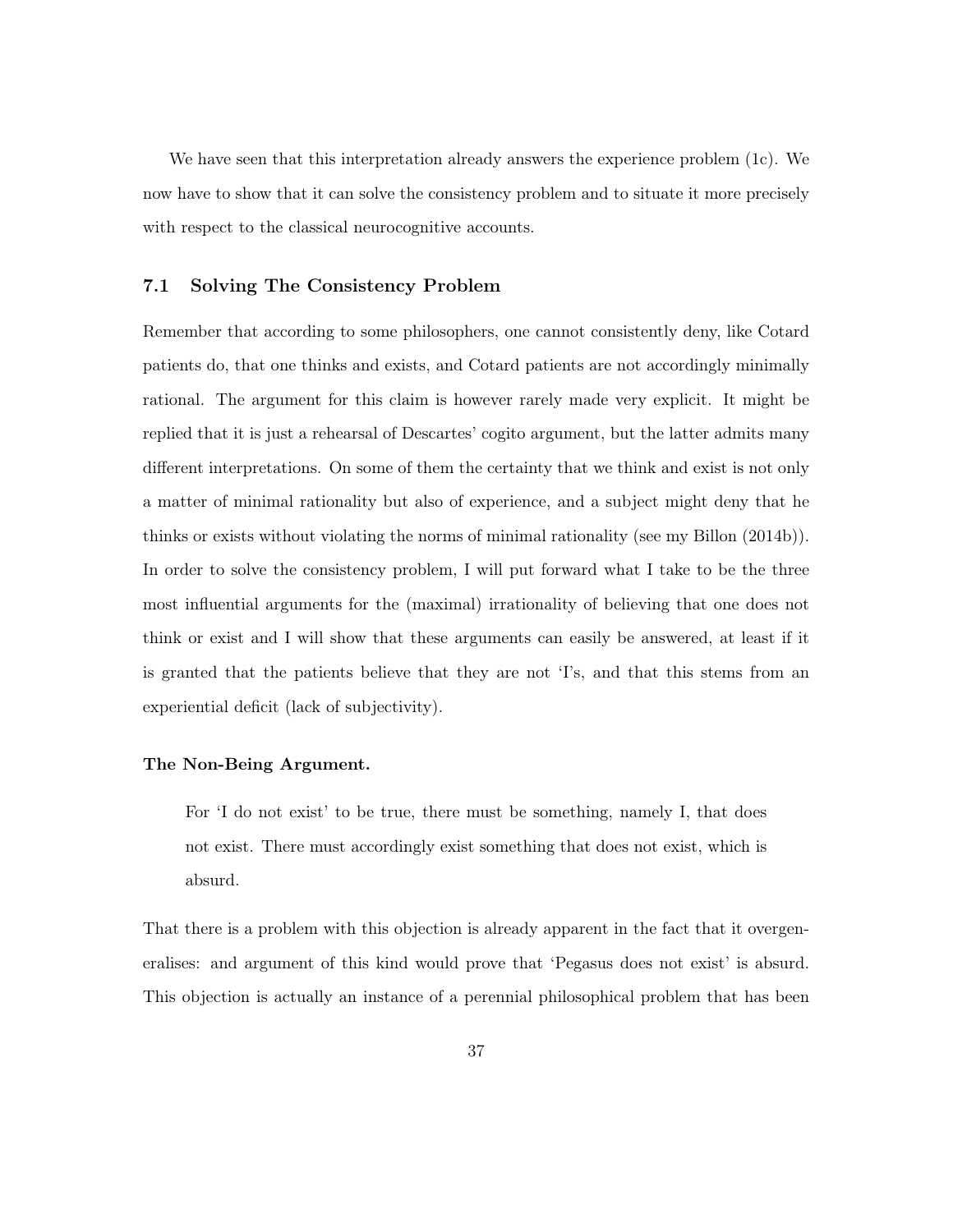answered already many times. The solution that I favour, in the present context, consists in claiming that in 'I do not exist', the negation is metalinguistic in Horn (1989, VI)'sense. Horn has noticed that we often say 'x is not  $P'$  to express the fact that 'x is  $P'$  is not felicitously assertable rather than the fact that x has the property of not being P. Understood this way ' I do not exist' will be true each time 'I exist' is not felicitously assertable, and in particular, each time I am not entitled to use the 'I'-concept. Interestingly, metalinguistic negation also allows us to make sense of strange statements such as 'I am not myself,' which are extremely common among Cotard patients. The latter would simply mean that 'I am myself' is not felicitously assertable which would be true provided that I am not entitled to use the 'I'-concept.

#### The Self-defeat Argument.

If thought is understood in a sufficiently general way, 'I think' will be true each time someone thinks it and 'I do not think' will be false each time someone thinks it. It follows that if I am minimally rational, I must always believe that I think, from which I should infer that I exist. (This argument is put forward as an interpretation of the cogito by Ayer (1953, 29), Williams (1978, 59), Shoemaker (1996, 53) and Burge (1996, 93) among many others).

In response, it must be stressed that the self-defeat argument would not be cogent if it were not phrased in the first-person. 'Descartes thinks' will be true each time Descartes thinks it and 'Descartes does not think' will be false each time he thinks it. It does not follow, however, that if Descartes is minimally rational he should believe 'Descartes thinks'. He could suffer from amnesia, not remembering that he is Descartes, and be minimally rational nevertheless. The self-defeat argument is thus a strictly first-personal argument: an argument that can only be valid if it phrased in the first-person. Now, if Cotard patients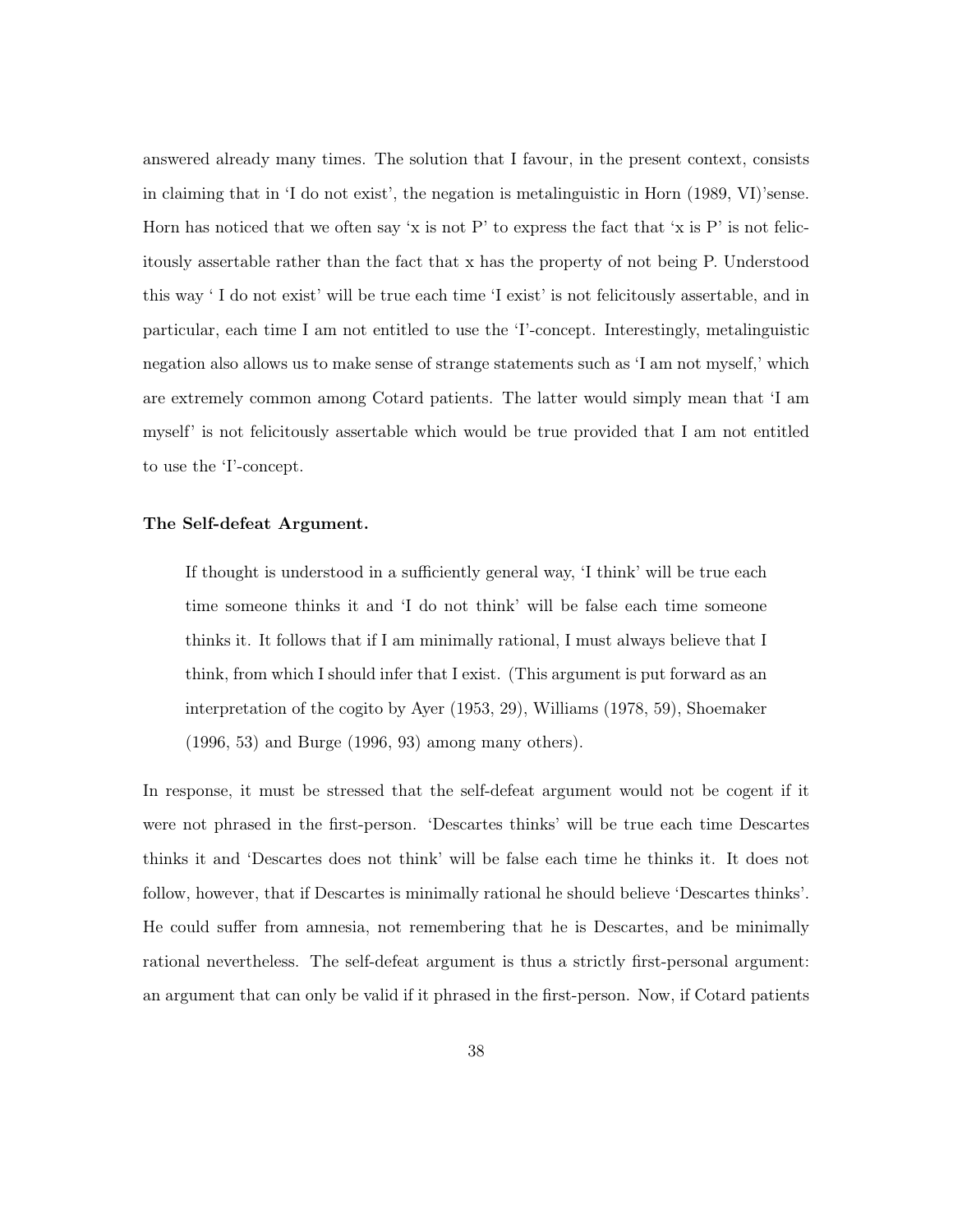do not believe to be 'I's, they will (justifiably) believe that this argument, even if it is valid (when phrased in the first-person), does not concern them. They might grant that someone who is an 'I', entitled to use the first-person, should believe 'I think' but simply deny the relevance of this conclusion for them. They might do that, moreover, and be minimally rational. They might take it, finally, that their uses of 'I think' are not felicitously assertable and that their uses of 'I do not think' are in that sense (involving metalinguistic negation) true. So if Cotard patients do not believe that they are 'I's, the self-defeat argument cannot show that they would be (maximally) irrational to say, 'I do not think'.

#### The Reflexive-Rule Argument.

If a subject is minimally rational he must know the following reflexive-rule: *uses of 'I' refer to the very thinker of the thought they express*. He must accordingly know that 'I think' is equivalent to 'the thinker of this very thought thinks' and is true. He must accordingly believe 'I think' (an interpretation of the cogito along these lines is suggested by Kaplan (1989, 495,508-9) and Lewis (1970, 186)).

This reflexive-rule argument relies on the claim that anyone who is minimally rational must know that 'the thinker of this very thought thinks' is true. As 'the thinker of this very thought thinks' would not be true if 'the thinker of this thought' were not a referring expression, this argument presupposes that anyone minimally rational must know that 'the thinker of this thought' is a referring expression and that her thoughts have one and only one thinker. Yet we have seen that depersonalised patients often feel as if their thoughts had no thinker ('my thoughts have a life of their own') or many thinkers at once ('I feel as though my deliberations are those of a public body or corporation rather than those of a person'), and that this seems to stem from a problem of experience (absent subjective character) rather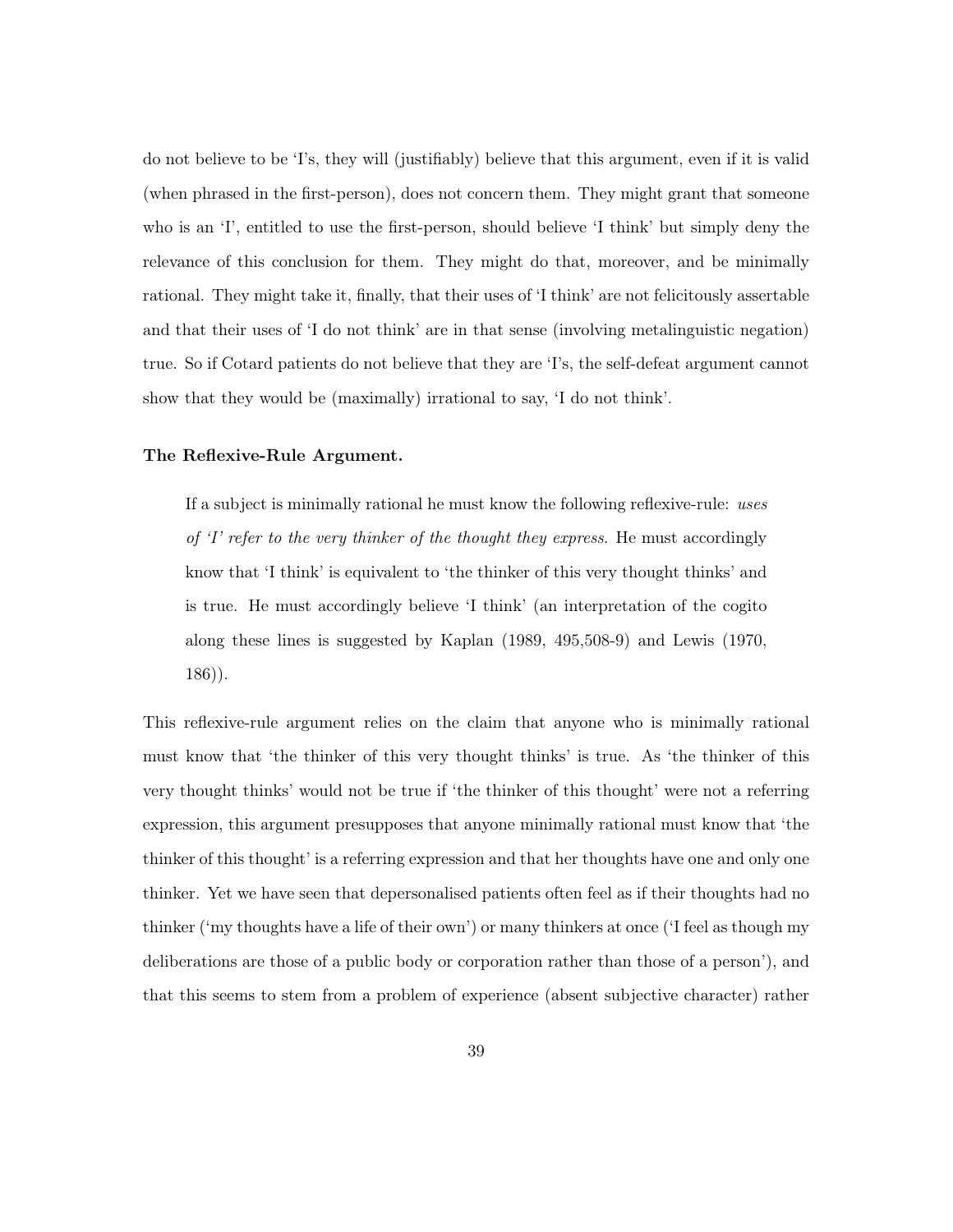than rationality. It seems moreover that we can conceive thoughts with many contributing thinkers—in the words of Anscombe (1975, 57), thoughts with 'ten thinkers thinking in unison' (see also Nozick (1981, 72)). This strongly suggests that minimal rationality does not suffice to know that our thoughts have a unique thinker and that 'the thinker of this thought' refers. A normal subjective character also seems required for that. This, in turn, suggests that the reflexive-rule argument is unsound.

Those answers are somehow schematic and they certainly leave room for discussion. Yet, I believe that they should suffice to convince us that if the patients are under the impression that their thoughts do not have a unique thinker and that they are not 'I's anymore, the major objections against their minimal rationality can be neutralised. This should be enough to outline an answer to the consistency problem and to the cogito challenge more broadly.

#### 7.2 The Present Interpretation And The Classical Accounts

The interpretation put forward here contrasts with those associated to the classical neurocognitive accounts. I would like to argue, however, that it is consistent with the core of these accounts and that it might even be considered as a deepening or a specification of the latter rather than as a concurrent. First, I have only dealt here with the interpretative level, leaving other (neurophysiological) dimensions of explanation virtually untouched. Second, whereas they focus on disembodiment and death delusions and tend to neglect nonexistence and dementalisation delusions, I have explicitly focused on the latter as well. So my explanandum is wider. Third, proponents of the classical accounts often seem to imply that the subjectivity of Cotard patients is abnormal. In an earlier paper, Gerrans (2000, 211) for example explicitly claimed that in 'extreme forms of the Cotard delusion (...) it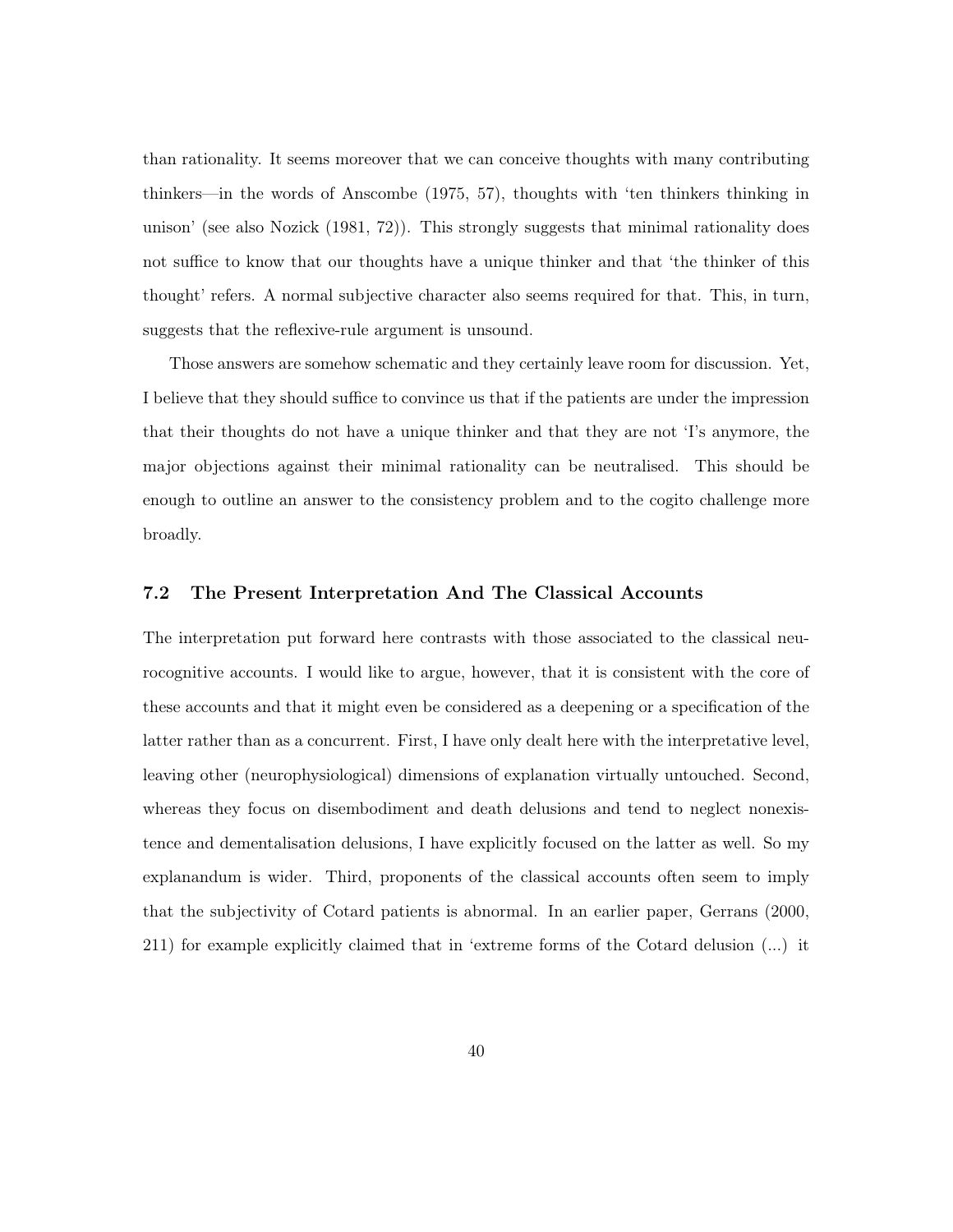seems to the patient as if her experiences do not belong to her.<sup>33</sup> Even though they do not say much about it and they seem to hold that it derives from the 'lack of emotional responsiveness' which is the central explanans of their account, Young and Leafhead (1996, 158-9) also invoke depersonalisation feelings to explain the Cotard syndrome. Similarly, in the latest version of his account, Ramachandran (2012, 223) not only claims, in line with the classical accounts, that in the Cotard syndrome 'all or most sensory pathways to the amygdala are totally severed.' He now adds that the syndrome also involves 'a derangement of reciprocal connections between the mirror neurons and the frontal lobe system [resulting in a loss] of *the sense of self*' (he argues independently that mirror neurons are essential to the sense of the self).

## 7.3 Affectivity And Subjectivity

Finally and more importantly, the affective deficit posited by the classical accounts and the experiential disorder posited by the present account might not be independent of each other. The central claim of the classical neurocognitive accounts is that the Cotard syndrome stems from an attenuation of the affective phenomena associated with perception or thought. Classical accounts of depersonalisation appeal to a similar aetiology (see Sierra (2009, IX) and Sierra and David (2011)). This aetiology would be trivially consistent with the present interpretation if (i) the anomalous subjective, present or actual character of experience posited by our account *explained* the affective disorder of the classical accounts (ii) or, even more simply, if it *were* an affective disorder.<sup>34</sup>

According to (i), the present account is consistent with the classical account because it

<sup>&</sup>lt;sup>33</sup>Gerrans (2000, 211) adds that the disownership feeling stems from the fact that the body is not felt anymore, which I disagree with.

 $34$ One might also argue that (iii) the affective disorder explains the subjective (res. present, actual) character disorder. Strictly speaking, (iii) is weaker than (ii). To my knowledge however, researchers who endorse (iii) usually endorse (ii) as well.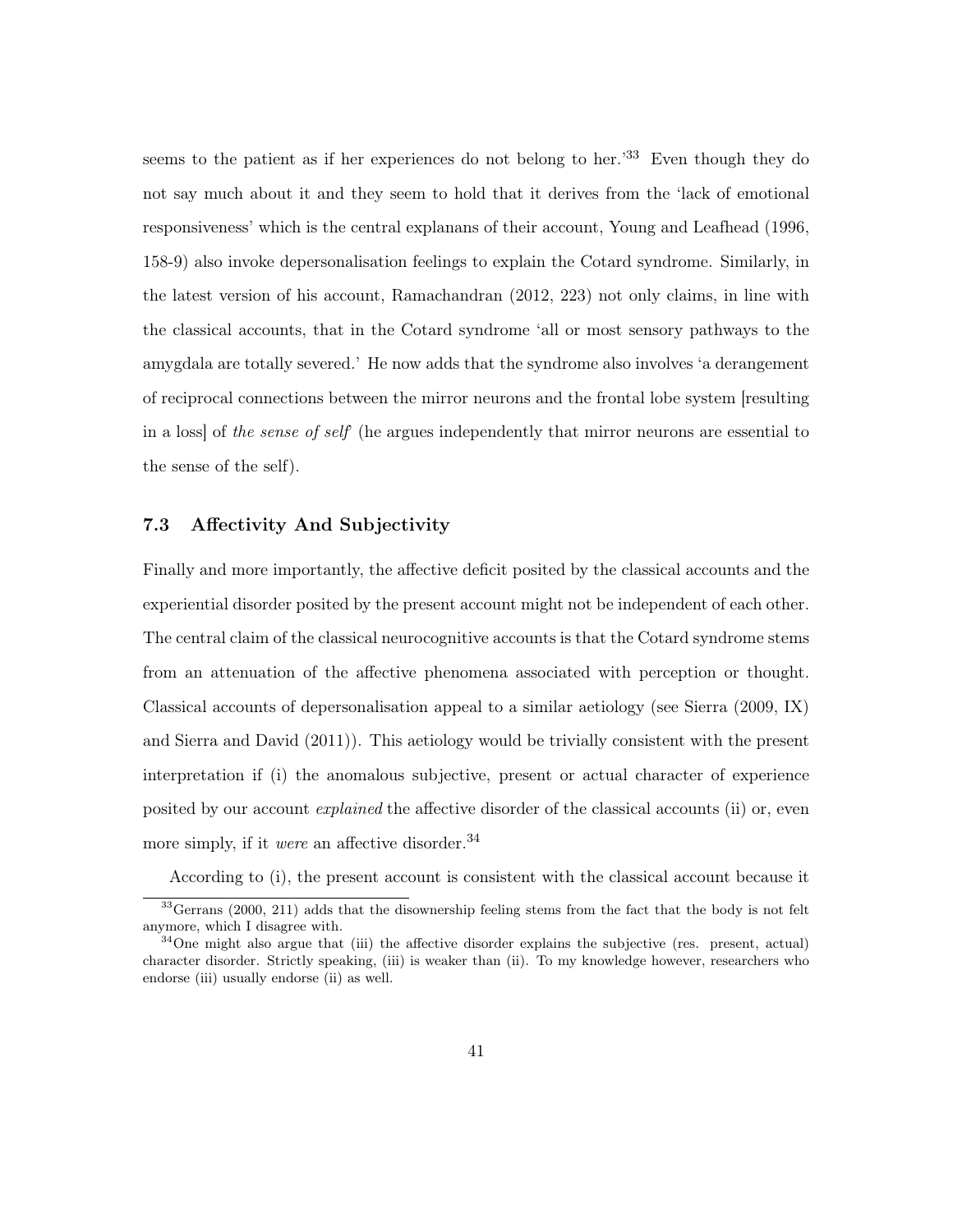*deepens* the latter: it explains the affective disorder in more fundamental terms. According to (ii), the present account is consistent with the classical account because it *specifies* the latter: it specifies the affective disorder as a disorder of the subjective (present, actual) character. I will conclude with an argument for (i) and a few remarks on (ii).

Consider a standard emotional episode, say an episode of fear, and imagine what would happen if we removed the subjective (res. present, actual) character of the experiences involved in this episode. As we have already seen  $(\S 6.3)$ , it would seem to you as if you are not yourself (res. currently, actually) afraid.<sup>35</sup> This is already enough to argue that your fear, if there were still such a thing, would be abnormal. Generalizing from this particular case, this is enough to argue that that the subjective (res. present, actual) character is a normal component of our emotions in virtue of which they feel ours (res. present, actual), and that an abnormal subjective (res. present, actual) character can explain an abnormal affectivity. We can, I believe, go further. For it is arguable that if we removed the subjective character of an episode of fear, it would not only seem to you as of you do not yourself feel any fear: it would arguably seem to you as if this 'episode of fear' is not even an emotion anymore. Phenomenologically speaking, to have an emotion is normally to *feel oneself* (now, actually) concerned by something. When I am afraid I *feel myself* (now, actually) endangered; when I am angry I feel myself offended; when I am disgusted I feel myself repulsed, etc. Such a feeling of oneself (present, actual) is required for something to appear to us as an emotion. But it is arguable that without a normal subjective (*cum* actual, *cum* present) character this feeling of oneself would be either absent or defective. The subjective (res. actual, present) character accordingly seems to be a normal component of our emotions in virtue of which they not only appear to us as being ours (res. actual, present), but also as being emotions at all. This reinforces the point that an abnormal

 $35$  For simplicity, I consider the case of the total removal of the subjectivity of one experience. Similar remarks would apply, mutatis mutandis, to the case of a mere attenuation of the subjective character.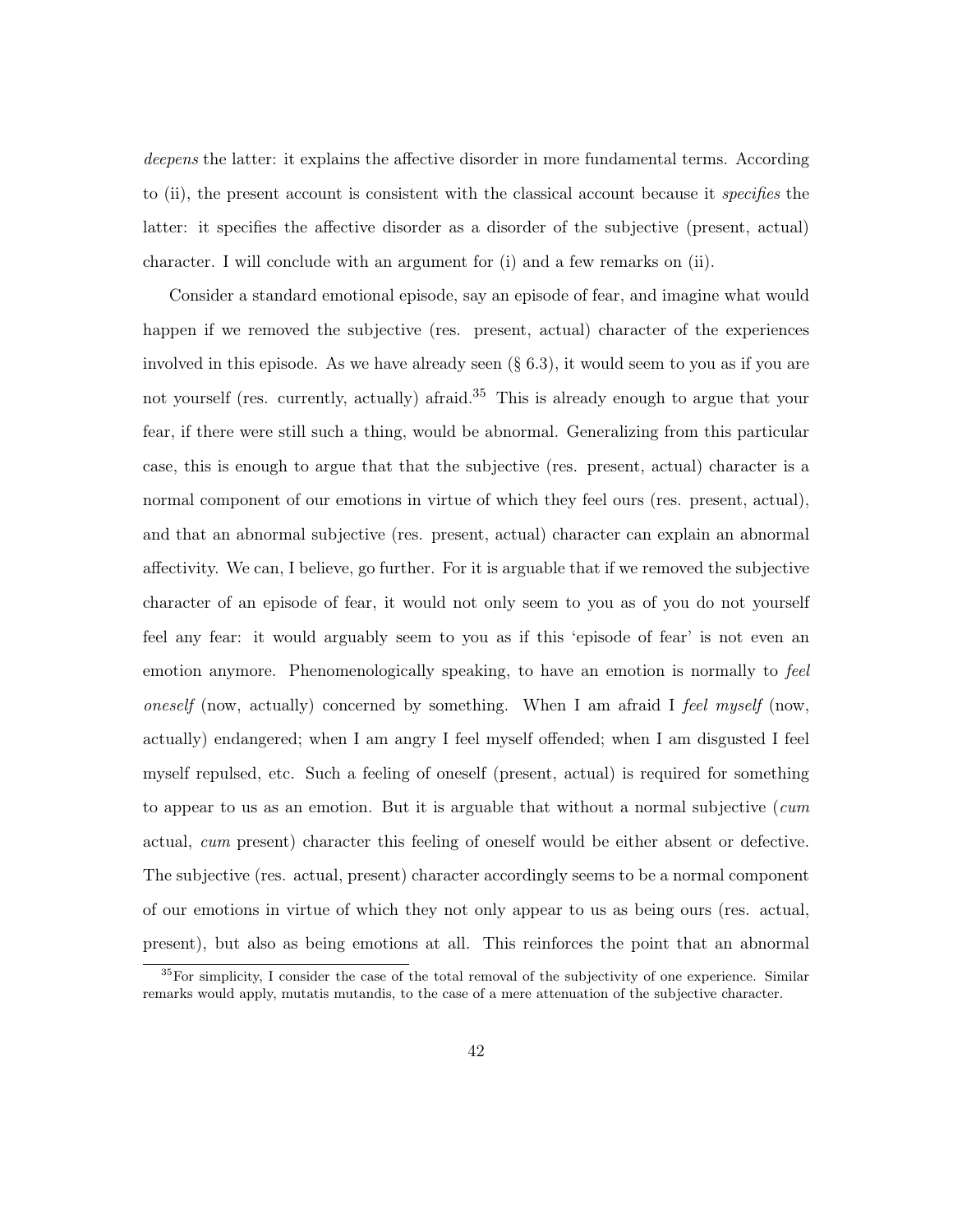subjective (res. actual, present) character can explain an affectivity deficit.

(ii) asserts that the disorder of subjective (res. present, actual) character that we have posited *is* an affective disorder. The idea here is not that the subjective (res. actual, present) character of experience is an emotion itself, but rather that it is of the same kind as emotions and that it is accordingly affective in nature. This is a very strong thesis and I am not sure how it could be cogently argued for.<sup>36</sup> At the very least one would have to show that the subjective (res. present, actual) character is not only a normal component of our emotions but that it is in fact an essential component. One would also have to show, presumably, that it is a central component of our emotions: that if a mental state has a subjective (res. present, actual) character, it will normally, in virtue of that, contribute to my emotional state (remember that I use 'emotions' in the broad sense in which it includes moods).

I will not defend (ii) myself here, but I would like to note that it has enjoyed a considerable currency. Many neuroscientists have argued that the mechanisms responsible for the experience and the existence of oneself on the one hand, and emotions on the other hand largely overlap (Panksepp, 1998; Northoff and Panksepp, 2008; Damasio, 2003).<sup>37</sup> Northoff and Panksepp (2008, 263) in fact go as far as claiming that 'the self . . . consists of strong affective colouring and [is] manifested in the phenomenal experience of mineness and belongingness'. Interestingly, the thesis that subjectivity is affective in nature is at least as old as (and arguably older than, see fn.30) the claim that the Cotard syndrome and depersonalisation are affective disorders. The last thesis was endorsed by Cotard and Dugas

<sup>&</sup>lt;sup>36</sup>The impression that this thesis is not so strong comes from the fact that we sometimes use 'affective' to mean 'related to feelings' and 'feelings' as a synonym of 'phenomenally conscious states.' However, tenants of the classical account do not just mean 'phenomenally conscious' by 'affective.'

<sup>&</sup>lt;sup>37</sup>Their argument partly relies on conceptual considerations akin to the ones we used in the previous paragraph, to the effect that 'the phenomenological experience of the core self is primary in affective processing rather than secondary (Northoff and Panksepp, 2008, 259).' It also relies (a) on neuroimaging studies of 'self-related processing' (the processing of stimuli that are relevant to the self), (b) and of the so-called 'default-mode networks' involved in the resting state.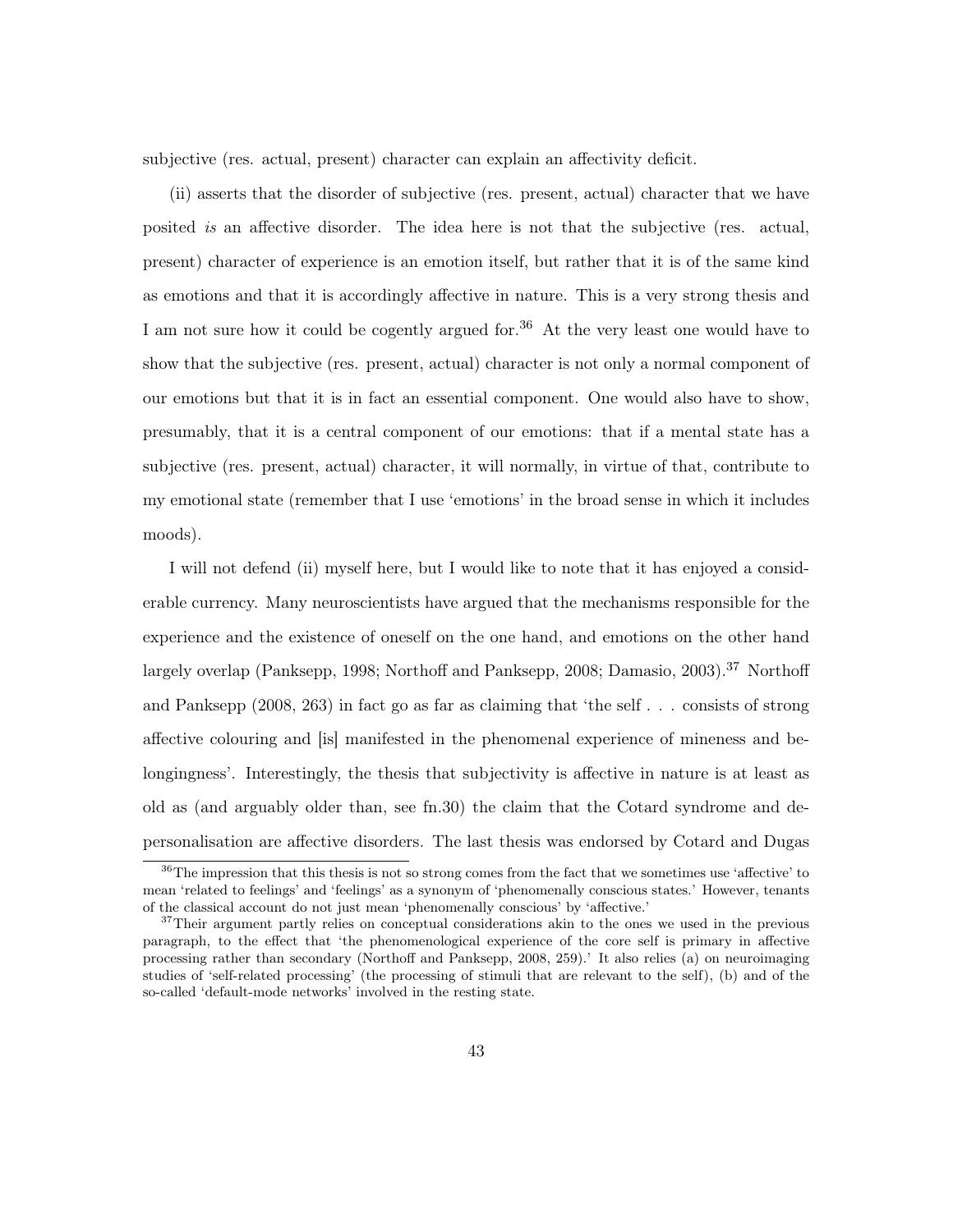(the 'discoverer' of depersonalisation) themselves. The former thesis was articulated and defended by Dugas, and it was quite popular among French and German clinicians at the beginning of the last century. Dugas thus concluded his seminal paper on depersonalisation by an affective characterisation of the self and the feeling of oneself or 'personnalisation':<sup>38</sup>

The self is essentially the being that vibrates, that feels moved, and not the one that acts or thinks, apathy [in the etymological sense of a lack of affect] is really the loss of the sense of the self (Dugas, 1898, 507).

# 8 Conclusion

I have put forward a novel interpretation of the Cotard syndrome. According to this interpretation, nihilistic delusions stem from a lack of the subjective, the present and the actual character of experience. The lack of subjective character would lead to an impaired self-awareness, and to the feeling that one is not an 'I', explaining the nonexistence delusions. The gap between depersonalised patients who go through similar experiences without being delusional and Cotard patients might be filled by some cognitive biases (two-factors interpretation) or, less plausibly, by a more intense and a important lack (one-factor interpretation). This interpretation is consistent with the classical accounts, and it might even be considered as a specification or a deepening of the latter. However, it makes it much easier to make sense of some of the most intriguing of the Cotard syndrome, such as the claim that one does not exist.

The present interpretation also suggests that the study of the Cotard syndrome might be of great philosophical and psychological significance. If this interpretation is correct,

<sup>&</sup>lt;sup>38</sup>Historically, Dugas may have been influenced by Maine de Biran, who made similar claims and whose influence on French psychology was very important. His German colleagues might have been influenced by Schopenhauer as well, whose view on the self and on self-awareness are close to those of Maine de Biran (see Henry (1985)'s 'genealogy' of the idea that the self and self-awareness are affective in nature).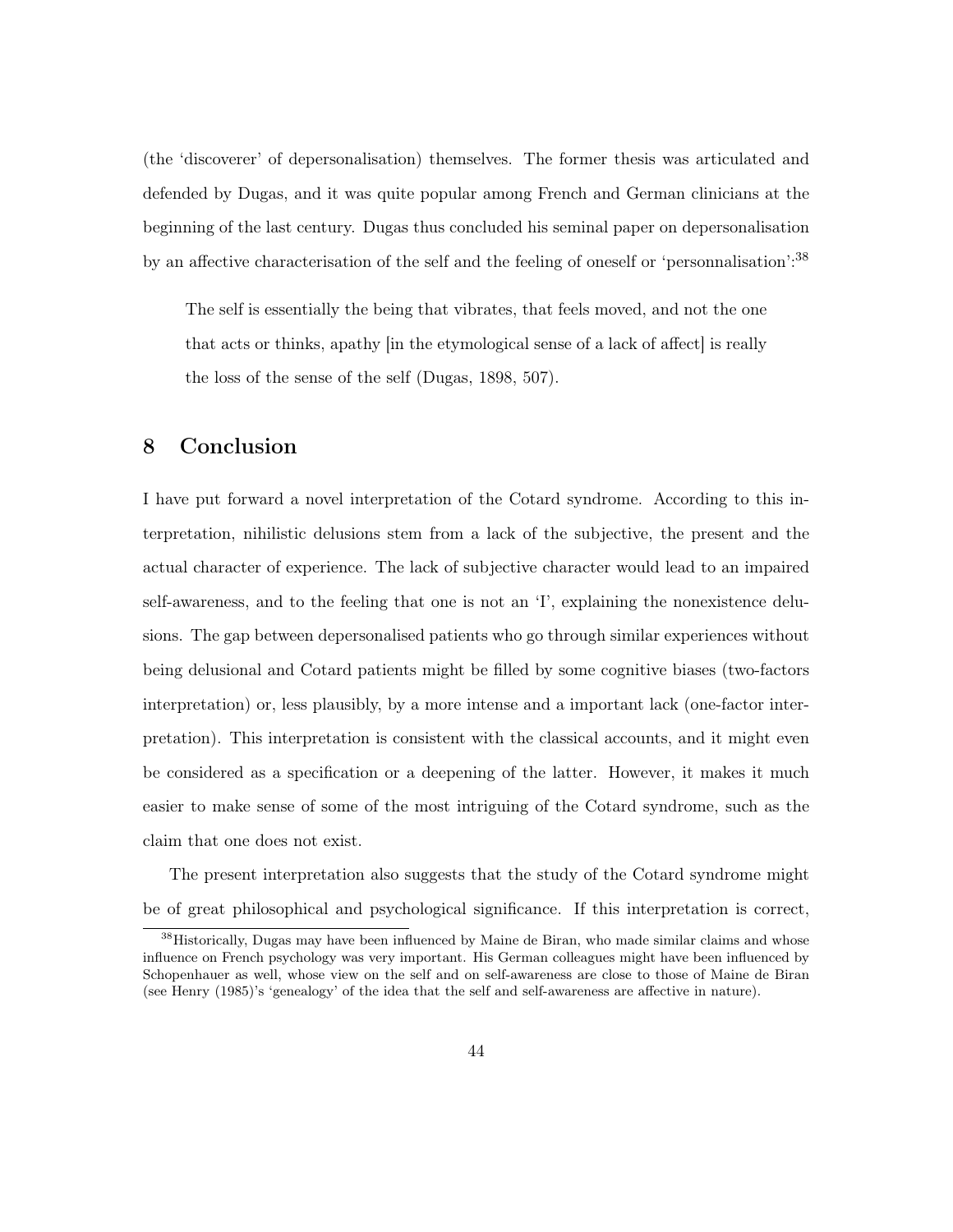the Cotard syndrome indeed provides a window on our sense of the self, our sense of the present, and our sense of actuality, as well as on the structural features of experience on which they are grounded. If, as some have claimed, the subjective character is a *constitutive* feature of phenomenal consciousness (see Billon and Kriegel (2004)), the Cotard syndrome might also help us get a better understanding of phenomenal consciousness and its neural underpinnings.

Univ Lille Nord de France, F-59000 Lille, France ; UdL3, STL, F-59653 Villeneuve d'Ascq, France ;

# References

- Anscombe, G. (1975). The first person. In Samuel, G., editor, *Mind and Language*. Oxford University Press.
- Ayer, A. J. (1953). "cogito, ergo sum". *Analysis*, 14(2):pp. 27–31.
- Baker, D., Hunter, E., Lawrence, E., Medford, N., Patel, M., Senior, C., Sierra, M., Lambert, M. V., Phillips, M. L., and David, A. S. (2003). Depersonalisation disorder: clinical features of 204 cases. *The British Journal of Psychiatry*, 182(5):428–433.
- Ball, B. (1882). La folie du doute. *La Revue scientifique de la France et de l'étranger*, II:42–47.
- Berardis, D. D., Serroni, N., Campanella, D., Marasco, V., Moschetta, F. S., and Giannantonio, M. D. (2010). A case of cotard's syndrome successfully treated with aripiprazole monotherapy. *Progress in Neuro-Psychopharmacology and Biological Psychiatry*,  $34(7):1347 - 1348.$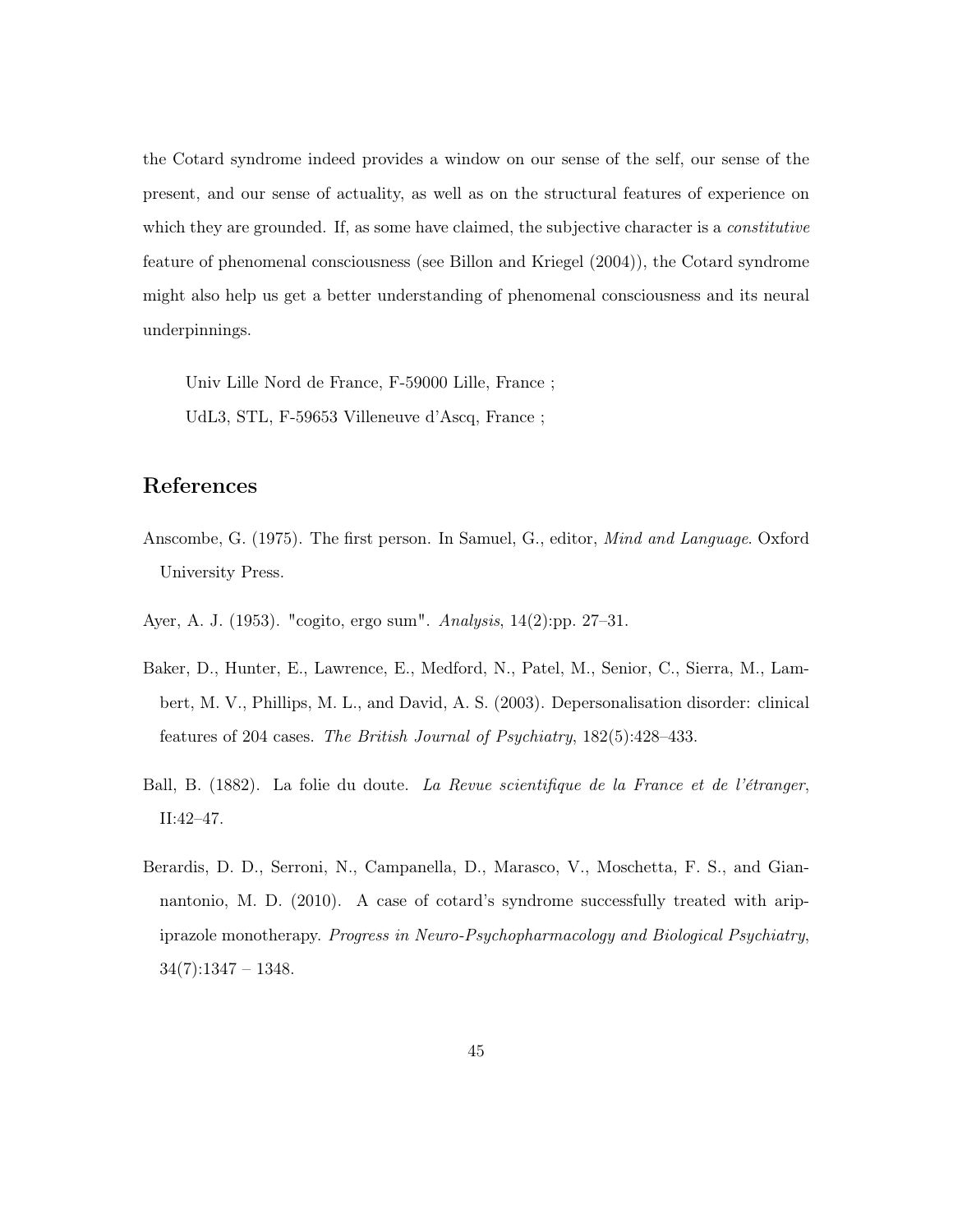- Bermudez, J. (2001). Normativity and rationality in delusional psychiatric disorders. *Mind & language*, 16(5):493–457.
- Berrios, G. (1991). Delusions as "wrong beliefs": a conceptual history. *The British journal of psychiatry. Supplement*, 159(14):6–13.
- Berrios, G. and Luque, R. (1995). Cotard's syndrome: analysis of 100 cases. *Acta Psychiatrica Scandinavica*, 91(3):185–188.
- Billon, A. (2011). Have we vindicated the motivational unconscious yet? a conceptual review. *Frontiers in Psychology*, 2(0).
- Billon, A. (2014a). Pathological self-doubt and basic self-awareness. *Manuscript (under review)*, x(x):x–x.
- Billon, A. (2014b). Why are we certain that we exist? *Philosophy and Phenomenological Research*. http://dx.doi.org/10.1111/phpr.12113.
- Billon, A. and Kriegel, U. (2004). Jaspers' dilemma: The psychopathological challenge to subjectivity theories of consciousness. In Gennaro, R., editor, *Disturbed Consciousness: New Essays on Psychopathology and Theories of Consciousness*, pages x–x. MIT Press.
- Bortolotti, L. (2009). Delusion. *Stanford Encyclopedia of Philosophy*.
- Bortolotti, L. (2010). *Delusions and other irrational beliefs*. Oxford University Press.
- Buckner, R. L., Andrews-Hanna, J. R., and Schacter, D. L. (2008). The brain's default network. *Annals of the New York Academy of Sciences*, 1124(1):1–38.
- Burge, T. (1996). Our Entitlement to Self-Knowledge. In *Proceedings of the Aristotelian Society*, volume XCVI, pages 91–116. JSTOR.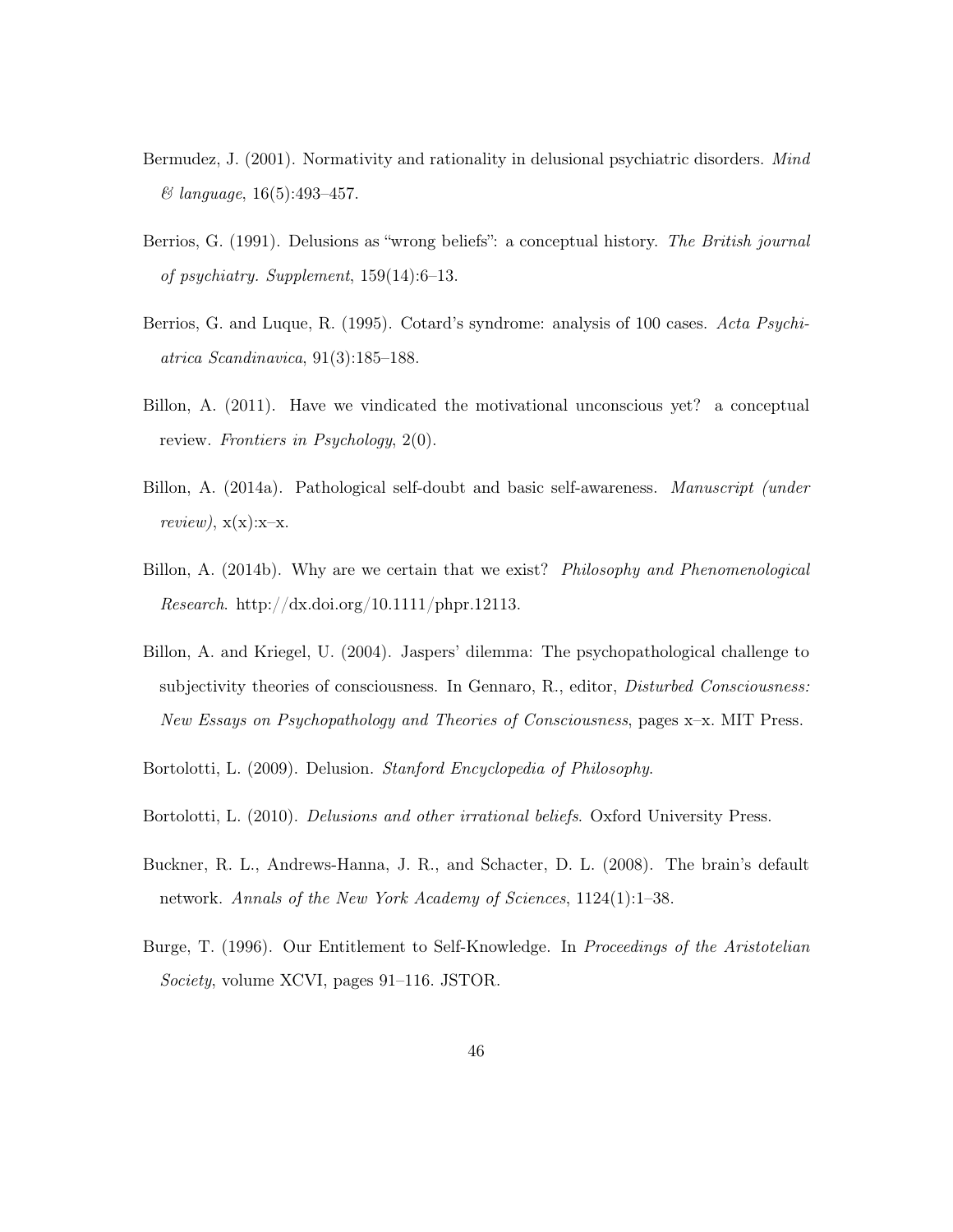- Campbell, J. (2001). Rationality, meaning and the analysis of delusion. *Philosophy, Psychiatry & Psychology*, 8(2/3):89–100.
- Charland-Verville, V., Bruno, M.-A., Bahri, M. A., Demertzi, A., Desseilles, M., Chatelle, C., Vanhaudenhuyse, A., Hustinx, R., Bernard, C., Tshibanda, L., et al. (2013). Brain dead yet mind alive: A positron emission tomography case study of brain metabolism in cotard's syndrome. *Cortex*.
- Cotard, J. (1891). *Études sur les maladies cérébrales et mentales*. J-B. Baillère. available at http://gallica.bnf.fr.
- Cotard, J., Camuset, M., and Séglas, J. (1998). *Du délire des négations aux idées d'énormité*. Editions L'Harmattan.
- Damasio, A. (2003). Feelings of emotion and the self. *Annals of the New York Academy of Sciences*, 1001(1):253–261.
- Davies, M., Breen, N., Coltheart, M., and Langdon, R. (2001). Monothematic delusions: Towards a two-factor account. *Philosophy, Psychiatry, & Psychology*, 8(2):133–158.
- De Vignemont, F. (2007). Habeas corpus: The sense of ownership of one's own body. *Mind and Language*, 22(4):427–449.
- De Vignemont, F. (2013). The mark of bodily ownership. *Analysis*, 73(4):643–651.
- Drake, M. (1988). Cotard's syndrome and temporal lobe epilepsy. *Psychiatric journal of the University of Ottawa: Revue de psychiatrie de l'Universite d'Ottawa*, 13(1):36–39.
- Dugas, L. (1898). Un cas de dépersonnalisation. *Revue Philosophique de la France et de l'Étranger*, 45:500–507.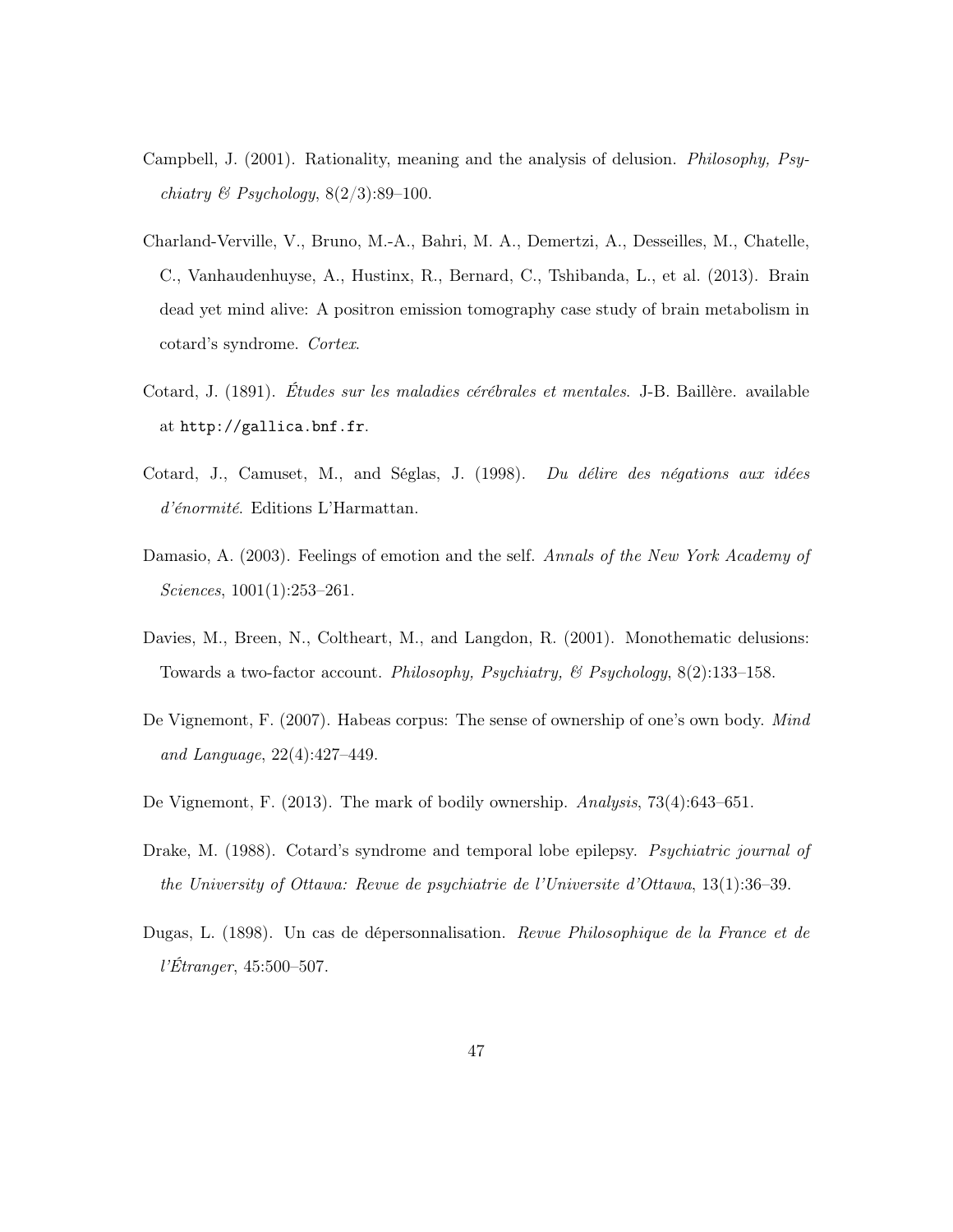- Dugas, L. and Moutier, F. (1911). *La dépersonnalisation*. F. Alcan. available at http: //www.biusante.parisdescartes.fr/histmed/medica/cote?79749.
- Enoch, M. and Ball, H. (2001). *Uncommon psychiatric syndromes*. Arnold Publishers. 4th edition.
- Ey, H. (1960). *Traite des hallucinations: I-II*. Masson.
- Gerrans, P. (2000). Refining the explanation of cotard's delusion. *Mind & language*, 15(1):111–122.
- Gerrans, P. (2003). A one-stage explanation of the Cotard delusion. *Philosophy, Psychiatry, & Psychology*, 9(1):47–53.
- Graham, G. (2009). *The disordered mind: an introduction to philosophy of mind and mental illness*. Routledge.
- Guralnik, O., Giesbrecht, T., Knutelska, M., Sirroff, B., and Simeon, D. (2007). Cognitive functioning in depersonalization disorder. *The Journal of nervous and mental disease*, 195(12):983–988.
- Guralnik, O., Schmeidler, J., and Simeon, D. (2000). Feeling unreal: Cognitive processes in depersonalization. *American Journal of Psychiatry*, 157(1):103–109.
- Henry, M. (1985). *Généalogie de la Psychanalyse*. Épiméthée. PUF.
- Horn, L. R. (1989). *A natural history of negation*, volume 960. University of Chicago Press Chicago.
- Janet, P. (1903a). *Les obsessions et la psychasthénie: Tome I Analyse des symptômes*, volume 1. Félix Alcan.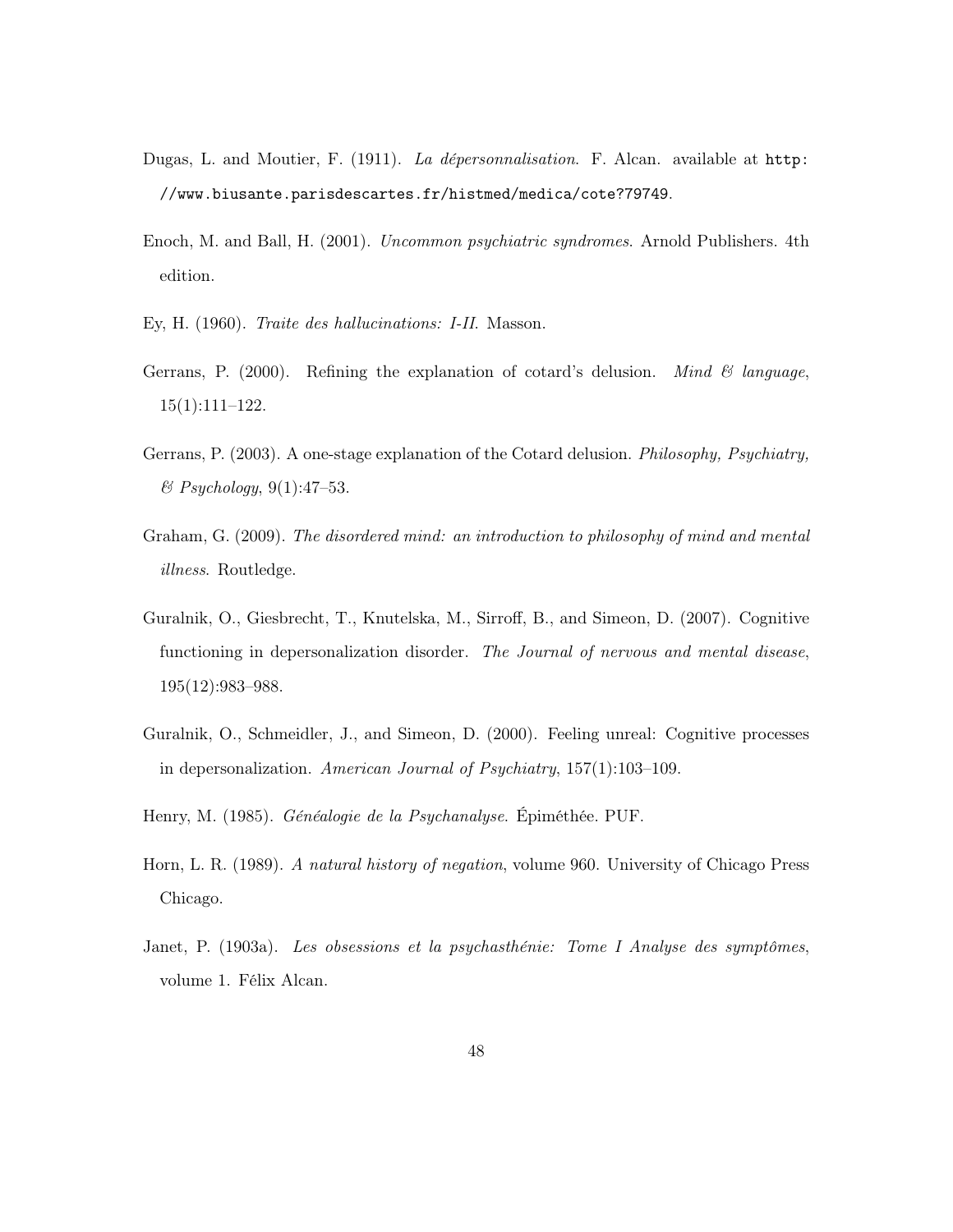Janet, P. (1903b). *Les obsessions et la psychasthénie: Tome II*, volume 2. Félix Alcan.

- Janet, P. (1908). Le sentiment de dèpersonnalisation. *Journal de Psychologie normale et pathologique*, 5:514–516.
- Janet, P. (1928). *De l'angoisse à l'extase, vol. 2 (Les sentiments fondamentaux)*. Paris, Alcan. available at http://classiques.uqac.ca/classiques/janet\_pierre/angoisse\_ extase\_2/Janet\_angoisse\_2\_1.pdf.
- Janet, P. and Raymond, F. (1898). Névroses et idées fixes, vol. 2. *Paris: Félix Alcan.(b)*.
- Jaspers, K. (1962). *General Psychopathology*. Manchester University Press.
- Kaplan, D. (1989). Demonstratives. In Almog, J., JohnPerry, and Wettstein, H., editors, *Themes from Kaplan*, pages 481–563. Oxford: Oxford University Press.
- Kriegel, U. (2009). *Subjective Consciousness: A Self-Representational Theory: A Self-Representational Theory*. OUP Oxford.
- Krishaber, M. (1873). *De la névropathie cérébro-cardiaque*. Masson. available at http: //gallica.bnf.fr/ark:/12148/bpt6k767014.
- Krizek, G. (1989). Derealization without depersonalization. *American Journal of Psychiatry*, 146(10):1360–b.
- Leafhead, K. M. (1997). *Delusions and attentional bias*. PhD thesis, Durham University.
- Levine, J. (2001). *Purple haze: The puzzle of consciousness*, volume 6. Oxford University Press Oxford.
- Lewis, A. (1932). The experience of time in mental disorder. *Proceedings of the Royal Society of Medicine*, 25(5):611–621.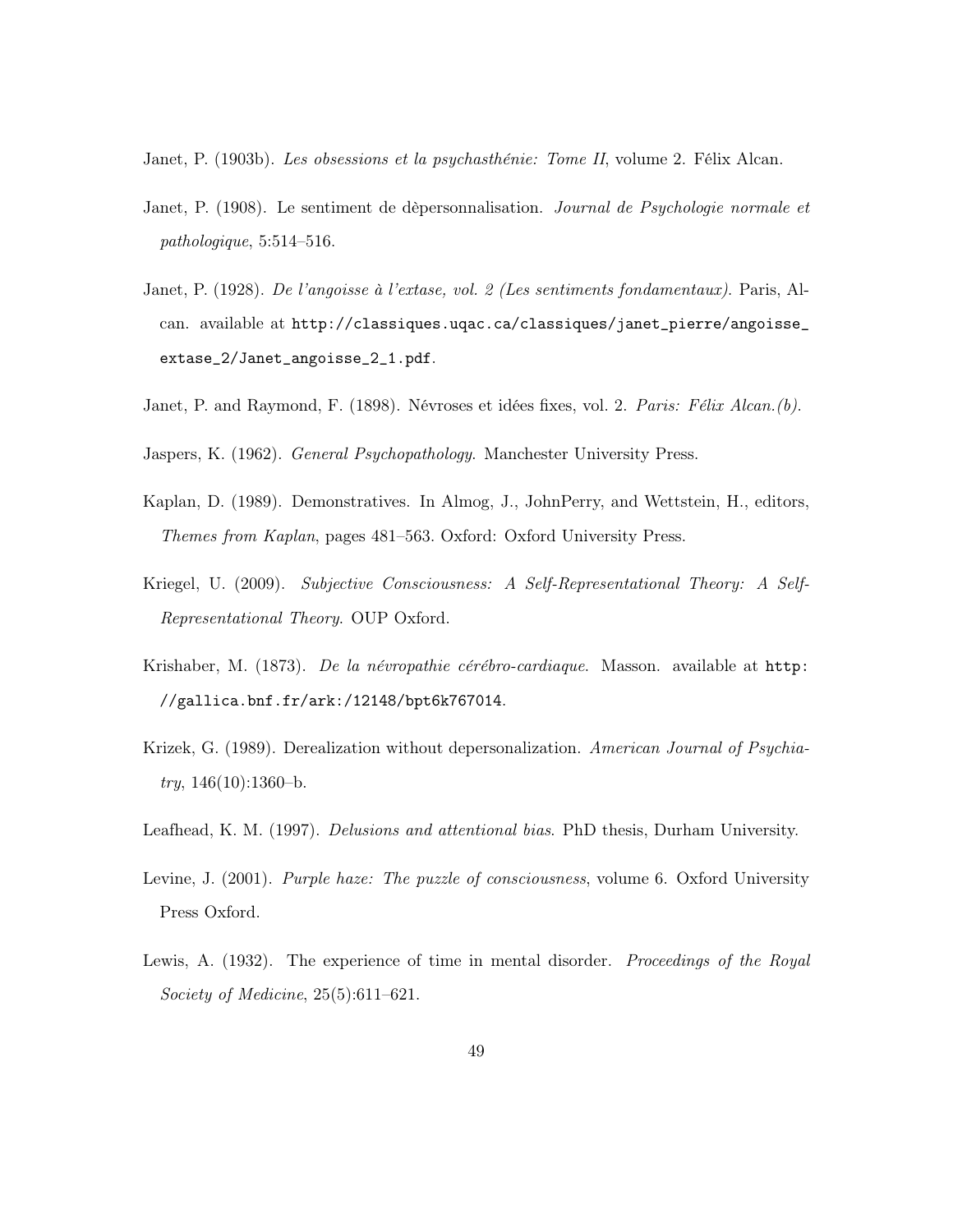Lewis, D. (1970). Anselm and actuality. *Noûs*, 4(2):pp. 175–188.

Lewis, D. K. (1986). *On the Plurality of Worlds*. Blackwell.

- Mayer-Gross, W. (2011). On depersonalization. *British Journal of Medical Psychology*,  $15(2):103-126.$
- Northoff, G. and Panksepp, J. (2008). The trans-species concept of self and the subcortical– cortical midline system. *Trends in Cognitive Sciences*, 12(7):259–264.
- Nozick, R. (1981). *Philosophical Explanations, Cambridge*. Harvard University Press.
- Pacherie, E., Green, M., and Bayne, T. (2006). Phenomenology and delusions: Who put the 'alien'in alien control? *Consciousness and cognition*, 15(3):566–577.
- Panksepp, J. (1998). The periconscious substrates of consciousness: Affective states and the evolutionary origins of the self. *Journal of Consciousness Studies*, 5(5-6):5–6.
- Petracca, G., Migliorelli, R., Vazquez, S., and Starkstein, S. E. (1995). Spect findings before and after ect in a patient with major depression and cotard's syndrome. *Journal of Neuropsychiatry and Clinical Neurosciences*, 7:505–507.
- Pust, J. (2008). Cartesian knowledge and confirmation. *The Journal of Philosophy*, 104(6):269–289.
- Ramachandran, V. and Blakeslee, S. (1998). *Phantoms in the brain: Human nature and the architecture of the mind*. Fourth Estate London.
- Ramachandran, V. S. (2012). *The tell-tale brain: A neuroscientist's quest for what makes us human*. WW Norton & Company Incorporated.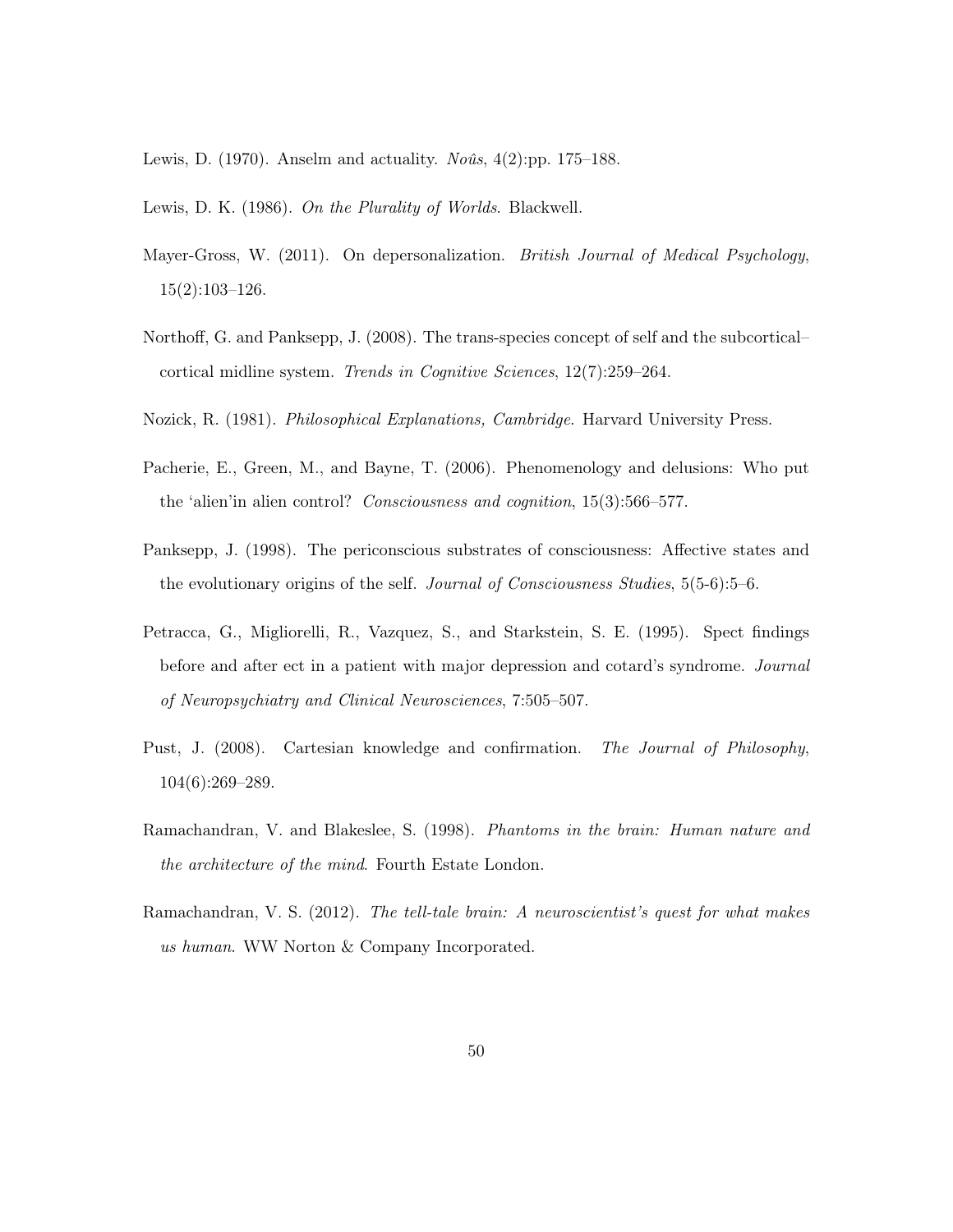- Ramirez-Bermudez, J., Aguilar-Venegas, L., Crail-Melendez, D., Espinola-Nadurille, M., Nente, F., and Mendez, M. (2010). Cotard syndrome in neurological and psychiatric patients. *The Journal of neuropsychiatry and clinical neurosciences*, 22(4):409–416.
- Ratcliffe, M. (2004). Interpreting delusions. *Phenomenology and the Cognitive Sciences*, 3(1):25–48.
- Ratcliffe, M. (2009). Existential feeling and psychopathology. *Philosophy, Psychiatry, & Psychology*, 16(2):179–194.
- Ratcliffe, M. (2010). Delusional atmosphere and delusional belief. In Schmicking, D. and Gallagher, S., editors, *Handbook of Phenomenology and Cognitive Science*, pages 575–590. Springer Netherlands.
- Ribot, T. (1885). *Les maladies de la personnalité*. F. Alcan.
- Roberts, W. W. (1960). Normal and abnormal depersonalization. *The British Journal of Psychiatry*, 106(443):478–493.
- Ross, G. A. (2005). Syndrome de cotard et fuite des idèes. *L'Évolution Psychiatrique*,  $70(1):161 - 176.$
- Séglas, J. and Meige, H. (1895). *Leçons cliniques sur les maladies mentales et nerveuses:(Salpêtrière, 1887-1894)*. Asselin et Houzeau. available at http://gallica. bnf.fr/ark:/12148/bpt6k76631s.
- Shoemaker, S. (1996). *The First-Person Perspective, and Other Essays*. Oxford University Press.
- Shorvon, H. (1946). The depersonalization syndrome. *Proceedings of the Royal Society of Medicine*, 39(12):779–791.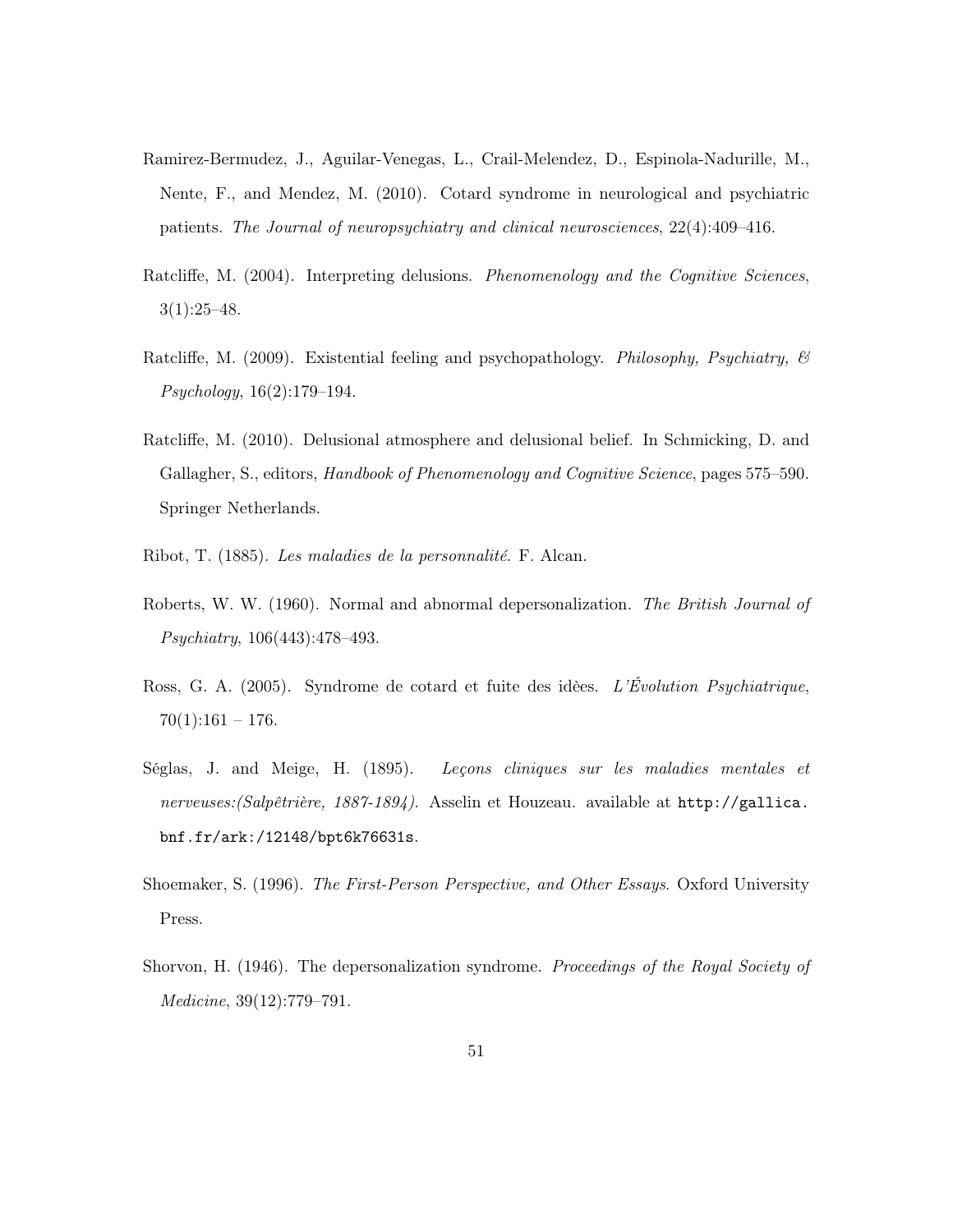- Sierra, M. (2009). *Depersonalization: a new look at a neglected syndrome*. Cambridge Univ Press.
- Sierra, M. and Berrios, G. E. (2000). The cambridge depersonalisation scale: a new instrument for the measurement of depersonalisation. *Psychiatry Research*, 93(2):153–164.
- Sierra, M. and David, A. S. (2011). Depersonalization: a selective impairment of selfawareness. *Consciousness and cognition*, 20(1):99–108.
- Simeon, D. and Abugel, J. (2006). *Feeling unreal: Depersonalization disorder and the loss of the self*. Oxford University Press, USA.
- Simeon, D., Kozin, D. S., Segal, K., Lerch, B., Dujour, R., and Giesbrecht, T. (2008). De-constructing depersonalization: Further evidence for symptom clusters. *Psychiatry Research*, 157(1â€"3):303 – 306.
- Swamy, N., Sanju, G., and Mathew Jaimon, M. (2007). An overview of the neurological correlates of cotard syndrome. *The European journal of psychiatry*, 21(2):99–116.
- Williams, B. A. (1978). *Descartes: The Project of Pure Enquiry*. Harvester press.
- Wimmer, A. (1919). Sur l'ètat de conscience pendant la stupeur. les psychomécanismes du délire de negation de cotard. *Annales Medico-Psychologiques*, 11:14–44.
- Young, A. and Leafhead, K. (1996). Betwixt life and death: Case studies of the Cotard delusion. In Halligan, P. W. and Marshall, J. C., editors, *Method in madness: Case studies in cognitive neuropsychiatry*, pages 147–171. Psychology Press.
- Young, A. W., Leafhead, K. M., and Szulecka, T. K. (1994). The capgras and cotard delusions. *Psychopathology*, 27(3-5):226–231.